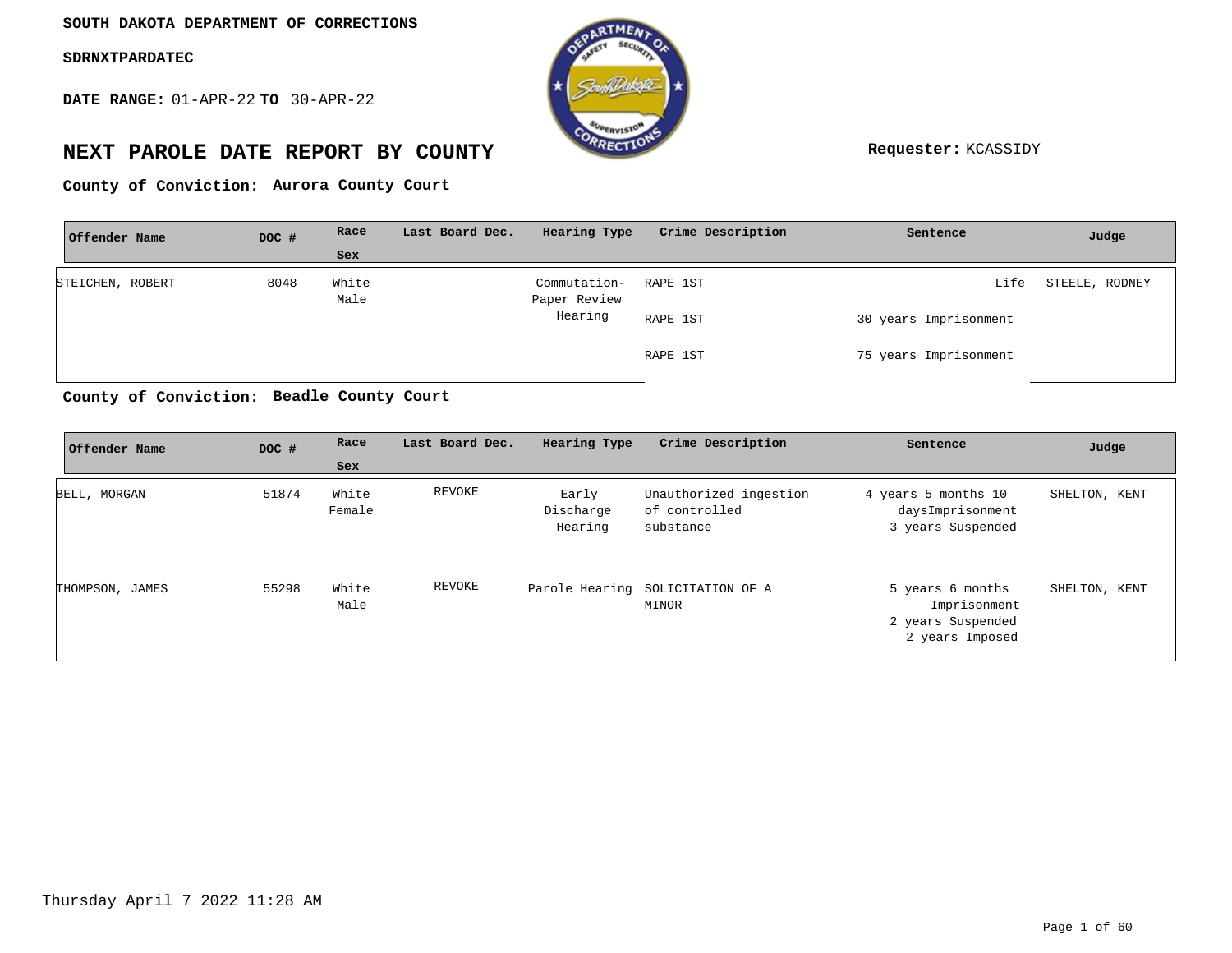**DATE RANGE:** 01-APR-22 **TO** 30-APR-22



# **NEXT PAROLE DATE REPORT BY COUNTY Requester:** KCASSIDY

**Bennett County Court County of Conviction:**

| Offender Name       | DOC # | Race                         | Last Board Dec. | Hearing Type          | Crime Description                                    | Sentence                                                      | Judge           |
|---------------------|-------|------------------------------|-----------------|-----------------------|------------------------------------------------------|---------------------------------------------------------------|-----------------|
|                     |       | Sex                          |                 |                       |                                                      |                                                               |                 |
| BLUE LEGS, DANIELLE | 52111 | Native<br>American<br>Female | WAIVEREV        | SSV Waiver<br>Hearing | Unauthorized ingestion<br>of controlled<br>substance | 4 years 5 months 10<br>daysImprisonment<br>1 years Suspended  | NORTHRUP, MARGO |
| BLUE LEGS, DANIELLE | 52111 | Native<br>American<br>Female | WAIVEREV        | SSV Waiver<br>Hearing | Unauthorized ingestion<br>of controlled<br>substance | 3 years 10 months 20<br>daysImprisonment<br>1 years Suspended | RANK, BOBBI     |
|                     |       |                              |                 |                       | Unauthorized ingestion<br>of controlled<br>substance | 3 years 10 months 20<br>daysImprisonment<br>1 years Suspended |                 |
| MEANS, CAITLIN      | 59291 | Native<br>American<br>Female | CONT            | Parole Hearing        | POSS CONT SUB (SCHED I<br>$\&$ II)                   | 4 years 3 months<br>Imprisonment<br>3 years Suspended         | NORTHRUP, MARGO |
| ROMERO, WAYNE       | 63285 | Native<br>American<br>Male   | NONCOMP         | Parole Hearing        | Unauthorized ingestion<br>of controlled<br>substance | 4 years Imprisonment<br>2 years Suspended                     | NORTHRUP, MARGO |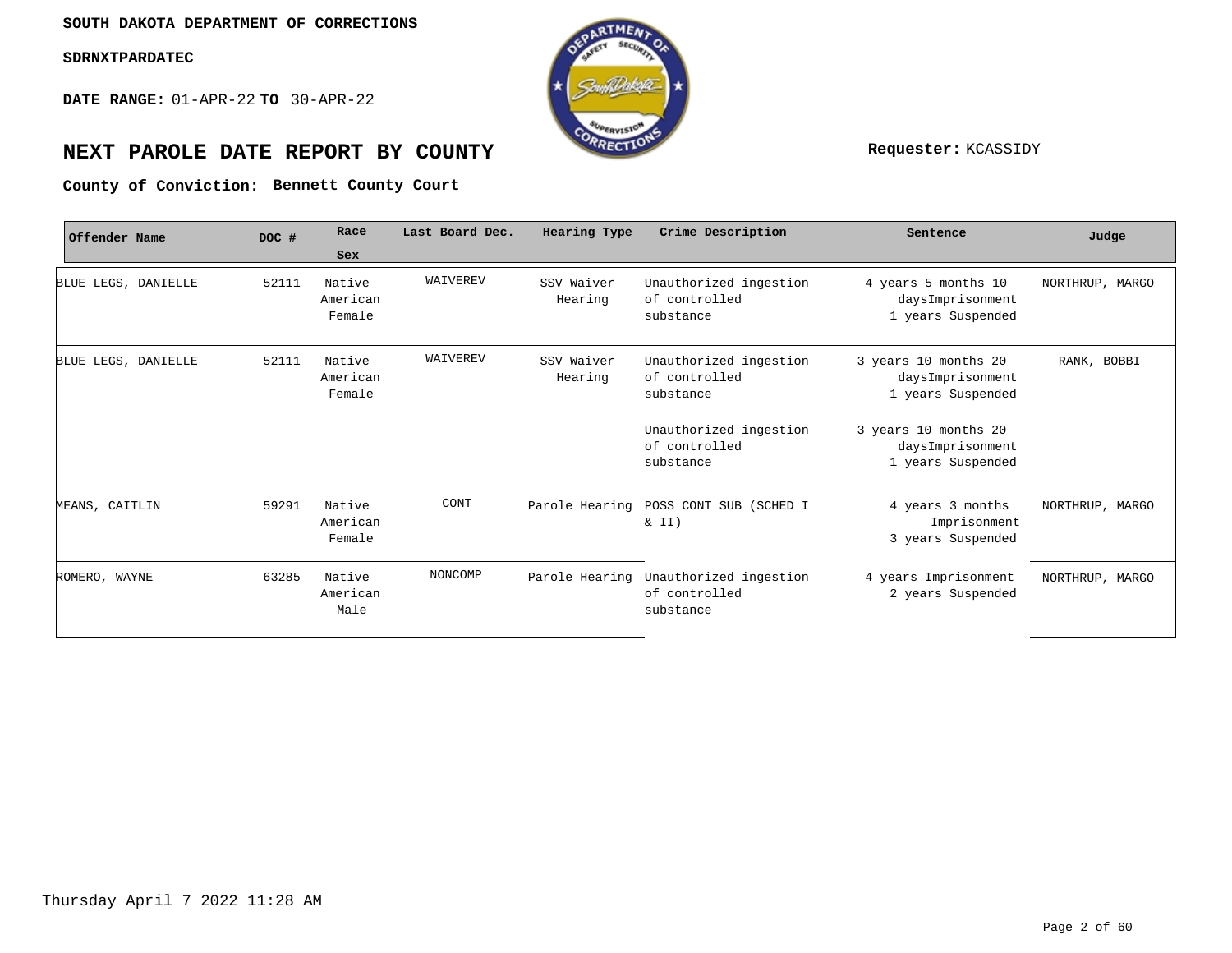**DATE RANGE:** 01-APR-22 **TO** 30-APR-22



# **NEXT PAROLE DATE REPORT BY COUNTY Requester:** KCASSIDY

**Bon Homme County Court County of Conviction:**

| Offender Name   | DOC # | Race                       | Last Board Dec. | Hearing Type                            | Crime Description                               | Sentence                                                                             | Judge          |
|-----------------|-------|----------------------------|-----------------|-----------------------------------------|-------------------------------------------------|--------------------------------------------------------------------------------------|----------------|
|                 |       | Sex                        |                 |                                         |                                                 |                                                                                      |                |
| CADY, DANIEL    | 14457 | White<br>Male              | DENY            | Commutation-<br>Paper Review<br>Hearing | ESCAPE                                          | 5 years Imprisonment                                                                 | KERN, JANINE   |
| HART, CHRISTIAN | 37559 | Native<br>American<br>Male | REVOKE          | Early<br>Discharge<br>Hearing           | POSS<br>PRESC/NONPRESC/CONT<br>SUB IN JAIL      | 6 years 11 months 20<br>daysImprisonment<br>3 years 6 months<br>Suspended<br>Imposed | GERING, CHERYL |
| KOENIG, JOHNNY  | 53139 | White<br>Male              | REVOKE          |                                         | Parole Hearing POSS OF ALCOHOL/ MJ BY<br>INMATE | 3 years 9 months<br>Imprisonment                                                     | GERING, CHERYL |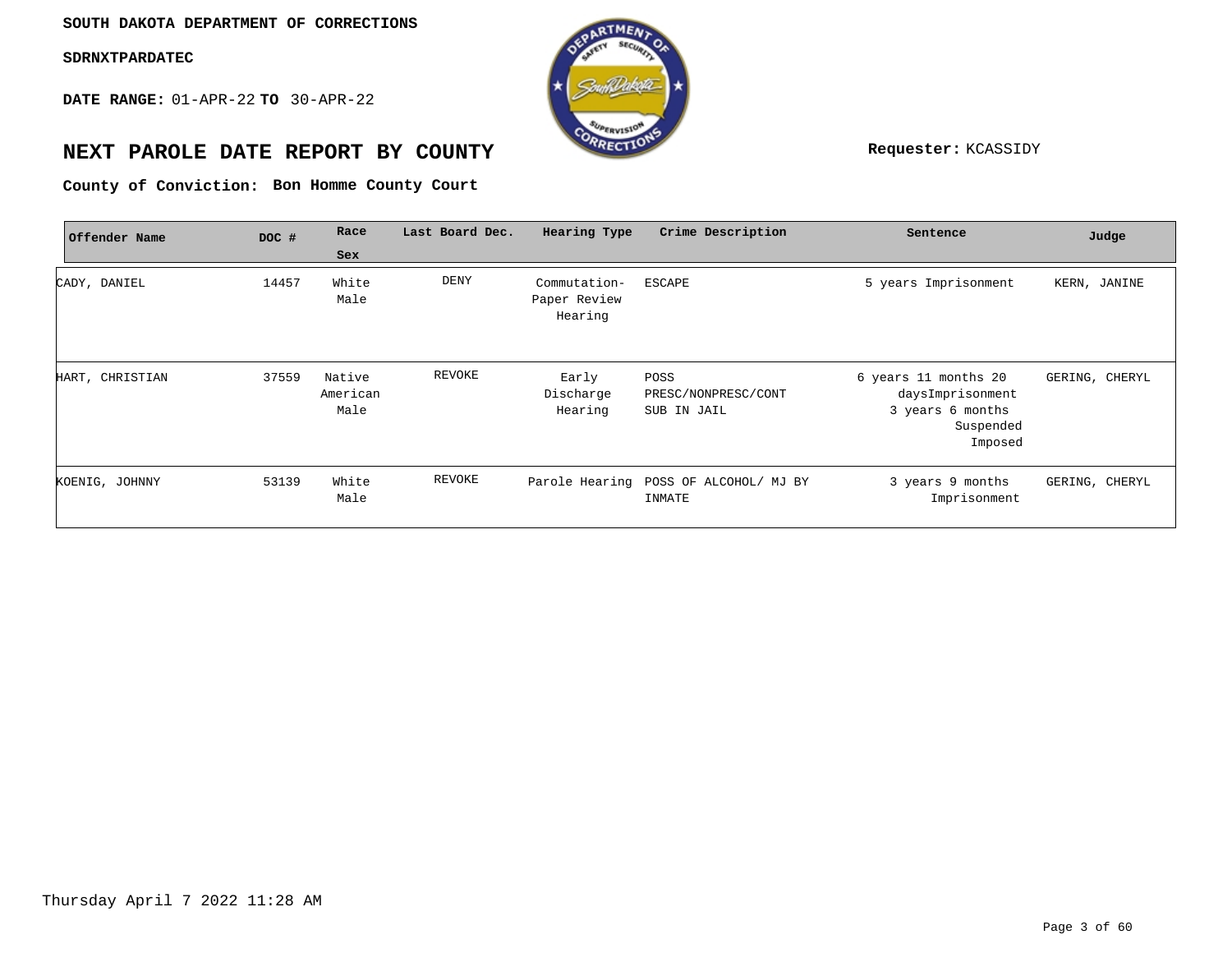**DATE RANGE:** 01-APR-22 **TO** 30-APR-22



# **NEXT PAROLE DATE REPORT BY COUNTY Requester:** KCASSIDY

**Brookings County Court County of Conviction:**

| Offender Name            | DOC # | Race<br>Sex                  | Last Board Dec. | Hearing Type                  | Crime Description                                            | Sentence                                                                               | Judge                   |
|--------------------------|-------|------------------------------|-----------------|-------------------------------|--------------------------------------------------------------|----------------------------------------------------------------------------------------|-------------------------|
| BANKS, TIMOTHY           | 64010 | Black<br>Male                | WAIVE           | Parole Hearing                | Unauthorized ingestion<br>of controlled<br>substance         | 3 years Imprisonment<br>1 years Suspended                                              | STOLTENBURG,<br>GREGORY |
| CAGE, RICHARD            | 61296 | White<br>Male                | DENY            | Parole Hearing                | Unauthorized ingestion<br>of controlled<br>substance         | 3 years 7 months 20<br>daysImprisonment<br>2 years Suspended                           | STOLTENBURG,<br>GREGORY |
| CHRISTIE, NICHOLAS       | 44246 | White<br>Male                |                 | Early<br>Discharge<br>Hearing | POSS OF CHILD<br>PORNOGRAPHY<br>POSS OF CHILD<br>PORNOGRAPHY | 7 years Imprisonment<br>3 years Suspended<br>7 years Imprisonment<br>3 years Suspended | STOLTENBURG,<br>GREGORY |
| COURNOYER, TATIANA       | 51848 | Native<br>American<br>Female | REVOKE          | Parole Hearing                | Unauthorized ingestion<br>of controlled<br>substance         | 3 years 8 months 10<br>daysImprisonment<br>1 years Suspended<br>1 years Imposed        | STOLTENBURG,<br>GREGORY |
| DEVERNEY-HUBBELING, DUST | 59149 | Native<br>American<br>Male   | REVOKE          | Parole Hearing                | Unauthorized ingestion<br>of controlled<br>substance         | 4 years 6 months<br>Imprisonment<br>2 years Suspended<br>2 years Imposed               | STOLTENBURG,<br>GREGORY |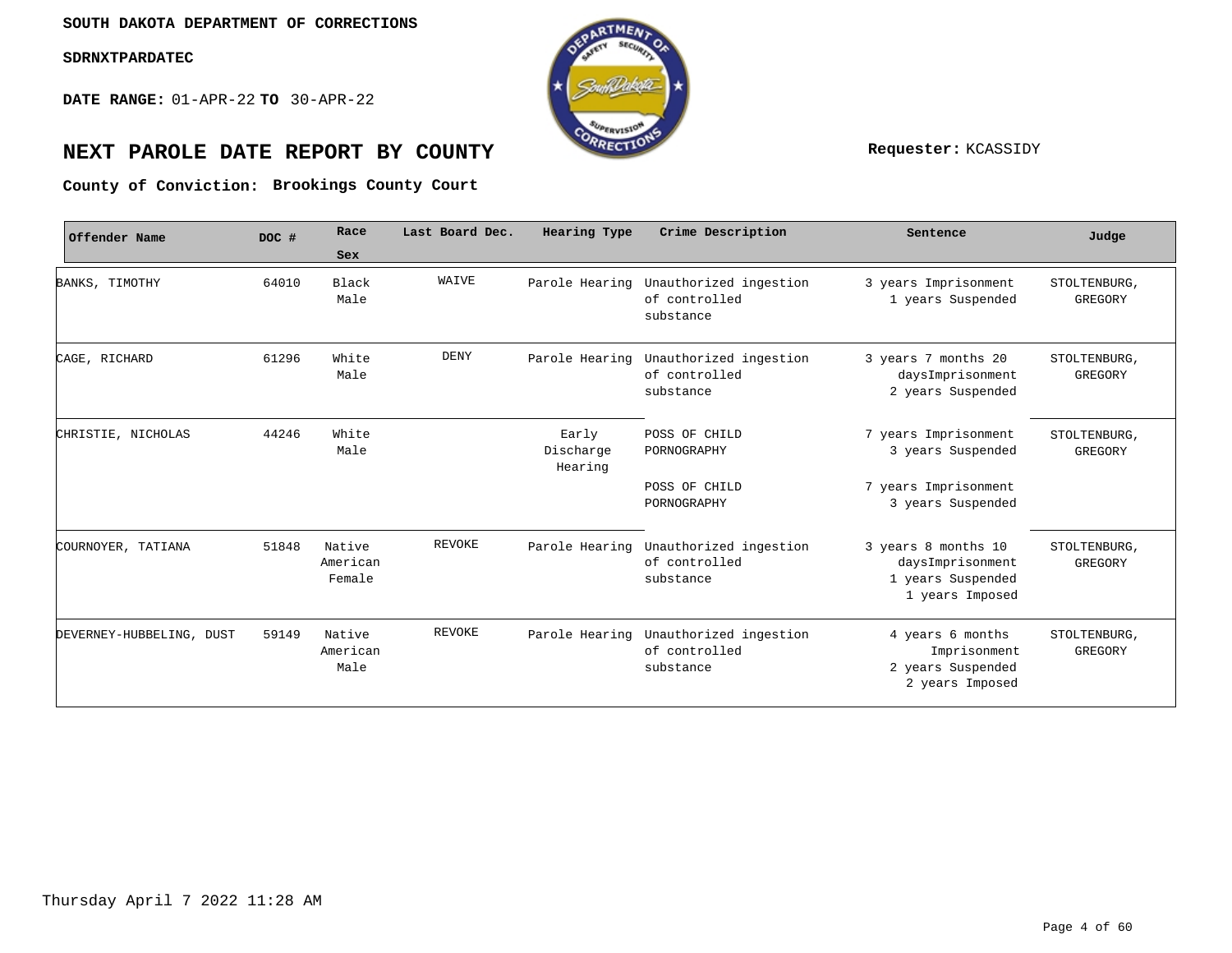

| ERKS, JACOB         | 55491 | White<br>Male                 | CONT          |                              | Parole Hearing Unauthorized ingestion<br>of controlled<br>substance | 2 years 9 months<br>Imprisonment                                                         | STOLTENBURG,<br>GREGORY        |
|---------------------|-------|-------------------------------|---------------|------------------------------|---------------------------------------------------------------------|------------------------------------------------------------------------------------------|--------------------------------|
|                     |       |                               |               |                              | Unauthorized ingestion<br>of controlled<br>substance                | 5 years Imprisonment<br>2 years Suspended                                                |                                |
| GAMBLE, ZACHARY     | 47853 | White<br>Male                 | <b>REVOKE</b> | Parole Hearing BURGLARY 1ST  |                                                                     | 6 years 7 months 15<br>daysImprisonment<br>4 years Suspended<br>3 years 5 months Imposed | STOLTENBURG,<br>GREGORY        |
| MUNOZ MUNIZ, HECTOR | 59320 | Hispanic<br>or Latino<br>Male | CONT          |                              | Parole Hearing AGGRAVATED ASSAULT                                   | 7 years 3 months<br>Imprisonment<br>4 years Suspended                                    | ELSHERE, DAWN                  |
| SCHAMP, ROBERT      | 18957 | White<br>Male                 | REVOKE        | Parole Hearing POSS OF CHILD | PORNOGRAPHY                                                         | 5 years 3 months<br>Imprisonment                                                         | GIENAPP, DAVID                 |
|                     |       |                               |               |                              | POSS OF CHILD<br>PORNOGRAPHY                                        | 7 years Imprisonment                                                                     |                                |
|                     |       |                               |               |                              | POSS OF CHILD<br>PORNOGRAPHY                                        | 7 years Imprisonment<br>6 years Suspended<br>6 years Imposed                             |                                |
| STRUTZ, THOMAS      | 14797 | Native<br>American<br>Male    | REVOKE        | SSV Waiver<br>Hearing        | POSS CONT SUB (SCHED I<br>& II)                                     | 4 years Imprisonment<br>2 years Suspended<br>Imposed                                     | STOLTENBURG,<br><b>GREGORY</b> |
|                     |       |                               |               |                              | Unauthorized ingestion<br>of controlled<br>substance                | 4 years Imprisonment<br>2 years Suspended                                                |                                |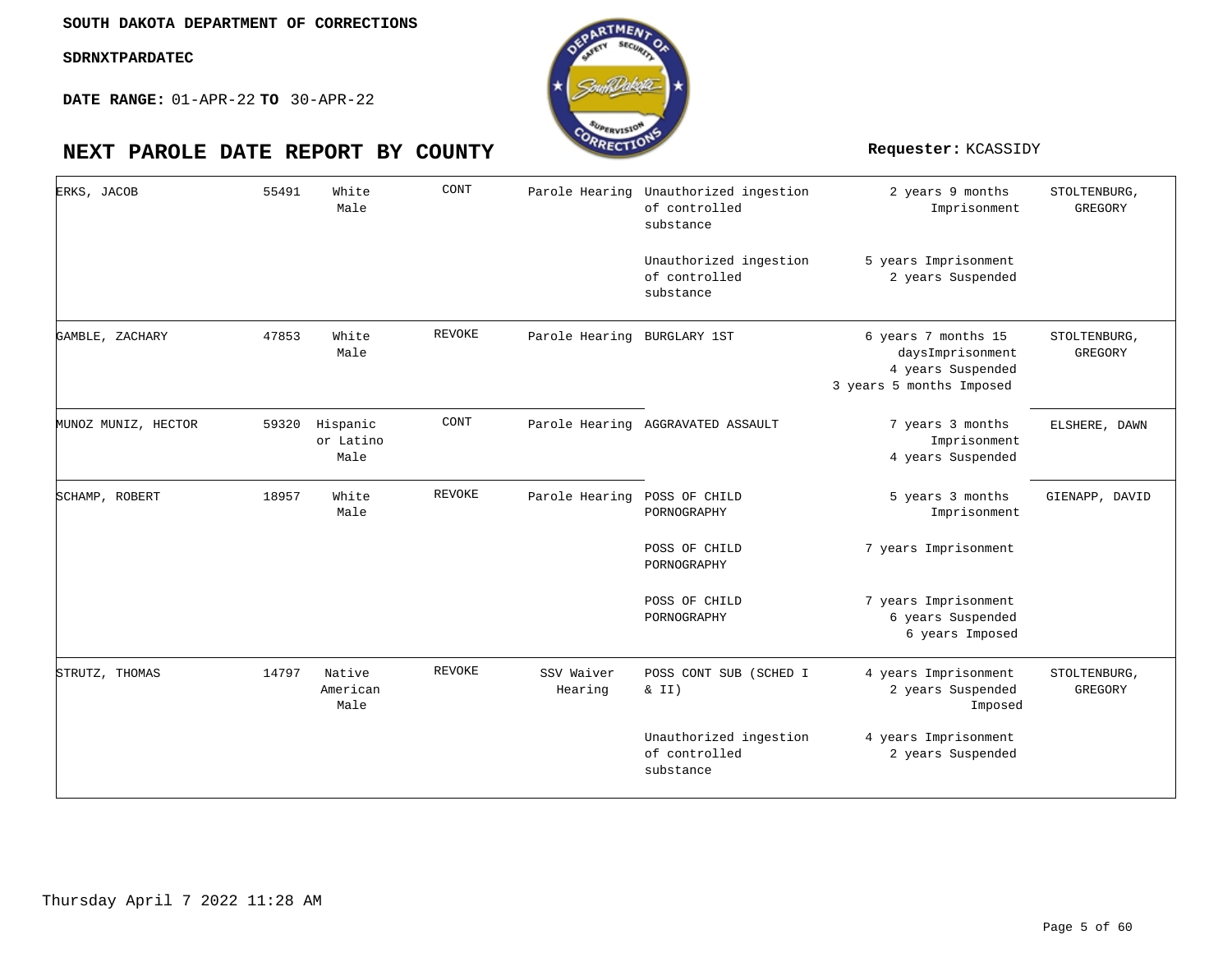**DATE RANGE:** 01-APR-22 **TO** 30-APR-22

| THRAILKILL, DESIREE | 21119 | White<br>Female | REVOKE | Parole Hearing DISTRIBUTION OF CS SCH<br>I & II | 2 years 5 months<br>Imprisonment<br>2 years Suspended<br>2 years Imposed | STOLTENBURG,<br>GREGORY |
|---------------------|-------|-----------------|--------|-------------------------------------------------|--------------------------------------------------------------------------|-------------------------|
|                     |       |                 |        | VIOLATION OF DRUG FREE<br>ZONE                  | 10 years Imprisonment<br>5 years Suspended<br>5 years Imposed            |                         |

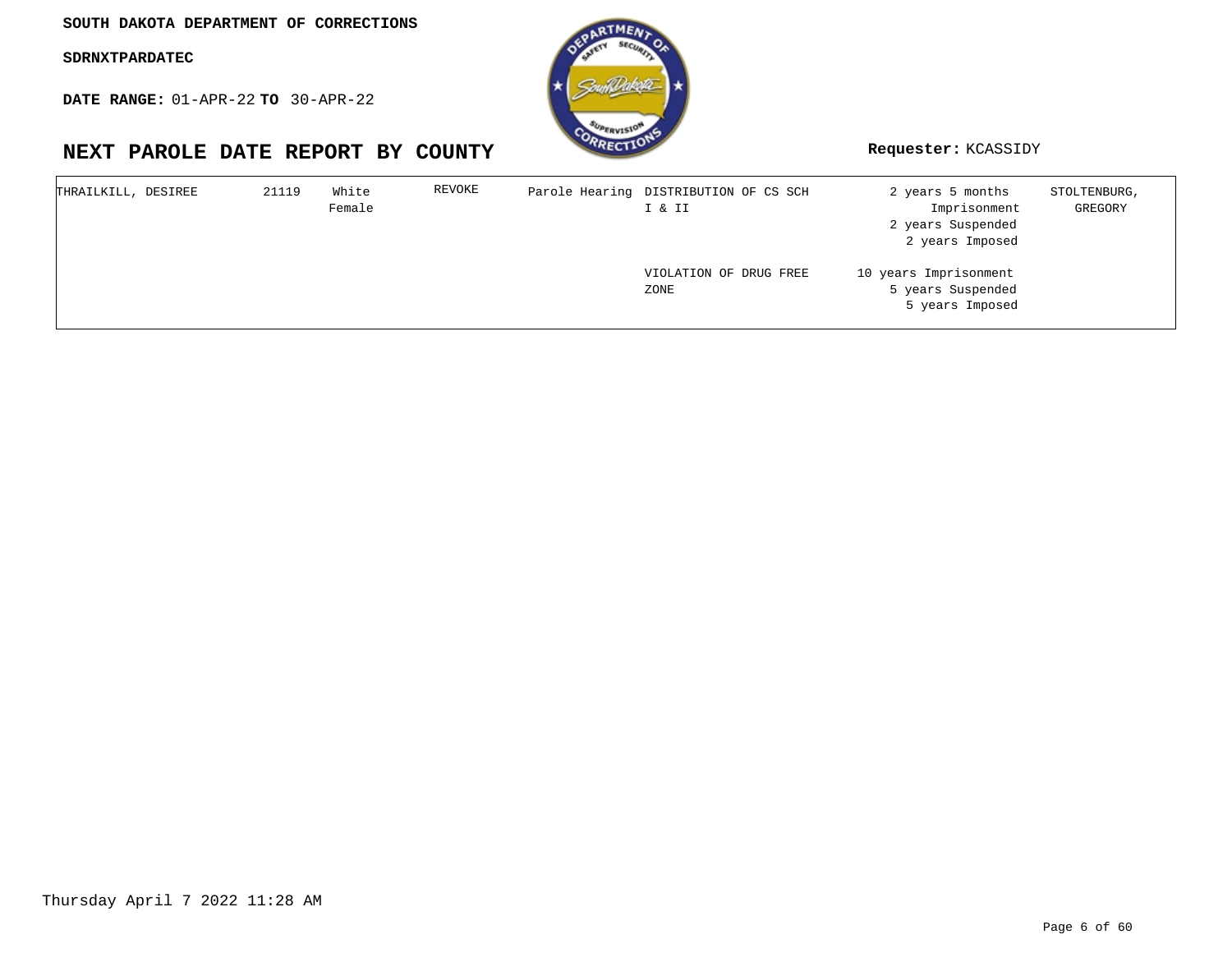**DATE RANGE:** 01-APR-22 **TO** 30-APR-22



# **NEXT PAROLE DATE REPORT BY COUNTY Requester:** KCASSIDY

**Brown County Court County of Conviction:**

|               | Offender Name   | DOC #         | Race<br>Sex                  | Last Board Dec. | Hearing Type                      | Crime Description                                                                          | Sentence                                                                             | Judge            |
|---------------|-----------------|---------------|------------------------------|-----------------|-----------------------------------|--------------------------------------------------------------------------------------------|--------------------------------------------------------------------------------------|------------------|
| BRIGGS, TASHA |                 | 9435          | Native<br>American<br>Female | REVOKE          | SSV Waiver<br>Hearing             | POSS CONT SUB (SCHED I<br>& II)                                                            | 4 years 3 months<br>Imprisonment<br>4 years 3 months<br>Suspended<br>Imposed         | MYREN, SCOTT     |
| BRIGGS, TASHA |                 | 9435          | Native<br>American<br>Female | <b>REVOKE</b>   | SSV Waiver<br>Hearing             | DISTRIBUTION OF CS SCH<br>I & II<br>POSS                                                   | 8 years Imprisonment<br>4 years Suspended<br>4 years Imposed<br>8 years Imprisonment | SOMMERS, RICHARD |
|               |                 |               |                              |                 |                                   | PRESC/NONPRESC/CONT<br>SUB IN JAIL                                                         | 8 years Suspended<br>8 years Imposed                                                 |                  |
| BUTLER, SHAWN | 3583            | White<br>Male | REVOKE                       |                 | Parole Hearing AGGRAVATED ASSAULT | 14 years 1 months 15<br>daysImprisonment<br>12 years Suspended<br>2 years 3 months Imposed | PORTRA, TONY                                                                         |                  |
|               |                 |               |                              |                 |                                   | GRAND THEFT ><br>\$5,000.00                                                                | 9 years 6 months<br>Imprisonment<br>7 years Suspended                                |                  |
|               | FAHRNI, MICHAEL | 50733         | White<br>Male                | REVOKE          | PV Waiver<br>Hearing              | RAPE 4TH                                                                                   | 8 years 9 months<br>Imprisonment<br>6 years Suspended<br>1 years 4 months Imposed    | PORTRA, TONY     |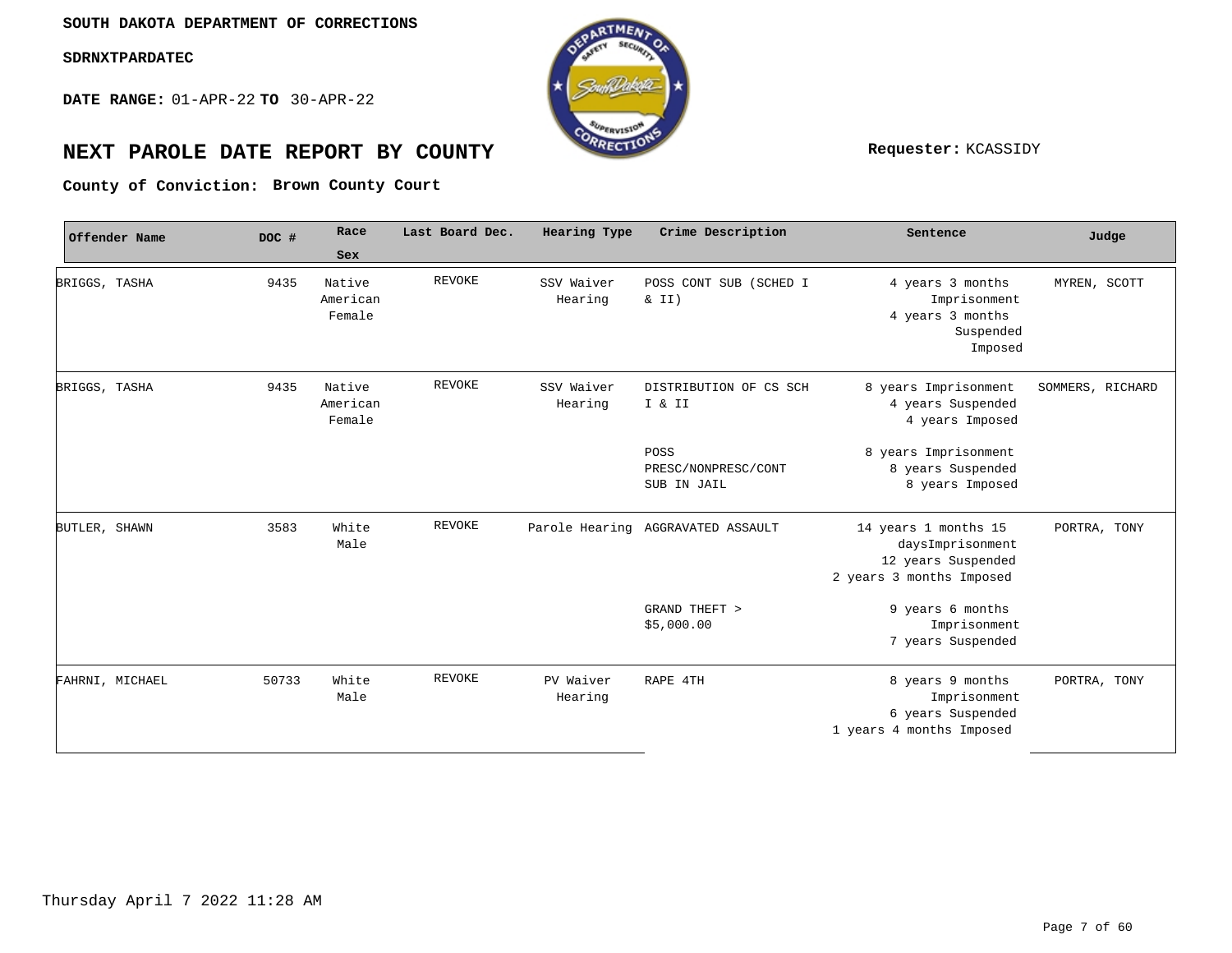**DATE RANGE:** 01-APR-22 **TO** 30-APR-22

| GOLLIHER-WEYER, JOSEPH | 39160 | Hispanic<br>or Latino<br>Male | CONT          | SSV Revocation RAPE 4TH<br>Hearing |                                                      | 14 years 11 months 10<br>daysImprisonment<br>7 years Suspended                    | SOMMERS, RICHARD |
|------------------------|-------|-------------------------------|---------------|------------------------------------|------------------------------------------------------|-----------------------------------------------------------------------------------|------------------|
|                        |       |                               |               |                                    | DAMAGE TO PROPERTY                                   | 9 years 11 months 10<br>daysImprisonment<br>5 years Suspended                     |                  |
| HARTWELL, KARI         | 39423 | White<br>Female               | REVOKE        | Early<br>Discharge<br>Hearing      | <b>BURGLARY 2ND</b>                                  | 14 years 9 months<br>Imprisonment<br>10 years Suspended                           | FLEMMER, JON     |
| MARTINEZ, ERIBERTO     | 50534 | Hispanic<br>or Latino<br>Male | <b>REVOKE</b> | SSV Waiver<br>Hearing              | AGGRAVATED ASSAULT                                   | 9 years Imprisonment<br>7 years 6 months<br>Suspended<br>1 years 6 months Imposed | SOMMERS, RICHARD |
| MERTZ, ELIZABETH       | 59338 | White<br>Female               |               | Early<br>Discharge<br>Hearing      | FORGERY                                              | 4 years 7 months 20<br>daysImprisonment<br>3 years Suspended                      | PORTRA, TONY     |
|                        |       |                               |               |                                    | Unauthorized ingestion<br>of controlled<br>substance | 4 years 7 months 20<br>daysImprisonment<br>3 years Suspended                      |                  |
| SCHAEFFER, SHELBY      | 48203 | White<br>Male                 | PROBCAUSE     | Parole Hearing RAPE 4TH            |                                                      | 14 years 6 months<br>Imprisonment<br>10 years Suspended<br>10 years Imposed       | SOMMERS, RICHARD |
| STEWART, ERIC          | 52057 | Black<br>Male                 |               | Early<br>Discharge<br>Hearing      | DIST OF MJ: > 1 LB                                   | 9 years Imprisonment<br>4 years 6 months<br>Suspended                             | MYREN, SCOTT     |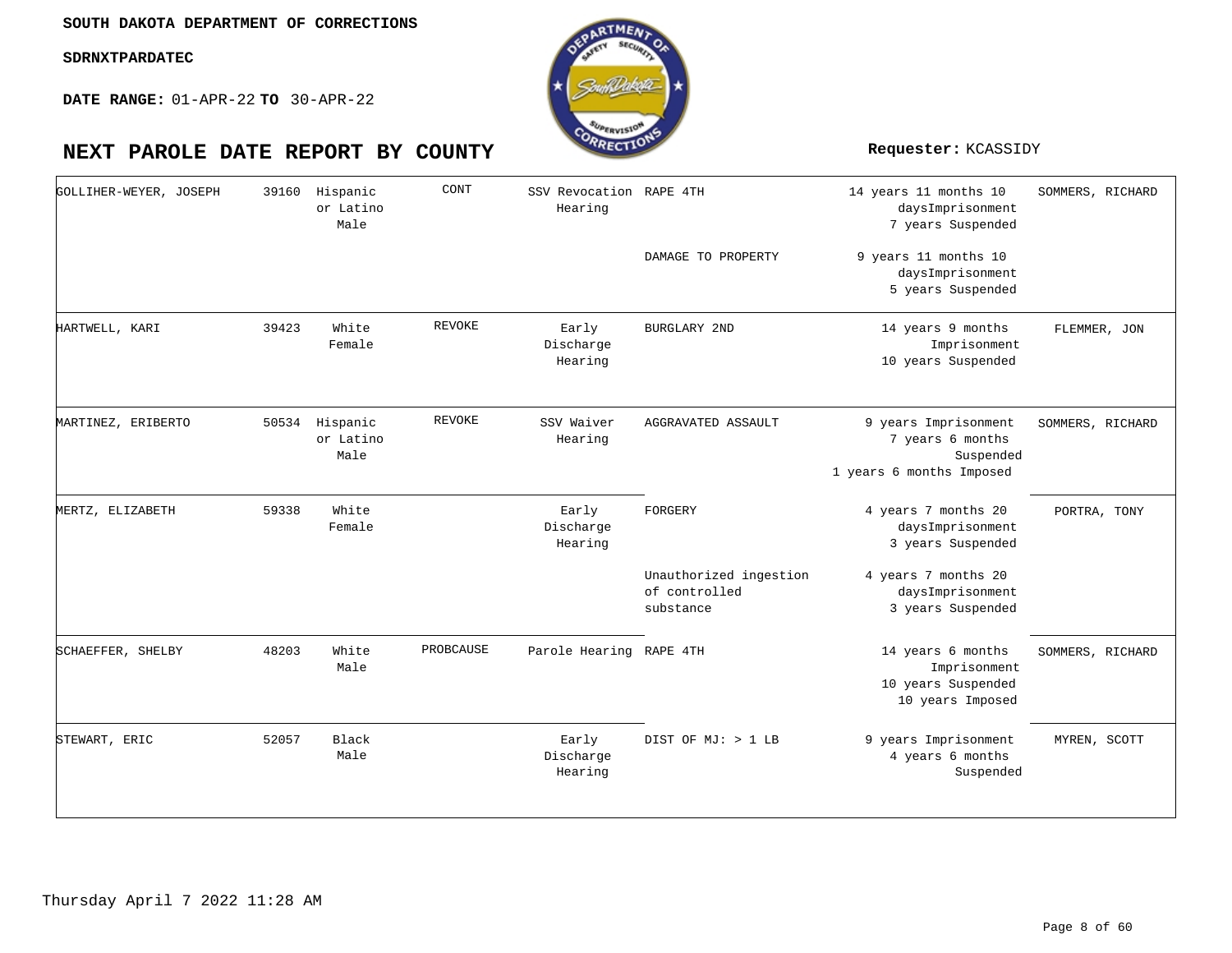**DATE RANGE:** 01-APR-22 **TO** 30-APR-22

# **NEXT PAROLE DATE REPORT BY COUNTY Requester:** KCASSIDY



| White | Early     | DIST OF MJ: > 1 LB |                   | SOMMERS, RICHARD  |
|-------|-----------|--------------------|-------------------|-------------------|
| Male  | Discharge |                    | Imprisonment      |                   |
|       | Hearing   |                    | 5 years Suspended |                   |
|       |           |                    |                   |                   |
|       |           |                    |                   | 14 years 6 months |

**Brule County Court County of Conviction:**

| Offender Name     | DOC # | Race                       | Last Board Dec. | Hearing Type             | Crime Description                            | Sentence                                                                                              | Judge           |
|-------------------|-------|----------------------------|-----------------|--------------------------|----------------------------------------------|-------------------------------------------------------------------------------------------------------|-----------------|
|                   |       | Sex                        |                 |                          |                                              |                                                                                                       |                 |
| BIG EAGLE, ANDREW | 55921 | Native<br>American<br>Male | WAIVEREV        | SSV Waiver<br>Hearing    | RECEIVING/<br>TRANSFERRING STOLEN<br>VEHICLE | 3 years Imprisonment<br>1 years Suspended                                                             | ANDERSON, BRUCE |
| CAVANAUGH, SILAS  | 59990 | Native<br>American<br>Male | CONT            | PV Revocation<br>Hearing | GRAND THEFT ><br>\$5,000.00                  | 5 years Imprisonment<br>3 years Suspended                                                             | ANDERSON, BRUCE |
| MILLER, CHASKE    | 53620 | Native<br>American<br>Male | REVOKE          |                          | Parole Hearing FAILURE TO APPEAR             | 1 years 11 months 10<br>daysImprisonment<br>1 years 6 months<br>Suspended<br>1 years 6 months Imposed | ANDERSON, BRUCE |

**Butte County Court County of Conviction:**

| Offender Name     | DOC # | Race                       | Last Board Dec. | Hearing Type                | Crime Description | Sentence                                                                                      | Judge        |
|-------------------|-------|----------------------------|-----------------|-----------------------------|-------------------|-----------------------------------------------------------------------------------------------|--------------|
|                   |       | Sex                        |                 |                             |                   |                                                                                               |              |
| BUCKMASTER, RANDY | 47504 | Native<br>American<br>Male | REVOKE          | Parole Hearing BURGLARY 3RD |                   | 9 years 9 months<br>Imprisonment<br>9 years 9 months<br>Suspended<br>4 years 6 months Imposed | DAY, MICHAEL |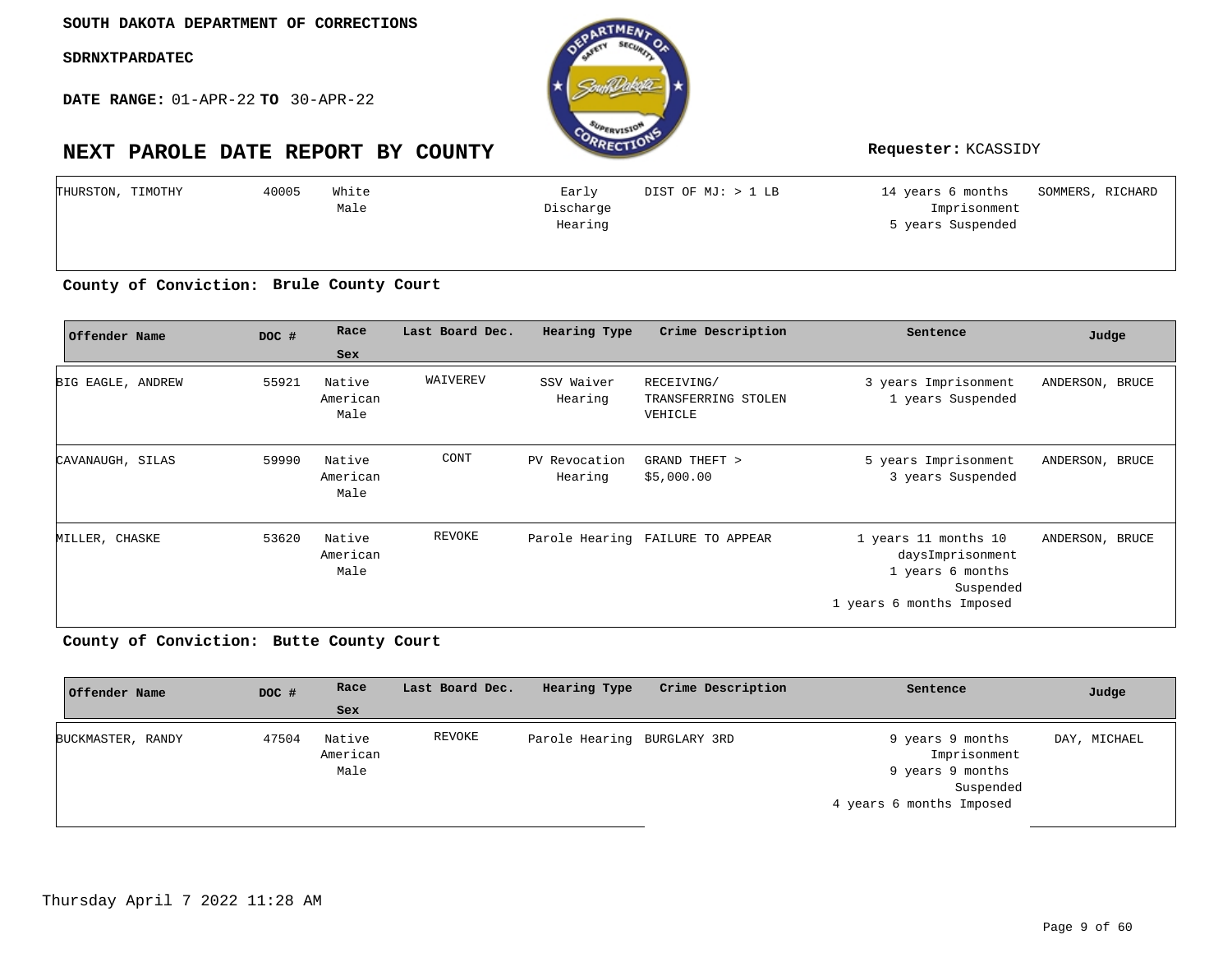**DATE RANGE:** 01-APR-22 **TO** 30-APR-22



# **NEXT PAROLE DATE REPORT BY COUNTY REPORT BY ALL PROPERTY REQUESTER:** KCASSIDY

County of Conviction: Charles Mix County

| Offender Name     | DOC # | Race<br>Sex                  | Last Board Dec. | Hearing Type              | Crime Description                                    | Sentence                                                                         | Judge           |
|-------------------|-------|------------------------------|-----------------|---------------------------|------------------------------------------------------|----------------------------------------------------------------------------------|-----------------|
| ANTELOPE, NANCY   | 52948 | Native<br>American<br>Female | <b>REVOKE</b>   | Parole Hearing            | Unauthorized ingestion<br>of controlled<br>substance | 3 years Imprisonment<br>2 years 325<br>daysSuspended<br>2 years 325 daysImposed  | ANDERSON, BRUCE |
|                   |       |                              |                 |                           | POSS CONT SUB (SCHED I<br>& II)                      | 5 years Imprisonment<br>4 years Suspended                                        |                 |
| CASTILLO, DERRICK | 51029 | Native<br>American<br>Male   | <b>REVOKE</b>   | Parole Hearing FORGERY    |                                                      | 4 years 11 months 10<br>daysImprisonment<br>3 years Suspended<br>3 years Imposed | ANDERSON, BRUCE |
| HABBEN, CHELSEY   | 44240 | White<br>Female              | WAIVEREV        | SSV Waiver<br>Hearing     | POSS CONT SUB (SCHED I<br>$\& II)$                   | 4 years 8 months 10<br>daysImprisonment<br>4 years Suspended                     | ANDERSON, BRUCE |
| MENARD, JAMES     | 11280 | Native<br>American<br>Male   | <b>NONCOMPR</b> | Parole Hearing            | POSS CONT SUB (SCHED I<br>& II)                      | 3 years Imprisonment                                                             | ANDERSON, BRUCE |
| SHEA, TANYA       | 61848 | White<br>Female              | NONCOMP         | SSV Revocation<br>Hearing | Unauthorized ingestion<br>of controlled<br>substance | 2 years 8 months 10<br>daysImprisonment<br>1 years 6 months<br>Suspended         | ANDERSON, BRUCE |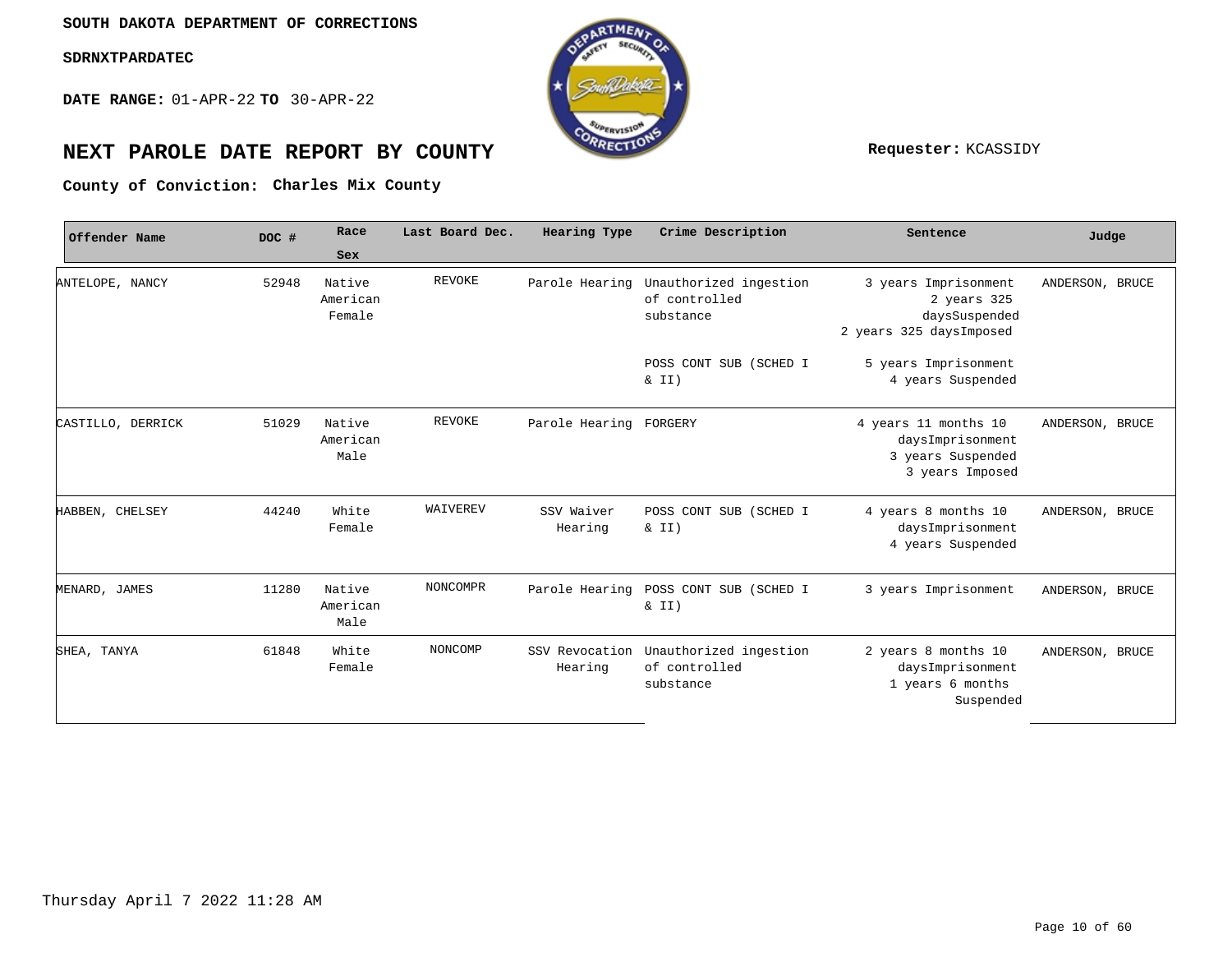**DATE RANGE:** 01-APR-22 **TO** 30-APR-22



# **NEXT PAROLE DATE REPORT BY COUNTY Requester:** KCASSIDY

County of Conviction: Clay County Court

| Offender Name     | DOC # | Race                       | Last Board Dec. | Hearing Type                 | Crime Description  | Sentence                                                                                                                 | Judge          |
|-------------------|-------|----------------------------|-----------------|------------------------------|--------------------|--------------------------------------------------------------------------------------------------------------------------|----------------|
|                   |       | Sex                        |                 |                              |                    |                                                                                                                          |                |
| ASHES, CLAYTON    | 50262 | Native<br>American<br>Male | REVOKE          | PV Waiver<br>Hearing         | AGGRAVATED ASSAULT | 14 years Imprisonment<br>10 years Suspended<br>2 years Imposed                                                           | GERING, CHERYL |
| CASTILLO, DERRICK | 51029 | Native<br>American<br>Male | REVOKE          | Parole Hearing GRAND THEFT > | \$2,500.00         | 3 years 11 months 10<br>daysImprisonment<br>3 years 11 months 10<br>daysSuspended<br>3 years 11 months 10<br>daysImposed | BERN, TAMI     |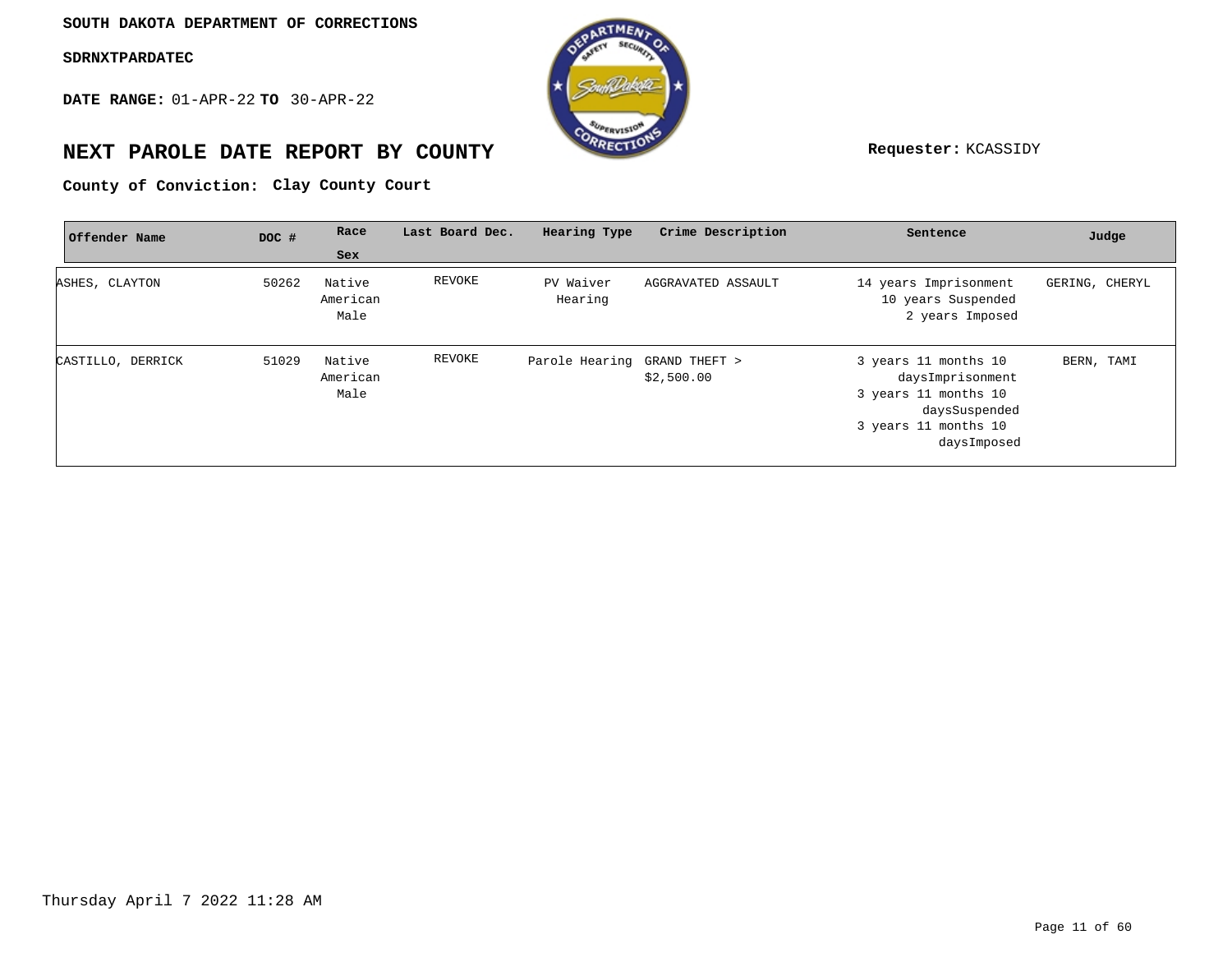**DATE RANGE:** 01-APR-22 **TO** 30-APR-22



# **NEXT PAROLE DATE REPORT BY COUNTY REPORT BY ALL PROPERTY REQUESTER:** KCASSIDY

**Codington County Court County of Conviction:**

| Offender Name   | DOC # | Race  | Last Board Dec. | Hearing Type | Crime Description                     | Sentence              | Judge          |
|-----------------|-------|-------|-----------------|--------------|---------------------------------------|-----------------------|----------------|
|                 |       | Sex   |                 |              |                                       |                       |                |
| ALBRECHT, SHAWN | 24879 | White | <b>REVOKE</b>   |              | Parole Hearing Unauthorized ingestion | 4 years 6 months      | MEANS, CARMEN  |
|                 |       | Male  |                 |              | of controlled                         | Imprisonment          |                |
|                 |       |       |                 |              | substance                             | 1 years Suspended     |                |
|                 |       |       |                 |              | BURGLARY 3RD                          | 4 years 6 months      |                |
|                 |       |       |                 |              |                                       | Imprisonment          |                |
|                 |       |       |                 |              |                                       | 1 years Suspended     |                |
|                 |       |       |                 |              | POSS CONT SUB (SCHED I                | 4 years 9 months      |                |
|                 |       |       |                 |              | $\& II)$                              | Imprisonment          |                |
|                 |       |       |                 |              |                                       | 3 years Suspended     |                |
|                 |       |       |                 |              | FORGERY                               | 5 years Imprisonment  |                |
|                 |       |       |                 |              |                                       | 3 years Suspended     |                |
|                 |       |       |                 |              | FORGERY                               | 5 years Imprisonment  |                |
|                 |       |       |                 |              |                                       | 3 years Suspended     |                |
|                 |       |       |                 |              | FORGERY                               | 5 years Imprisonment  |                |
|                 |       |       |                 |              |                                       | 3 years Suspended     |                |
|                 |       |       |                 |              | FORGERY                               | 5 years Imprisonment  |                |
|                 |       |       |                 |              |                                       | 3 years Suspended     |                |
|                 |       |       |                 |              | FORGERY                               | 4 years 9 months      |                |
|                 |       |       |                 |              |                                       | Imprisonment          |                |
|                 |       |       |                 |              |                                       | 3 years Suspended     |                |
| BREN, MATTHEW   | 65259 | White |                 |              | Non-compliance SOLICITATION OF A      | 10 years Imprisonment | SPEARS, ROBERT |
|                 |       | Male  |                 | Hearing      | MINOR                                 | 4 years Suspended     |                |
|                 |       |       |                 |              |                                       |                       |                |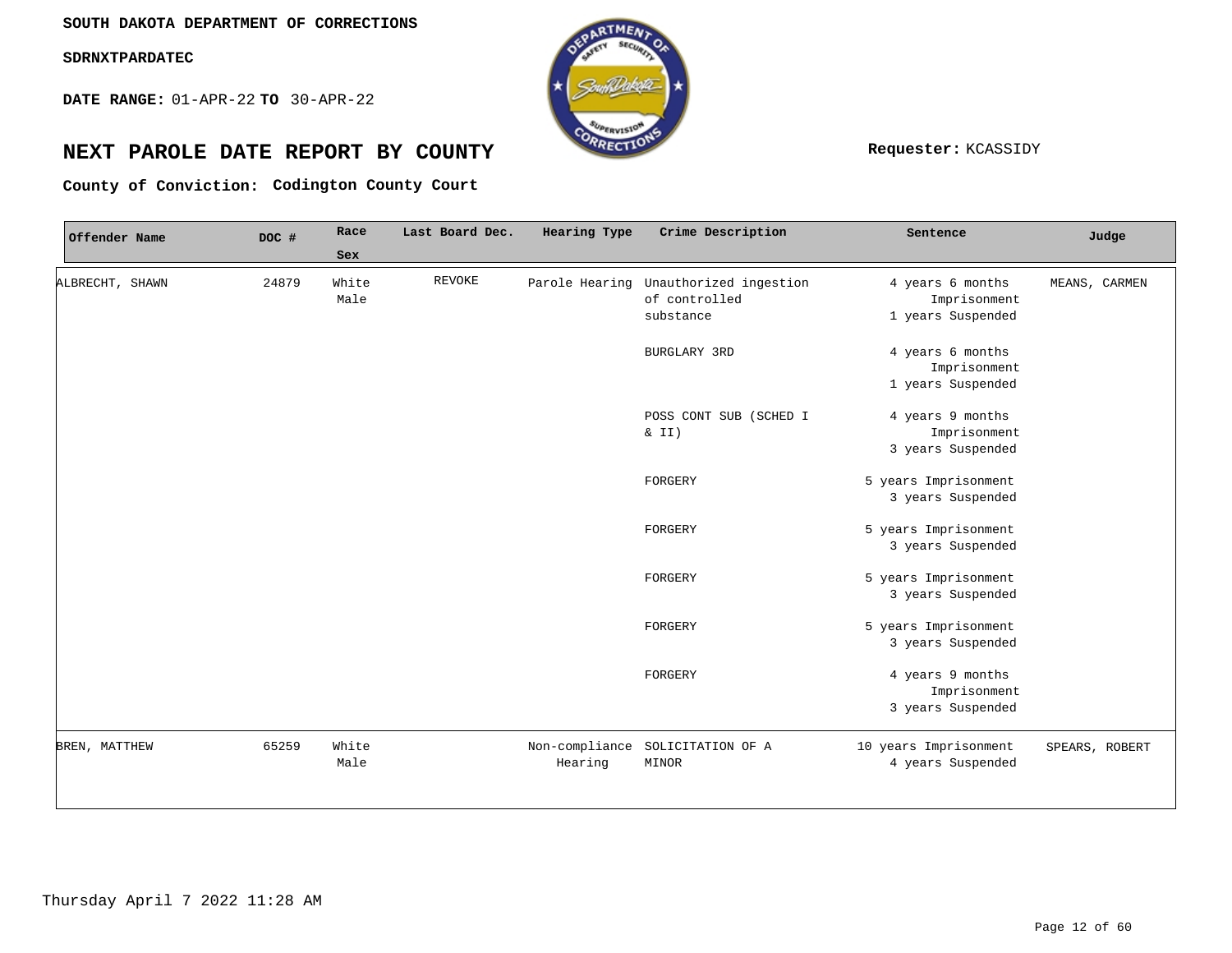**DATE RANGE:** 01-APR-22 **TO** 30-APR-22

| GODFREY, KAYLA   | 53643 | Native<br>American<br>Female | <b>REVOKE</b> |                | Parole Hearing Unauthorized ingestion<br>of controlled<br>substance | 4 years 3 months<br>Imprisonment<br>2 years 6 months<br>Suspended<br>2 years 6 months Imposed | MEANS, CARMEN  |
|------------------|-------|------------------------------|---------------|----------------|---------------------------------------------------------------------|-----------------------------------------------------------------------------------------------|----------------|
| KOENIG, JOHNNY   | 53139 | White<br>Male                | REVOKE        |                | Parole Hearing ACCESSORY TO A CRIME                                 | 4 years 6 months<br>Imprisonment<br>1 years Suspended<br>1 years Imposed                      | MEANS, CARMEN  |
| LENARDS, MATTHEW | 44361 | White<br>Male                | <b>REVOKE</b> |                | Parole Hearing Unauthorized ingestion<br>of controlled<br>substance | 4 years 6 months<br>Imprisonment<br>2 years Suspended<br>2 years Imposed                      | MEANS, CARMEN  |
|                  |       |                              |               |                | FAILURE TO APPEAR                                                   | 2 years Imprisonment<br>2 years Suspended<br>2 years Imposed                                  |                |
| LENARDS, MATTHEW | 44361 | White<br>Male                | <b>REVOKE</b> |                | Parole Hearing Unauthorized ingestion<br>of controlled<br>substance | 5 years Imprisonment                                                                          | SPEARS, ROBERT |
| OLSON, EUGENE    | 53956 | Native<br>American<br>Male   | <b>DENY</b>   | Parole Hearing | POSS CONT SUB (SCHED I<br>& II)                                     | 3 years 6 months<br>Imprisonment                                                              | ELSHERE, DAWN  |
|                  |       |                              |               |                | Unauthorized ingestion<br>of controlled<br>substance                | 5 years Imprisonment                                                                          |                |

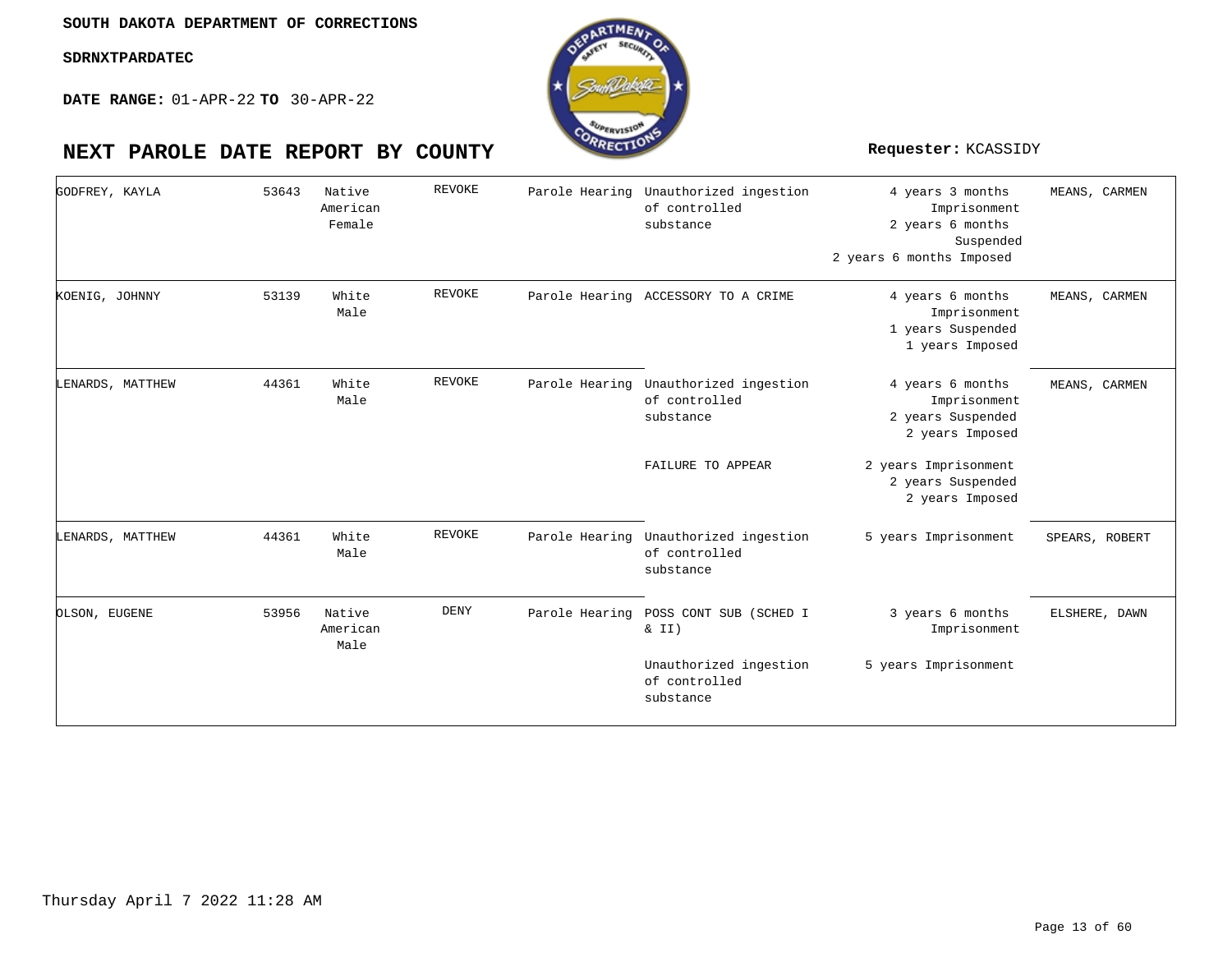

| PAINTER, BRANDON   | 58880 | White<br>Male              | WAIVEREV      | PV Waiver<br>Hearing      | POSS<br>PRESC/NONPRESC/CONT<br>SUB IN JAIL<br>Unauthorized ingestion<br>of controlled<br>substance | 7 years 9 months<br>Imprisonment<br>5 years Suspended<br>3 years Imprisonment<br>3 years Suspended | MEANS, CARMEN  |
|--------------------|-------|----------------------------|---------------|---------------------------|----------------------------------------------------------------------------------------------------|----------------------------------------------------------------------------------------------------|----------------|
| SEVERTSON, JUSTUS  | 63442 | White<br>Male              |               | Non-compliance<br>Hearing | POSS CONT SUB (SCHED I<br>$\&$ II)                                                                 | 5 years Imprisonment<br>3 years Suspended                                                          | SPEARS, ROBERT |
|                    |       |                            |               |                           | POSS CONT SUB (SCHED I<br>& II)                                                                    | 5 years Imprisonment<br>3 years Suspended                                                          |                |
| STEELE, PHILIP     | 16389 | Native<br>American<br>Male | CONT          | Parole Hearing RAPE 2ND   |                                                                                                    | 107 years Imprisonment                                                                             | KEAN, GENE     |
| STORBAKKEN, TRAVIS | 52498 | Native<br>American<br>Male | CONT          | PV Revocation<br>Hearing  | POSS OF MJ: $>$ ½ LB / <<br>1 LB                                                                   | 4 years 9 months<br>Imprisonment<br>4 years 9 months<br>Suspended                                  | SPEARS, ROBERT |
| STRUTZ, THOMAS     | 14797 | Native<br>American<br>Male | <b>REVOKE</b> | SSV Waiver<br>Hearing     | POSS CONT SUB (SCHED<br>III & IV)                                                                  | 1 years 9 months<br>Imprisonment                                                                   | SPEARS, ROBERT |
|                    |       |                            |               |                           | POSS CONT SUB (SCHED I<br>& II)                                                                    | 5 years Imprisonment<br>5 years Suspended                                                          |                |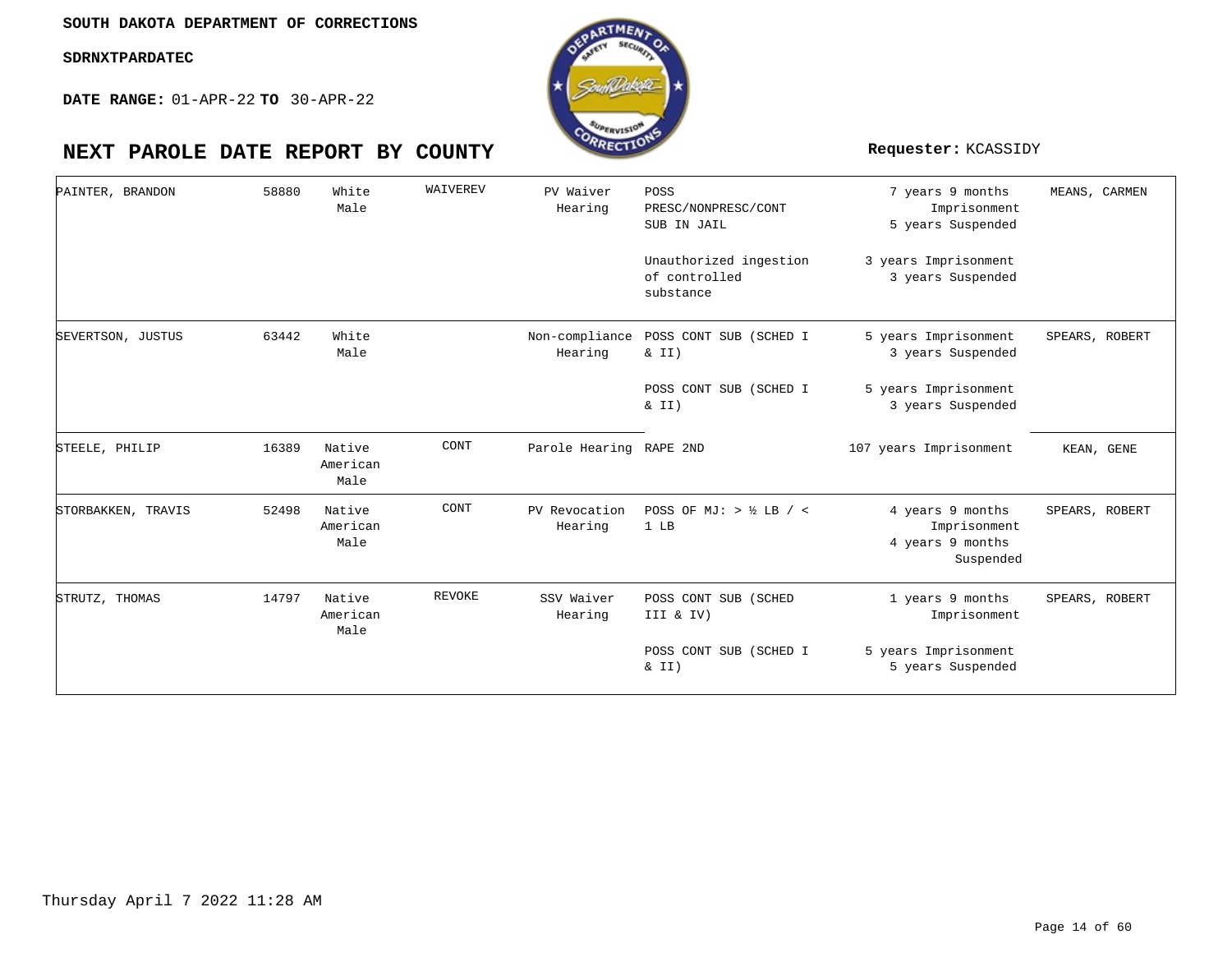**DATE RANGE:** 01-APR-22 **TO** 30-APR-22



# **NEXT PAROLE DATE REPORT BY COUNTY Requester:** KCASSIDY

**Custer County Court County of Conviction:**

| Offender Name    | DOC # | Race          | Last Board Dec. | Hearing Type              | Crime Description              | Sentence                                | Judge            |
|------------------|-------|---------------|-----------------|---------------------------|--------------------------------|-----------------------------------------|------------------|
|                  |       | Sex           |                 |                           |                                |                                         |                  |
| BACON, LANEY     | 54134 | White<br>Male | WAIVE           | Parole Hearing RECEIVING/ | TRANSFERRING STOLEN<br>VEHICLE | 3 years 2 months 10<br>daysImprisonment | DAVIS, JEFFERY   |
|                  |       |               |                 |                           | ELUDING A POLICE<br>OFFICER    | 2 months 10<br>daysImprisonment         |                  |
| MC BURNIE, JASON | 37450 | White<br>Male | GRANTPEND       | PV Waiver<br>Hearing      | AGGRAVATED ASSAULT             | 9 years 4 months 15<br>daysImprisonment | GUSINSKY, ROBERT |
|                  |       |               |                 |                           |                                |                                         |                  |

**Davison County Court County of Conviction:**

| Offender Name      | DOC # | Race                         | Last Board Dec. | Hearing Type         | Crime Description                                 | Sentence                                                                        | Judge        |
|--------------------|-------|------------------------------|-----------------|----------------------|---------------------------------------------------|---------------------------------------------------------------------------------|--------------|
|                    |       | Sex                          |                 |                      |                                                   |                                                                                 |              |
| GILL, DESTINY      | 65068 | Native<br>American<br>Female |                 | Hearing              | Non-compliance DISTRIBUTION OF CS SCH<br>I & II   | 8 years Imprisonment<br>5 years Suspended                                       | GILES, CHRIS |
| HOPKINS, LARISSA   | 47717 | Native<br>American<br>Female | REVOKE          |                      | Parole Hearing POSS CONT SUB (SCHED I<br>$\&$ II) | 3 years 7 months 5<br>daysImprisonment<br>3 years Suspended<br>3 years Imposed  | GILES, CHRIS |
| TISCHLER, NICHOLAS | 36175 | White<br>Male                | REVOKE          | PV Waiver<br>Hearing | POSS CONT SUB (SCHED I<br>$\&$ II)                | 4 years 8 months 10<br>daysImprisonment<br>2 years Suspended<br>2 years Imposed | GILES, CHRIS |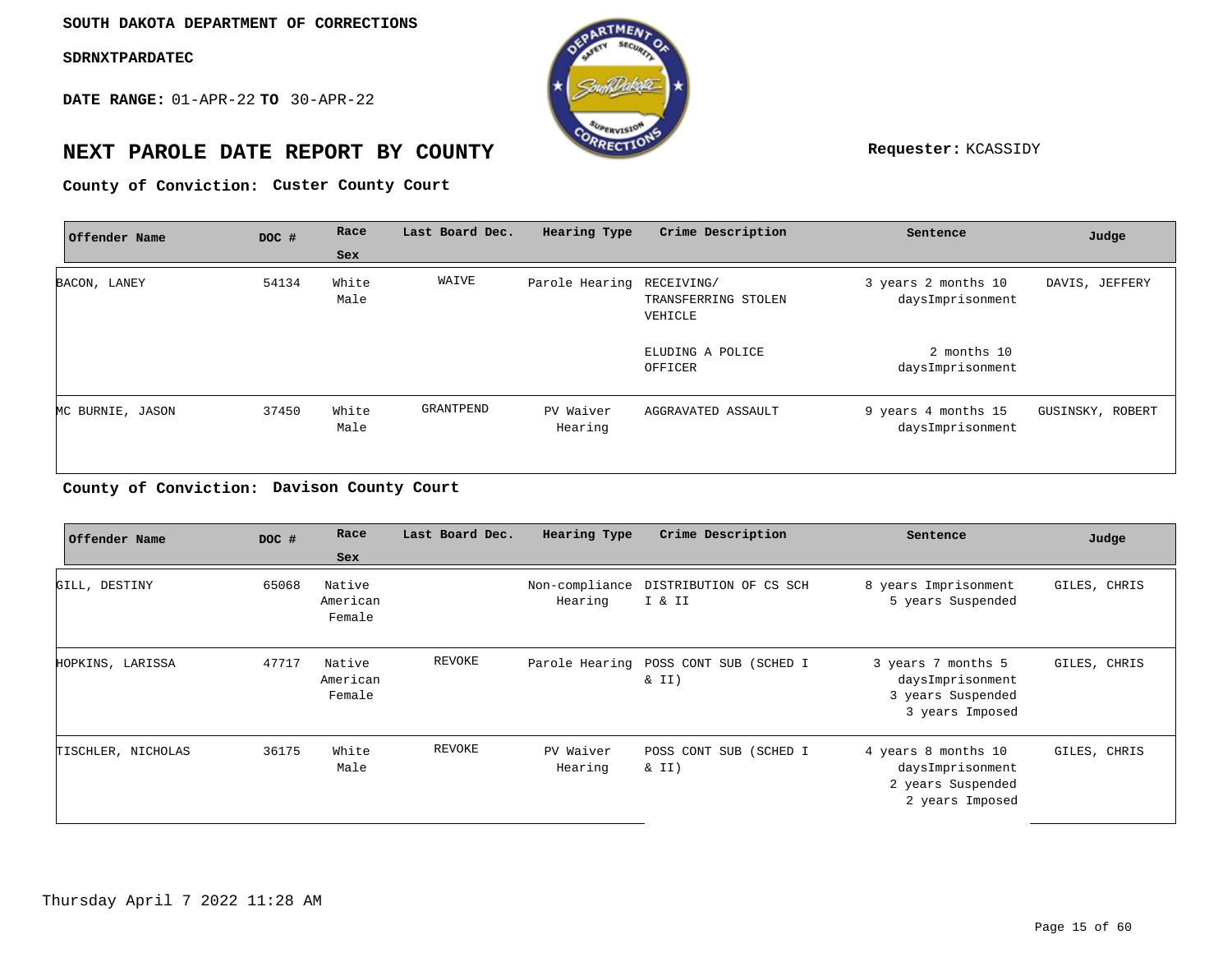**DATE RANGE:** 01-APR-22 **TO** 30-APR-22



# **NEXT PAROLE DATE REPORT BY COUNTY Requester:** KCASSIDY

**Day County Court County of Conviction:**

| Offender Name   | DOC # | Race          | Last Board Dec. | Hearing Type                 | Crime Description           | Sentence                                   | Judge        |
|-----------------|-------|---------------|-----------------|------------------------------|-----------------------------|--------------------------------------------|--------------|
|                 |       | <b>Sex</b>    |                 |                              |                             |                                            |              |
| DIEDE, NICHOLAS | 7816  | White<br>Male | REVOKE          | Parole Hearing GRAND THEFT > | \$5,000.00                  | 10 years Imprisonment<br>8 years Suspended | FLEMMER, JON |
|                 |       |               |                 |                              | ELUDING A POLICE<br>OFFICER | 2 years Imprisonment                       |              |

**Grant County Court County of Conviction:**

| Offender Name    | DOC # | Race            | Last Board Dec. | Hearing Type          | Crime Description                                    | Sentence                                                     | Judge         |
|------------------|-------|-----------------|-----------------|-----------------------|------------------------------------------------------|--------------------------------------------------------------|---------------|
|                  |       | Sex             |                 |                       |                                                      |                                                              |               |
| ELLEFSON, BRANDY | 42999 | White<br>Female | REVOKE          | SSV Waiver<br>Hearing | Unauthorized ingestion<br>of controlled<br>substance | 3 years 5 months 20<br>daysImprisonment<br>2 years Suspended | ELSHERE, DAWN |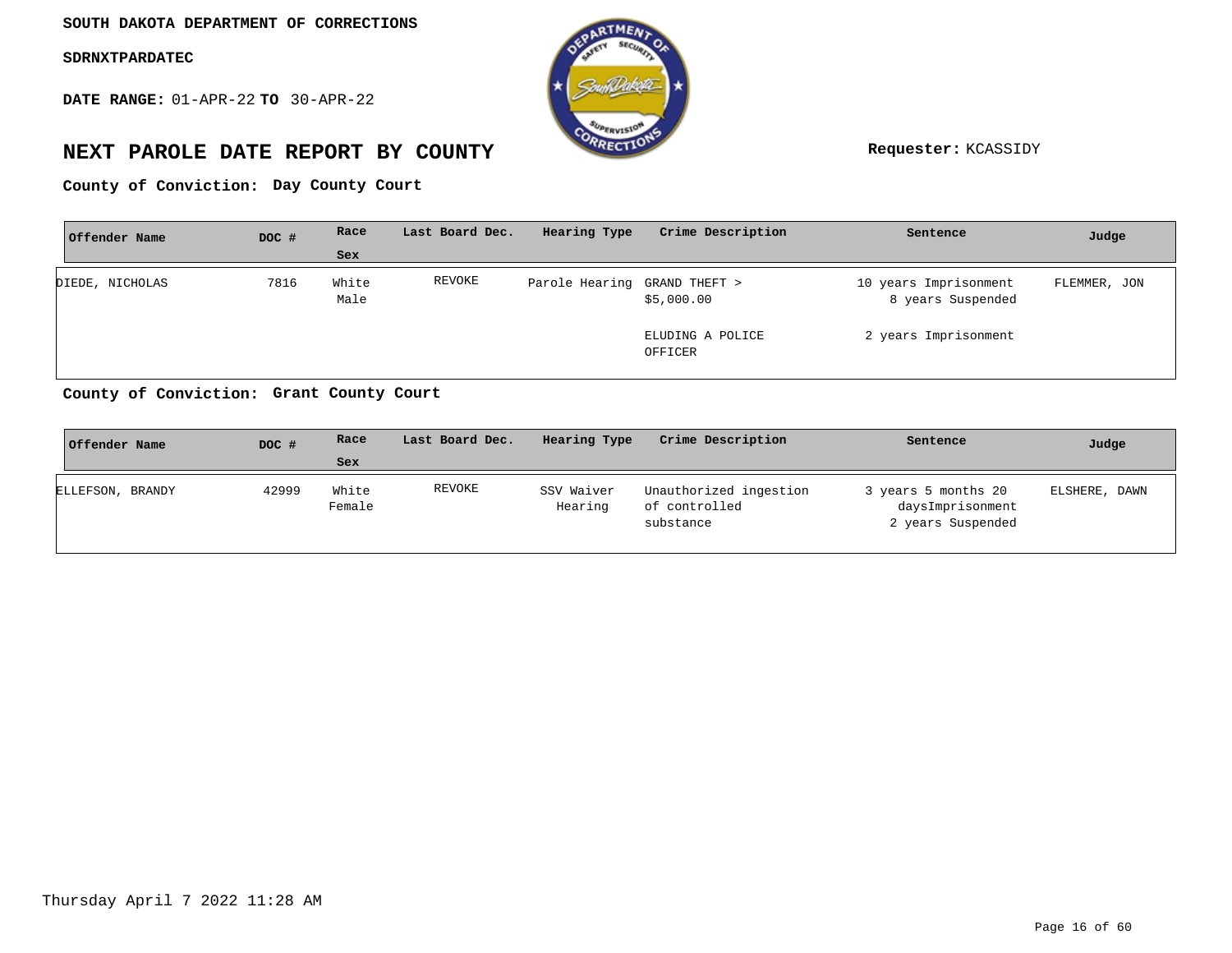**DATE RANGE:** 01-APR-22 **TO** 30-APR-22



# **NEXT PAROLE DATE REPORT BY COUNTY Requester:** KCASSIDY

**Hughes County Court County of Conviction:**

| Offender Name      | DOC # | Race                         | Last Board Dec. | Hearing Type         | Crime Description                                    | Sentence                                                                        | Judge          |
|--------------------|-------|------------------------------|-----------------|----------------------|------------------------------------------------------|---------------------------------------------------------------------------------|----------------|
|                    |       | Sex                          |                 |                      |                                                      |                                                                                 |                |
| BLACK CLOUD, LOREN | 44718 | Native<br>American<br>Male   | <b>REVOKE</b>   | PV Waiver<br>Hearing | Unauthorized ingestion<br>of controlled<br>substance | 9 years 2 months 20<br>daysImprisonment<br>2 years Suspended<br>2 years Imposed | BROWN, JOHN    |
|                    |       |                              |                 |                      | Unauthorized ingestion<br>of controlled<br>substance | 9 years 2 months 20<br>daysImprisonment<br>2 years Suspended<br>2 years Imposed |                |
|                    |       |                              |                 |                      | FAILURE TO APPEAR                                    | 2 years Imprisonment                                                            |                |
| CHAMBERS, ALVIN    | 13788 | Native<br>American<br>Male   | <b>REVOKE</b>   | Parole Hearing       | POSS CONT SUB (SCHED I<br>& II)                      | 5 years Imprisonment<br>3 years Suspended                                       | MAYER, BRIDGET |
| DURAN, GUADALUPE   | 52066 | Native<br>American<br>Female | NONCOMP         | Parole Hearing       | Unauthorized ingestion<br>of controlled<br>substance | 4 years 9 months<br>Imprisonment<br>3 years Suspended                           | MAYER, BRIDGET |
| HETH, DESHAUNNA    | 56192 | Native<br>American<br>Female | WAIVEREV        | PV Waiver<br>Hearing | Unauthorized ingestion<br>of controlled<br>substance | 4 years Imprisonment                                                            | MAYER, BRIDGET |
| JOHNSON, TRISTAN   | 55359 | Native<br>American<br>Male   | NONCOMP         | Hearing              | SSV Revocation AGGRAVATED ASSAULT                    | 7 years 3 months<br>Imprisonment<br>4 years Suspended                           | MAYER, BRIDGET |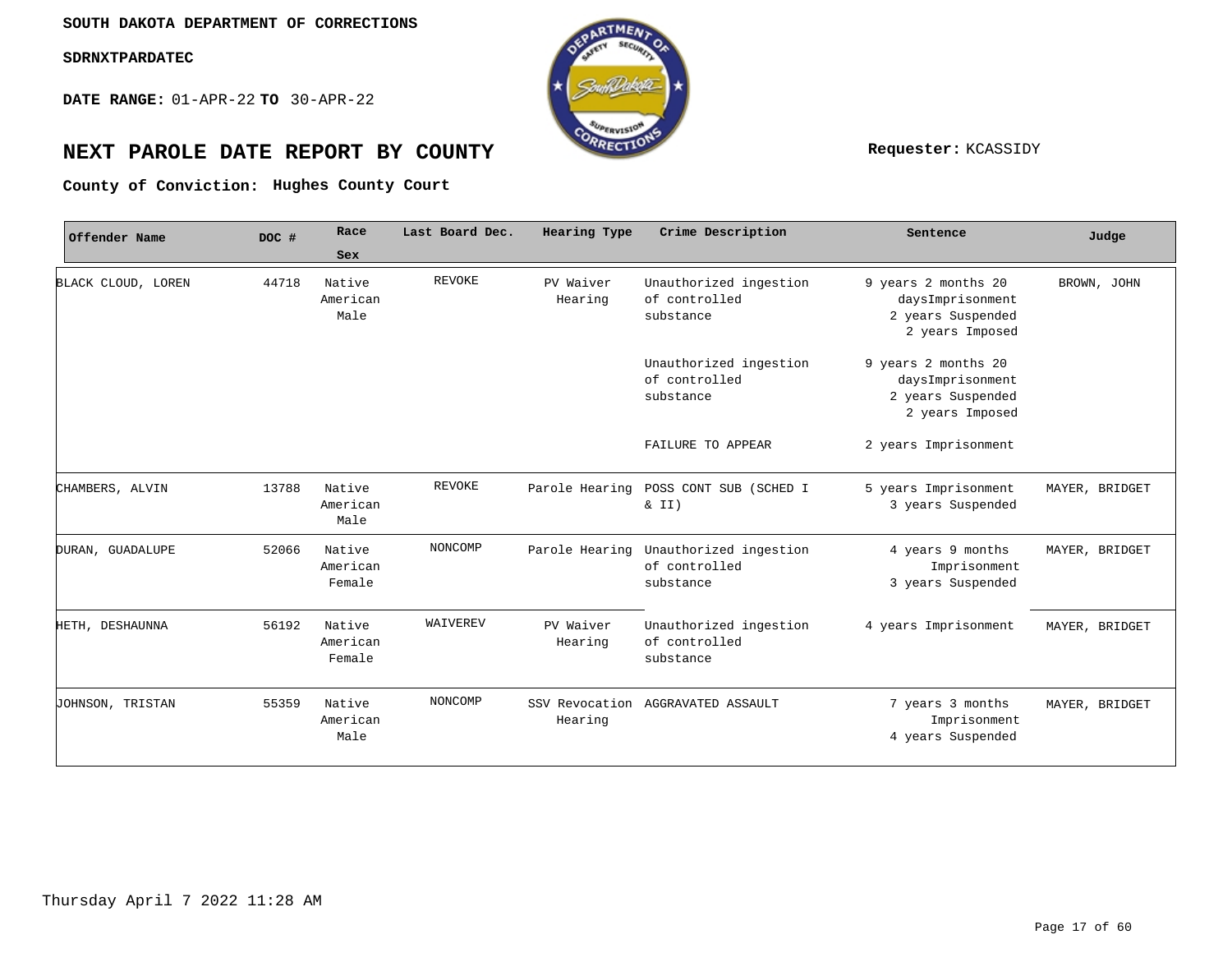**DATE RANGE:** 01-APR-22 **TO** 30-APR-22

| KOENIG, JOHNNY   | 53139 | White<br>Male                | REVOKE | Parole Hearing            | Unauthorized ingestion<br>of controlled<br>substance | 1 years Imprisonment<br>9 months Suspended                                      | BARNETT, MARK   |
|------------------|-------|------------------------------|--------|---------------------------|------------------------------------------------------|---------------------------------------------------------------------------------|-----------------|
| PAYPAY, CRYSTAL  | 63105 | Native<br>American<br>Female |        | Non-compliance<br>Hearing | SIMPLE ASSAULT ON LAW<br><b>ENFORCEMENT</b>          | 1 years 9 months<br>Imprisonment<br>1 years Suspended                           | NORTHRUP, MARGO |
|                  |       |                              |        |                           | SIMPLE ASSAULT ON LAW<br><b>ENFORCEMENT</b>          | 2 years Imprisonment                                                            |                 |
|                  |       |                              |        |                           | ELUDING A POLICE<br>OFFICER                          | 2 years Imprisonment                                                            |                 |
| RED EAGLE, TYLER | 40660 | Native<br>American<br>Male   | REVOKE | Parole Hearing            | BURGLARY 3RD                                         | 4 years 4 months 20<br>daysImprisonment<br>2 years Suspended<br>2 years Imposed | MAYER, BRIDGET  |
|                  |       |                              |        |                           | BURGLARY 3RD                                         | 4 years 4 months 20<br>daysImprisonment<br>2 years Suspended<br>2 years Imposed |                 |
| ROTHWELL, LAURA  | 61624 | White<br>Female              |        | Non-compliance<br>Hearing | POSS OF ALCOHOL/ MJ BY<br>INMATE                     | 1 years Imprisonment                                                            | MAYER, BRIDGET  |

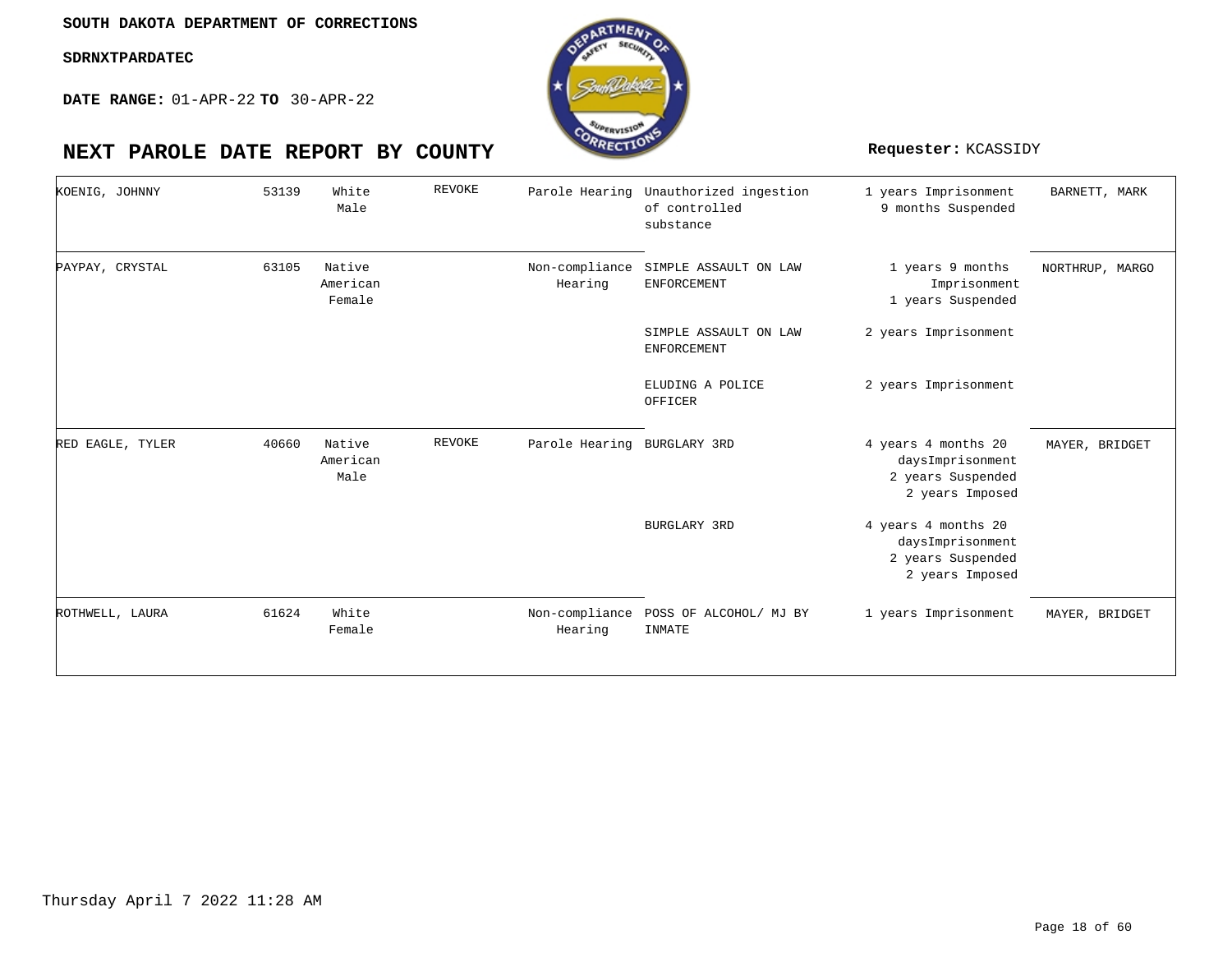**DATE RANGE:** 01-APR-22 **TO** 30-APR-22



| STANDING BEAR, GORDON |  | 41395 | Native<br>American<br>Male | REVOKE | Parole Hearing GRAND THEFT > | \$5,000.00                                           | 7 years 9 months<br>Imprisonment<br>4 years Suspended | MAYER, BRIDGET |
|-----------------------|--|-------|----------------------------|--------|------------------------------|------------------------------------------------------|-------------------------------------------------------|----------------|
|                       |  |       |                            |        |                              | Unauthorized ingestion<br>of controlled<br>substance | 3 years 9 months<br>Imprisonment<br>2 years Suspended |                |
|                       |  |       |                            |        |                              | ELUDING A POLICE<br>OFFICER                          | 1 years 9 months<br>Imprisonment                      |                |

**Hutchinson County Court County of Conviction:**

| Offender Name        | DOC # | Race<br>Sex   | Last Board Dec. | Hearing Type                  | Crime Description             | Sentence                                              | Judge          |
|----------------------|-------|---------------|-----------------|-------------------------------|-------------------------------|-------------------------------------------------------|----------------|
| <b>GRAMKOW, CODY</b> | 50300 | White<br>Male |                 | Early<br>Discharge<br>Hearing | GRAND THEFT ><br>\$2,500.00   | 4 years 6 months<br>Imprisonment                      | SMITH, PATRICK |
|                      |       |               |                 |                               | GRAND THEFT ><br>\$5,000.00   | 4 years 6 months<br>Imprisonment                      |                |
|                      |       |               |                 |                               | GRAND THEFT ><br>\$5,000.00   | 4 years 6 months<br>Imprisonment                      |                |
|                      |       |               |                 |                               | GRAND THEFT ><br>\$100,000.00 | 9 years 6 months<br>Imprisonment<br>5 years Suspended |                |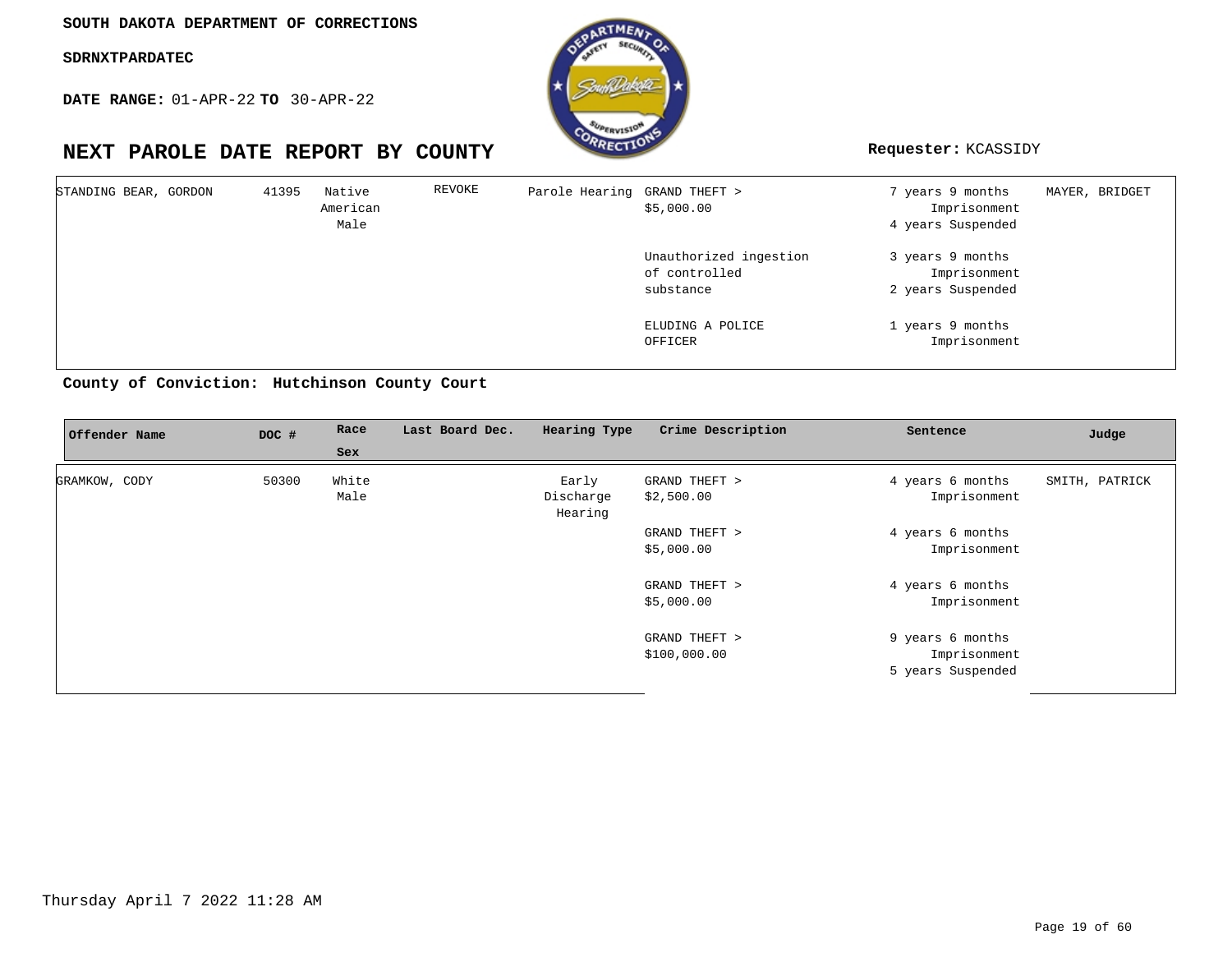**DATE RANGE:** 01-APR-22 **TO** 30-APR-22



# **NEXT PAROLE DATE REPORT BY COUNTY Requester:** KCASSIDY

County of Conviction: Jerauld County Court

| Offender Name    | DOC # | Race          | Last Board Dec. | Hearing Type                            | Crime Description     | Sentence                         | Judge          |
|------------------|-------|---------------|-----------------|-----------------------------------------|-----------------------|----------------------------------|----------------|
|                  |       | Sex           |                 |                                         |                       |                                  |                |
| STEICHEN, ROBERT | 8048  | White<br>Male |                 | Commutation-<br>Paper Review<br>Hearing | RAPE 3RD              | 6 years 6 months<br>Imprisonment | MILLER, ROLAND |
|                  |       |               |                 |                                         | RAPE 3RD              | 15 years Imprisonment            |                |
|                  |       |               |                 |                                         | RAPE 3RD              | 15 years Imprisonment            |                |
|                  |       |               |                 |                                         | RAPE 3RD              | 15 years Imprisonment            |                |
|                  |       |               |                 |                                         | SEX CONT W/CHILD < 16 | 15 years Imprisonment            |                |
|                  |       |               |                 |                                         | RAPE 3RD              | 15 years Imprisonment            |                |
|                  |       |               |                 |                                         | RAPE 3RD              | 15 years Imprisonment            |                |
|                  |       |               |                 |                                         | RAPE 3RD              | 15 years Imprisonment            |                |
|                  |       |               |                 |                                         |                       |                                  |                |

**Kingsbury County Court County of Conviction:**

| Offender Name   | DOC # | Race            | Last Board Dec. | Hearing Type                  | Crime Description           | Sentence                                              | Judge                   |
|-----------------|-------|-----------------|-----------------|-------------------------------|-----------------------------|-------------------------------------------------------|-------------------------|
|                 |       | Sex             |                 |                               |                             |                                                       |                         |
| BALDWIN, JACKIE | 49131 | White<br>Female |                 | Early<br>Discharge<br>Hearing | GRAND THEFT ><br>\$5,000.00 | 9 years 6 months<br>Imprisonment<br>5 years Suspended | STOLTENBURG,<br>GREGORY |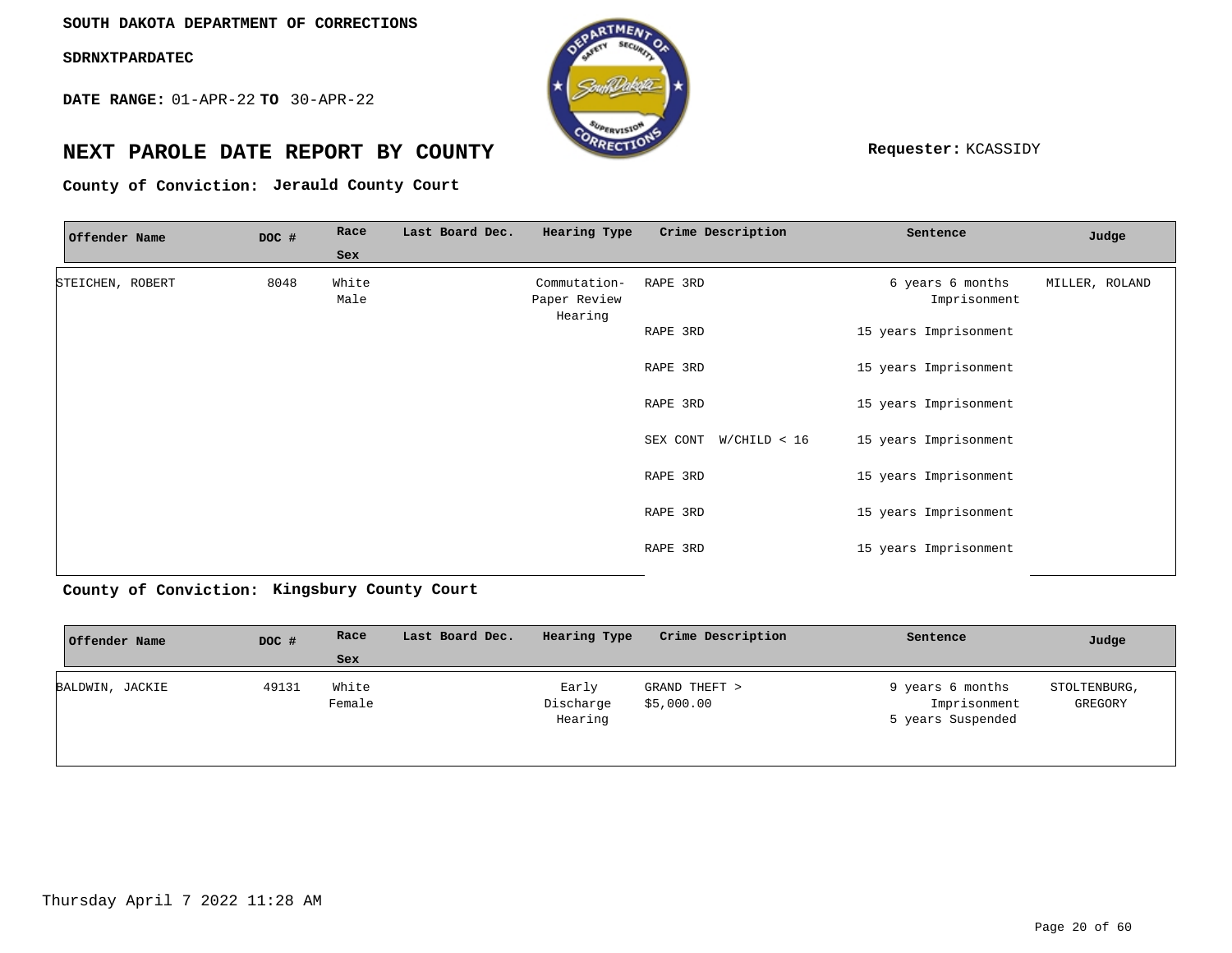**DATE RANGE:** 01-APR-22 **TO** 30-APR-22



# **NEXT PAROLE DATE REPORT BY COUNTY Requester:** KCASSIDY

**Lake County Court County of Conviction:**

| Offender Name        | DOC # | Race          | Last Board Dec. | Hearing Type | Crime Description                              | Sentence                                  | Judge          |
|----------------------|-------|---------------|-----------------|--------------|------------------------------------------------|-------------------------------------------|----------------|
|                      |       | Sex           |                 |              |                                                |                                           |                |
| BOSWORTH, KRISTOPHER | 25072 | White<br>Male |                 | Hearing      | Non-compliance POSS CONT SUB (SCHED I<br>& II) | 3 years 5 months 10<br>daysImprisonment   | PARDY, PATRICK |
|                      |       |               |                 |              | POSS CONT SUB (SCHED I<br>& II)                | 4 years Imprisonment<br>2 years Suspended |                |

**Lawrence County Court County of Conviction:**

| Offender Name      | DOC # | Race            | Last Board Dec. | Hearing Type              | Crime Description               | Sentence                                              | Judge           |
|--------------------|-------|-----------------|-----------------|---------------------------|---------------------------------|-------------------------------------------------------|-----------------|
|                    |       | Sex             |                 |                           |                                 |                                                       |                 |
| BERRY, CHRISTOPHER | 55572 | White<br>Male   |                 | Non-compliance<br>Hearing | GRAND THEFT ><br>\$2,500.00     | 3 years 6 months<br>Imprisonment                      | COMER, MICHELLE |
| CRAWFORD, ABIGAIL  | 46341 | White<br>Female | CONT            | PV Revocation<br>Hearing  | <b>IDENTITY THEFT</b>           | 5 years Imprisonment<br>2 years 6 months<br>Suspended | MACY, RANDALL   |
| FERGUSON, TOBY     | 11505 | White<br>Male   | REVIEWED        | Case Review<br>Hearing    | RAPE 1ST                        | 180 years Imprisonment<br>90 years Suspended          | JOHNSON, WARREN |
| SUMMERSIDE, CODY   | 17171 | White<br>Male   | NONCOMP         | Parole Hearing            | POSS CONT SUB (SCHED I<br>& II) | 4 years 6 months<br>Imprisonment<br>2 years Suspended | COMER, MICHELLE |
|                    |       |                 |                 |                           | FAILURE TO APPEAR               | 1 years 6 months<br>Imprisonment                      |                 |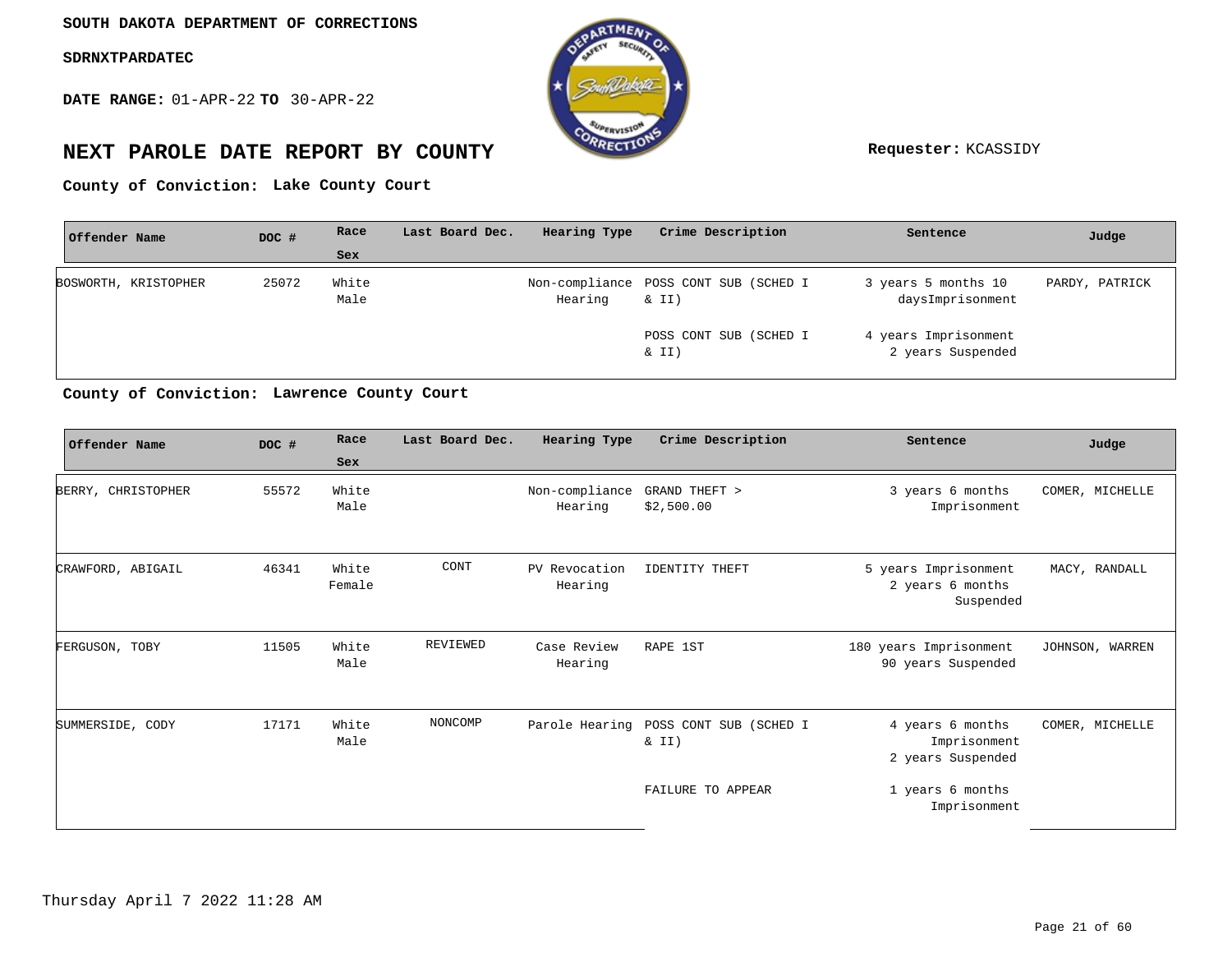**DATE RANGE:** 01-APR-22 **TO** 30-APR-22



# **NEXT PAROLE DATE REPORT BY COUNTY REPORT BY ALL PROPERTY REQUESTER:** KCASSIDY

**Lincoln County Court County of Conviction:**

| Offender Name        | DOC # | Race                       | Last Board Dec. | Hearing Type                       | Crime Description                            | Sentence                                                                         | Judge             |  |
|----------------------|-------|----------------------------|-----------------|------------------------------------|----------------------------------------------|----------------------------------------------------------------------------------|-------------------|--|
|                      |       | <b>Sex</b>                 |                 |                                    |                                              |                                                                                  |                   |  |
| BANGHART, MARTY      | 41058 | White<br>Male              |                 | Non-compliance RAPE 1ST<br>Hearing |                                              | 23 years Imprisonment<br>10 years Suspended                                      | SOGN, JON         |  |
| BETTELYOUN, BRUCE    | 51692 | Native<br>American<br>Male | <b>REVOKE</b>   | Parole Hearing                     | RECEIVING/<br>TRANSFERRING STOLEN<br>VEHICLE | 4 years 6 months<br>Imprisonment<br>2 years Suspended<br>2 years Imposed         | PEKAS, JOHN       |  |
| DAVIS, ISSHAWN       | 53939 | Black<br>Male              | GRANTPEND       | Early<br>Discharge<br>Hearing      | AGGRAVATED ASSAULT                           | 11 years 6 months<br>Imprisonment<br>12 years Suspended                          | PEKAS, JOHN       |  |
| DIEDE, NICHOLAS      | 7816  | White<br>Male              | <b>REVOKE</b>   | Parole Hearing                     | POSS CONT SUB (SCHED I<br>& II)              | 9 years 11 months 10<br>daysImprisonment<br>6 years Suspended<br>6 years Imposed | DAMGAARD, NATALIE |  |
| FREDRICKSON, MATTHEW | 63176 | White<br>Male              | NONCOMP         | SSV Revocation<br>Hearing          | POSS CONT SUB (SCHED I<br>& II)              | 5 years Imprisonment<br>4 years Suspended                                        | RASMUSSEN, RACHEL |  |
|                      |       |                            |                 |                                    | FAILURE TO APPEAR                            | 3 years Imprisonment<br>2 years Suspended                                        |                   |  |
| GRAMKOW, DONALD      | 10829 | Native<br>American<br>Male | <b>REVOKE</b>   |                                    | Parole Hearing AGGRAVATED ASSAULT            | 14 years 2 months 10<br>daysImprisonment<br>8 years Suspended<br>8 years Imposed | LONG, LARRY       |  |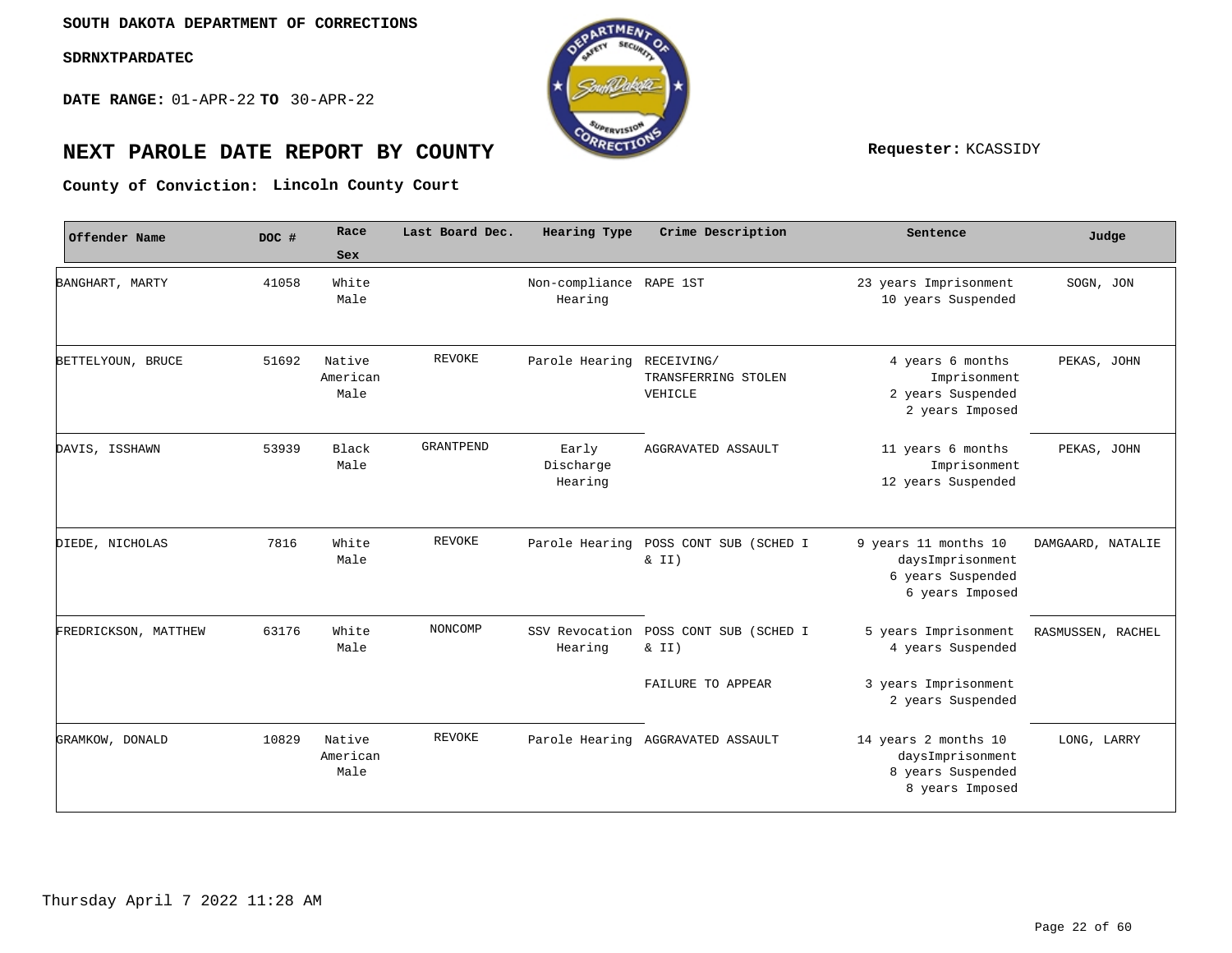

| HERMANSON, TRAVIS     | 47602 | White<br>Male              | <b>REVOKE</b> | Parole Hearing FORGERY        |                                   | 10 years Imprisonment<br>6 years Suspended                                      | RASMUSSEN, RACHEL |
|-----------------------|-------|----------------------------|---------------|-------------------------------|-----------------------------------|---------------------------------------------------------------------------------|-------------------|
| HOOKER, ERIC          | 56572 | White<br>Male              | <b>REVOKE</b> | Parole Hearing                | POSS CONT SUB (SCHED I<br>& II)   | 4 years 6 months<br>Imprisonment<br>2 years Suspended<br>2 years Imposed        | PEKAS, JOHN       |
| KRUGER, LEWIS         | 9499  | White<br>Male              | <b>REVOKE</b> | Parole Hearing RAPE 3RD       |                                   | 25 years Imprisonment                                                           | TIEDE, STUART     |
| LEASURE, JOSHUA       | 21520 | White<br>Male              | <b>REVOKE</b> | Parole Hearing BURGLARY 2ND   |                                   | 9 years 8 months 10<br>daysImprisonment<br>5 years Suspended<br>5 years Imposed | TIEDE, STUART     |
| RETTIG, TYLER         | 34535 | White<br>Male              | DENYPEND      | Early<br>Discharge<br>Hearing | RAPE 4TH                          | 11 years Imprisonment<br>10 years Suspended                                     | NEILES, JOSEPH    |
| ROTHWELL, LAURA       | 61624 | White<br>Female            |               | Hearing                       | Non-compliance AGGRAVATED ASSAULT | 6 years 9 months<br>Imprisonment<br>4 years Suspended                           | RASMUSSEN, RACHEL |
| SHERARD, NICHOLAS     | 10928 | White<br>Male              | <b>REVOKE</b> | Parole Hearing                | POSS CONT SUB (SCHED I<br>& II)   | 12 years Imprisonment<br>9 years Suspended                                      | RASMUSSEN, RACHEL |
| STANDING BEAR, GORDON | 41395 | Native<br>American<br>Male | <b>REVOKE</b> | Parole Hearing RECEIVING/     | TRANSFERRING STOLEN<br>VEHICLE    | 5 years Imprisonment<br>2 years Suspended                                       | SOGN, JON         |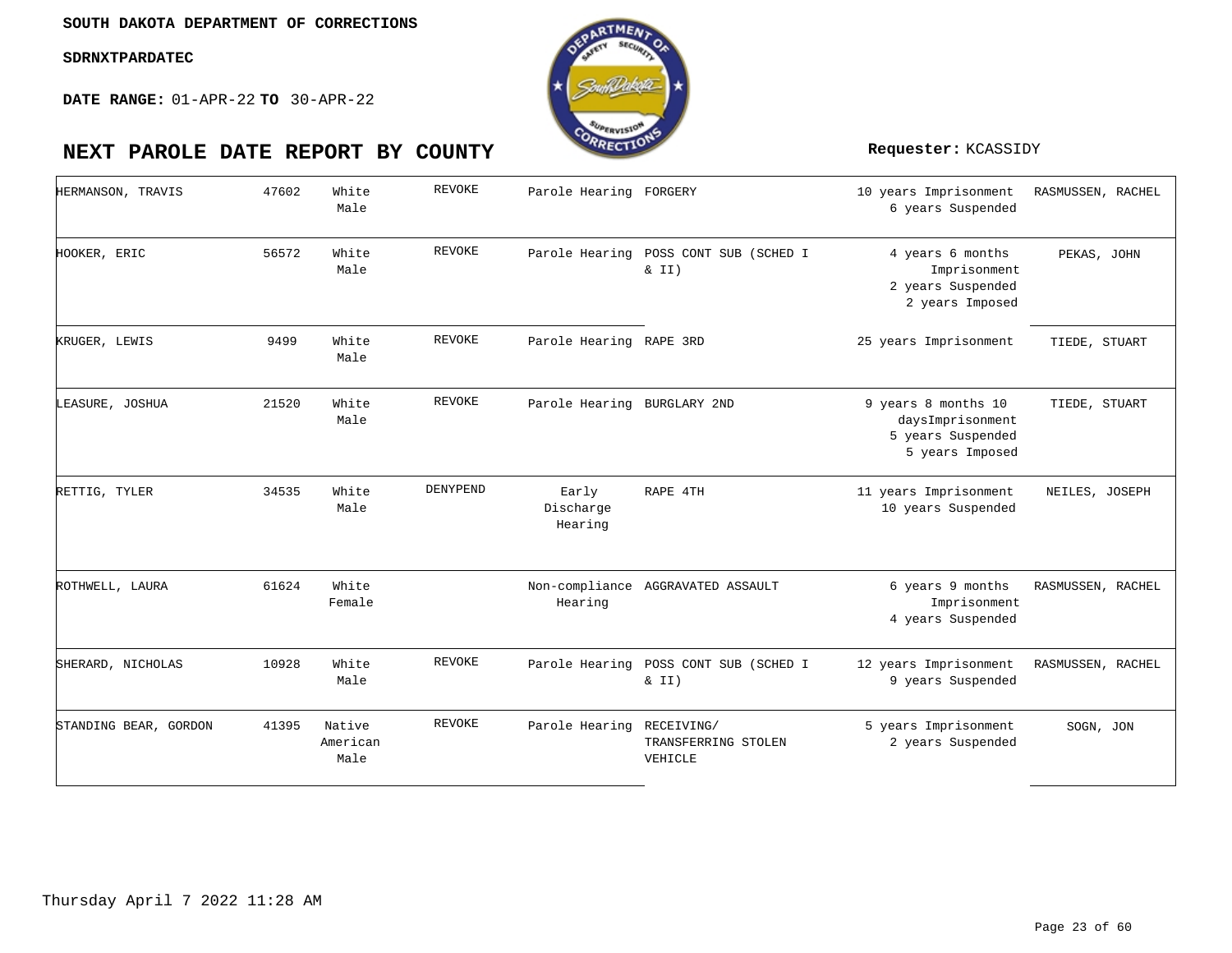**DATE RANGE:** 01-APR-22 **TO** 30-APR-22



# **NEXT PAROLE DATE REPORT BY COUNTY Requester:** KCASSIDY

**Lyman County Court County of Conviction:**

| Offender Name  | DOC # | Race          | Last Board Dec. | Hearing Type                  | Crime Description                                        | Sentence             | Judge         |
|----------------|-------|---------------|-----------------|-------------------------------|----------------------------------------------------------|----------------------|---------------|
|                |       | <b>Sex</b>    |                 |                               |                                                          |                      |               |
| HEUBROCK, JOHN | 12224 | White<br>Male |                 | Early<br>Discharge<br>Hearing | SEXUAL EXPLOITATION OF<br>CHILD (SUBSEQUENT<br>OFFENDER) | 5 years Imprisonment | BARNETT, MARK |

**Meade County Court County of Conviction:**

| Offender Name     | DOC # | Race                       | Last Board Dec. | Hearing Type              | Crime Description                                    | Sentence                                                     | Judge        |
|-------------------|-------|----------------------------|-----------------|---------------------------|------------------------------------------------------|--------------------------------------------------------------|--------------|
|                   |       | Sex                        |                 |                           |                                                      |                                                              |              |
| BERTRAND, HAROLD  | 38237 | Black<br>Male              | WAIVEREV        | PV Waiver<br>Hearing      | SEX CONT<br>W/CHILD < 16                             | 14 years 6 months<br>Imprisonment<br>5 years Suspended       | DAY, MICHAEL |
| CIOCHO, KAYLA     | 54036 | White<br>Female            | <b>REVOKE</b>   | Parole Hearing            | POSS CONT SUB (SCHED I<br>& II)                      | 1 years 3 months<br>Imprisonment                             | KRULL, KEVIN |
| CRAWFORD, ABIGAIL | 46341 | White<br>Female            | CONT            | PV Revocation<br>Hearing  | VEHICULAR BATTERY                                    | 8 years Imprisonment<br>4 years Suspended                    | DAY, MICHAEL |
| SHARPFISH, LARRY  | 13300 | Native<br>American<br>Male | REVOKE          | Parole Hearing            | Unauthorized ingestion<br>of controlled<br>substance | 5 years Imprisonment<br>5 years Suspended<br>5 years Imposed | KRULL, KEVIN |
| WARR, CHRISTOPHER | 64436 | White<br>Male              |                 | Non-compliance<br>Hearing | POSS CONT SUB (SCHED I<br>& II)                      | 1 years 9 months<br>Imprisonment                             | KRULL, KEVIN |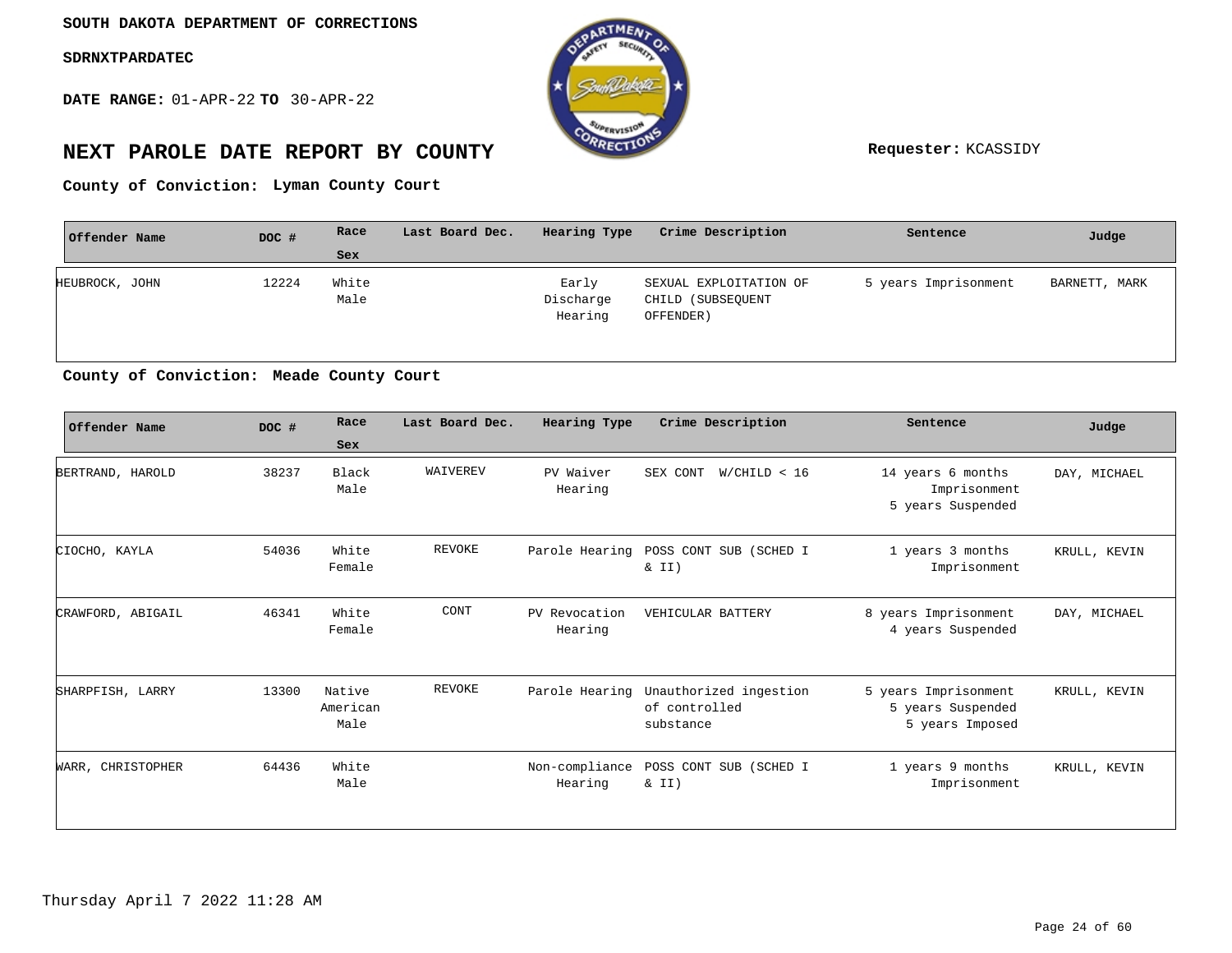**DATE RANGE:** 01-APR-22 **TO** 30-APR-22



# **NEXT PAROLE DATE REPORT BY COUNTY Requester:** KCASSIDY

**Mellette County Court County of Conviction:**

| Offender Name         | DOC # | Race                       | Last Board Dec. | Hearing Type                | Crime Description                                    | Sentence                                                                 | Judge           |
|-----------------------|-------|----------------------------|-----------------|-----------------------------|------------------------------------------------------|--------------------------------------------------------------------------|-----------------|
|                       |       | Sex                        |                 |                             |                                                      |                                                                          |                 |
| CHIPPS, TRENTON       | 53256 | Native<br>American<br>Male | REVOKE          | Parole Hearing              | POSS OF FIREARM BY<br>CONVICTED DRUG<br>OFFENDER     | 2 years Imprisonment                                                     | NORTHRUP, MARGO |
| FOOL BULL, WILLIAM    | 13842 | Native<br>American<br>Male | WAIVEREV        | SSV Waiver<br>Hearing       | Unauthorized ingestion<br>of controlled<br>substance | 4 years Imprisonment<br>3 years Suspended                                | NORTHRUP, MARGO |
| STANDING BEAR, JOSEPH | 12691 | Native<br>American<br>Male | REVOKE          | Parole Hearing BURGLARY 2ND |                                                      | 6 years 3 months<br>Imprisonment<br>5 years Suspended<br>5 years Imposed | NORTHRUP, MARGO |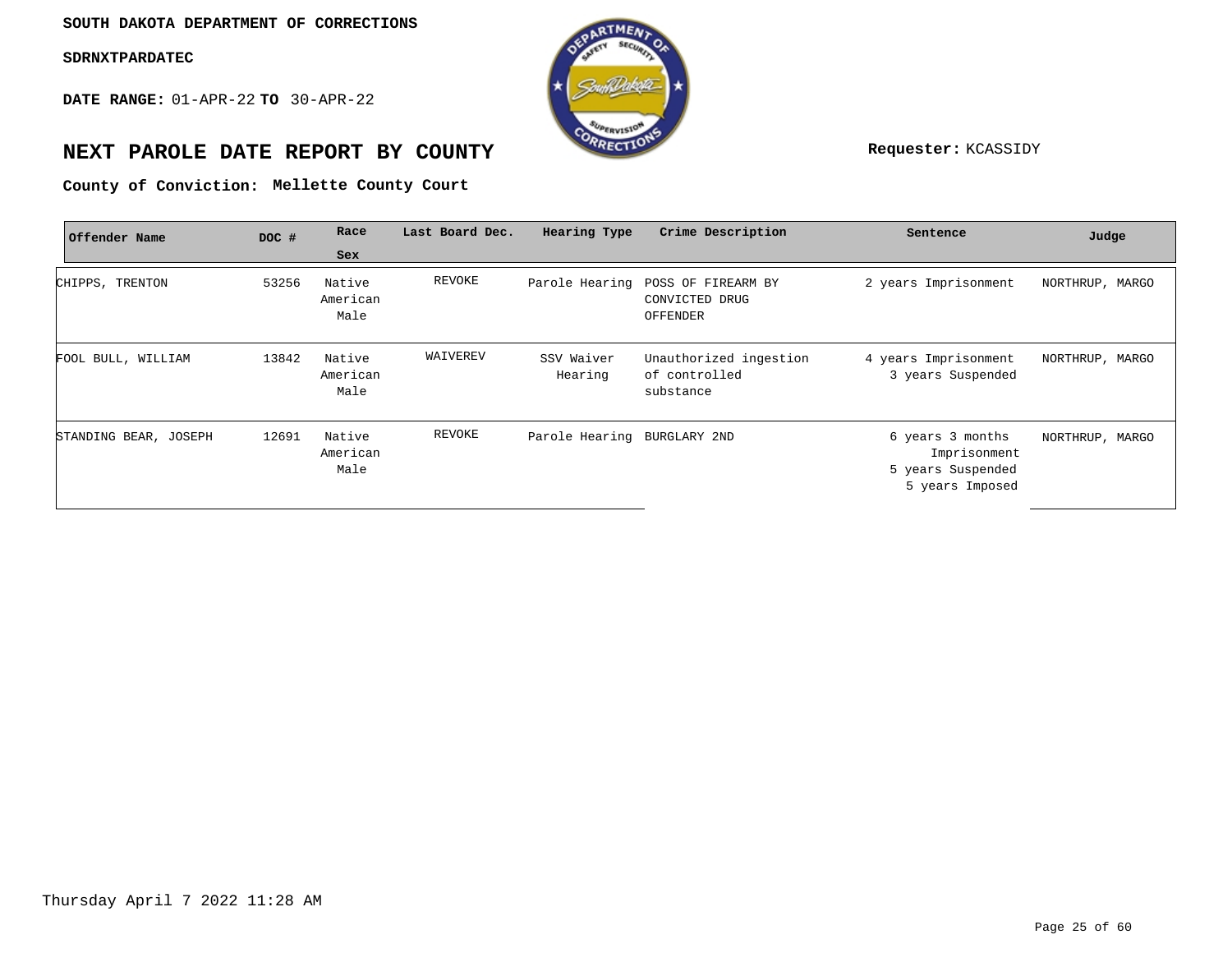**DATE RANGE:** 01-APR-22 **TO** 30-APR-22



# **NEXT PAROLE DATE REPORT BY COUNTY REPORT BY ALL PROPERTY Requester:** KCASSIDY

**Minnehaha County Court County of Conviction:**

| Offender Name     | DOC # | Race                       | Last Board Dec. | Hearing Type                  | Crime Description                                    | Sentence                                                                 | Judge                          |
|-------------------|-------|----------------------------|-----------------|-------------------------------|------------------------------------------------------|--------------------------------------------------------------------------|--------------------------------|
|                   |       | Sex                        |                 |                               |                                                      |                                                                          |                                |
| ALBRECHT, SHAWN   | 24879 | White<br>Male              | REVOKE          | Parole Hearing                | POSS CONT SUB (SCHED I<br>& II)                      | 5 years Imprisonment<br>Suspended<br>Imposed                             | POWER, JAMES                   |
|                   |       |                            |                 |                               | POSS OF FIREARM BY<br>CONVICTED DRUG<br>OFFENDER     | 2 years Imprisonment<br>Suspended                                        |                                |
| ALJABERI, FAHAD   | 47193 | White<br>Male              | <b>REVOKE</b>   | Early<br>Discharge<br>Hearing | ESCAPE- SECOND DEGREE                                | 3 years Imprisonment<br>3 years Suspended                                | HOUWMAN, JUDGE<br><b>ROBIN</b> |
| ALJABERI, FAHAD   | 47193 | White<br>Male              | REVOKE          | Early<br>Discharge<br>Hearing | DWI 4TH                                              | 5 years Imprisonment<br>5 years Suspended                                | HOUWMAN, ROBIN                 |
| ANDERSON, TRISTEN | 61058 | White<br>Male              | REVOKE          |                               | Parole Hearing AGGRAVATED ASSAULT                    | 7 years 6 months<br>Imprisonment<br>6 years Suspended<br>6 years Imposed | POWER, JAMES                   |
|                   |       |                            |                 |                               | Burning w/structure<br>w/person lawfully<br>confined | 1 years Imprisonment<br>1 years Suspended<br>Imposed                     |                                |
| AZURE, LAYTON     | 58956 | Native<br>American<br>Male | NONCOMP         |                               | Parole Hearing AGGRAVATED ASSAULT                    | 9 years 9 months<br>Imprisonment<br>7 years Suspended                    | HOUWMAN, ROBIN                 |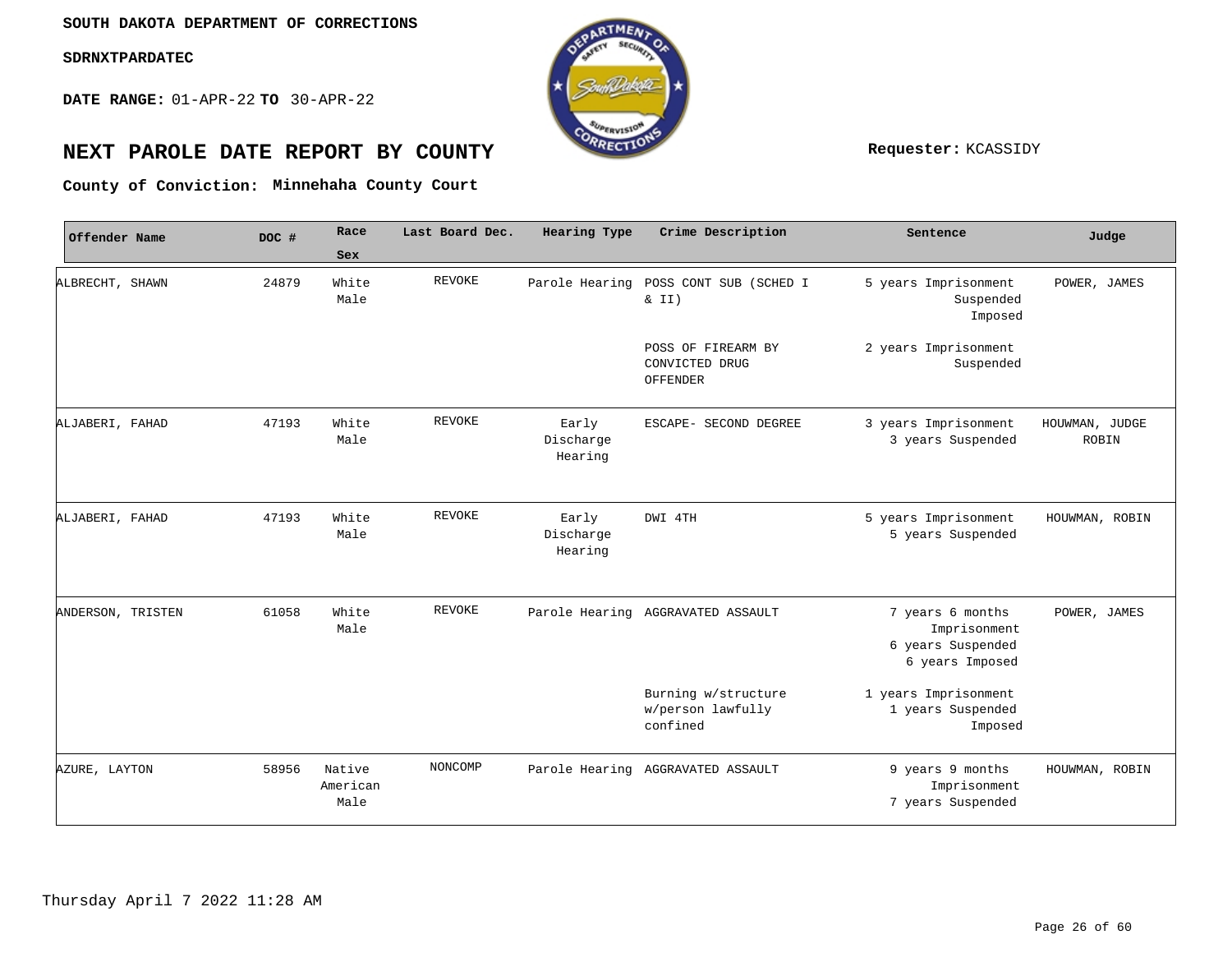

| BAKKER, BRIAN      | 18633 | White<br>Male                | WAIVE         | Parole Hearing RAPE 1ST    |                                                | 160 years Imprisonment                                                          | KEAN, GENE      |
|--------------------|-------|------------------------------|---------------|----------------------------|------------------------------------------------|---------------------------------------------------------------------------------|-----------------|
| BALKCOM, DUBUSRIES | 46302 | Black<br>Male                | REJECT        | PV Revocation<br>Hearing   | POSS CONT SUB (SCHED I<br>$\&$ II)             | 9 years 3 months<br>Imprisonment<br>1 years 2 months<br>Suspended<br>Imposed    | HOUWMAN, ROBIN  |
| BERG, ANGELIA      | 55369 | Native<br>American<br>Female | <b>REVOKE</b> | Parole Hearing             | POSS CONT SUB (SCHED I<br>& II)                | 4 years 4 months 10<br>daysImprisonment<br>2 years Suspended<br>2 years Imposed | SABERS, SUSAN   |
| BLACK BEAR, JAYSON | 47603 | Native<br>American<br>Male   | <b>REVOKE</b> | Parole Hearing ROBBERY 1ST |                                                | 9 years Imprisonment<br>5 years Suspended<br>5 years Imposed                    | SABERS, SUSAN   |
| BLACK BEAR, JAYSON | 47603 | Native<br>American<br>Male   | REVOKE        |                            | Parole Hearing POSS CONT SUB (SCHED I<br>& II) | 2 years Imprisonment<br>2 years Suspended<br>2 years Imposed                    | THEELER, CAMELA |
| BLUE BIRD, ERIC    | 34628 | Native<br>American<br>Male   | <b>REVOKE</b> |                            | Parole Hearing AGGRAVATED ASSAULT              | 12 years Imprisonment<br>10 years Suspended<br>10 years Imposed                 | SALTER, MARK    |
| BRIGGS, TASHA      | 9435  | Native<br>American<br>Female | REVOKE        | SSV Waiver<br>Hearing      | POSS CONT SUB (SCHED I<br>$\&$ II)             | 4 years 3 months<br>Imprisonment<br>3 years Suspended                           | THEELER, CAMELA |
| BROWN, ERIC        | 53747 | White<br>Male                | WAIVEREV      | SSV Waiver<br>Hearing      | POSS CONT SUB (SCHED I<br>$\&$ II)             | 2 years Imprisonment<br>2 years Suspended                                       | POWER, JAMES    |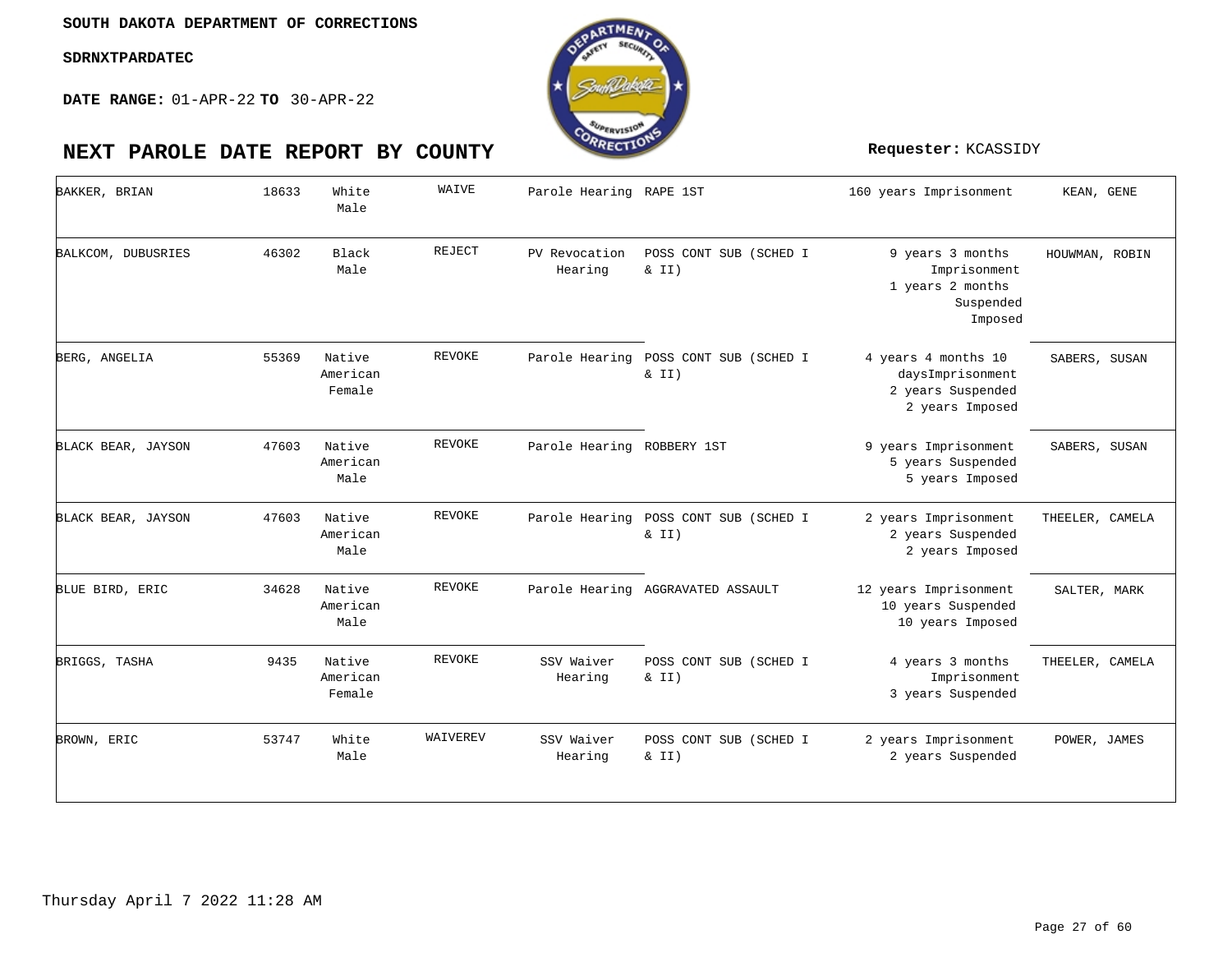**DATE RANGE:** 01-APR-22 **TO** 30-APR-22

# **NEXT PAROLE DATE REPORT BY COUNTY Requester:** KCASSIDY



| BUUM, MICAH       | 31882 | Native<br>American<br>Male |               | Early<br>Discharge<br>Hearing | GRAND THEFT ><br>\$5,000.00                    | 8 years 9 months<br>Imprisonment<br>5 years Suspended                                         | HOUWMAN, ROBIN    |
|-------------------|-------|----------------------------|---------------|-------------------------------|------------------------------------------------|-----------------------------------------------------------------------------------------------|-------------------|
|                   |       |                            |               |                               | DISTRIBUTION OF CS SCH<br>I & II               | 10 years Imprisonment<br>5 years Suspended                                                    |                   |
|                   |       |                            |               |                               | GRAND THEFT <<br>\$2,500.00                    | 9 months Imprisonment<br>9 months Suspended                                                   |                   |
|                   |       |                            |               |                               | GRAND THEFT <<br>\$2,500.00                    | 9 months Imprisonment<br>9 months Suspended                                                   |                   |
|                   |       |                            |               |                               | POSS CONT SUB (SCHED I<br>$\&$ II)             | 3 years 9 months<br>Imprisonment<br>3 years 9 months<br>Suspended                             |                   |
| CARRERAS, ARTHUR  | 48991 | Native<br>American<br>Male | <b>REVOKE</b> | PV Waiver<br>Hearing          | GRAND THEFT <<br>\$2,500.00                    | 6 years Imprisonment<br>6 years Suspended                                                     | DAMGAARD, NATALIE |
| CARRERAS, ARTHUR  | 48991 | Native<br>American<br>Male | <b>REVOKE</b> | PV Waiver<br>Hearing          | POSS CONT SUB (SCHED I<br>$\&$ II)             | 2 years 3 months<br>Imprisonment<br>2 years 3 months<br>Suspended<br>2 years 3 months Imposed | HOUWMAN, ROBIN    |
| CASTILLO, DERRICK | 51029 | Native<br>American<br>Male | <b>REVOKE</b> |                               | Parole Hearing POSS CONT SUB (SCHED I<br>& II) | 3 years Imprisonment<br>3 years Suspended                                                     | NEILES, JOSEPH    |

oTME.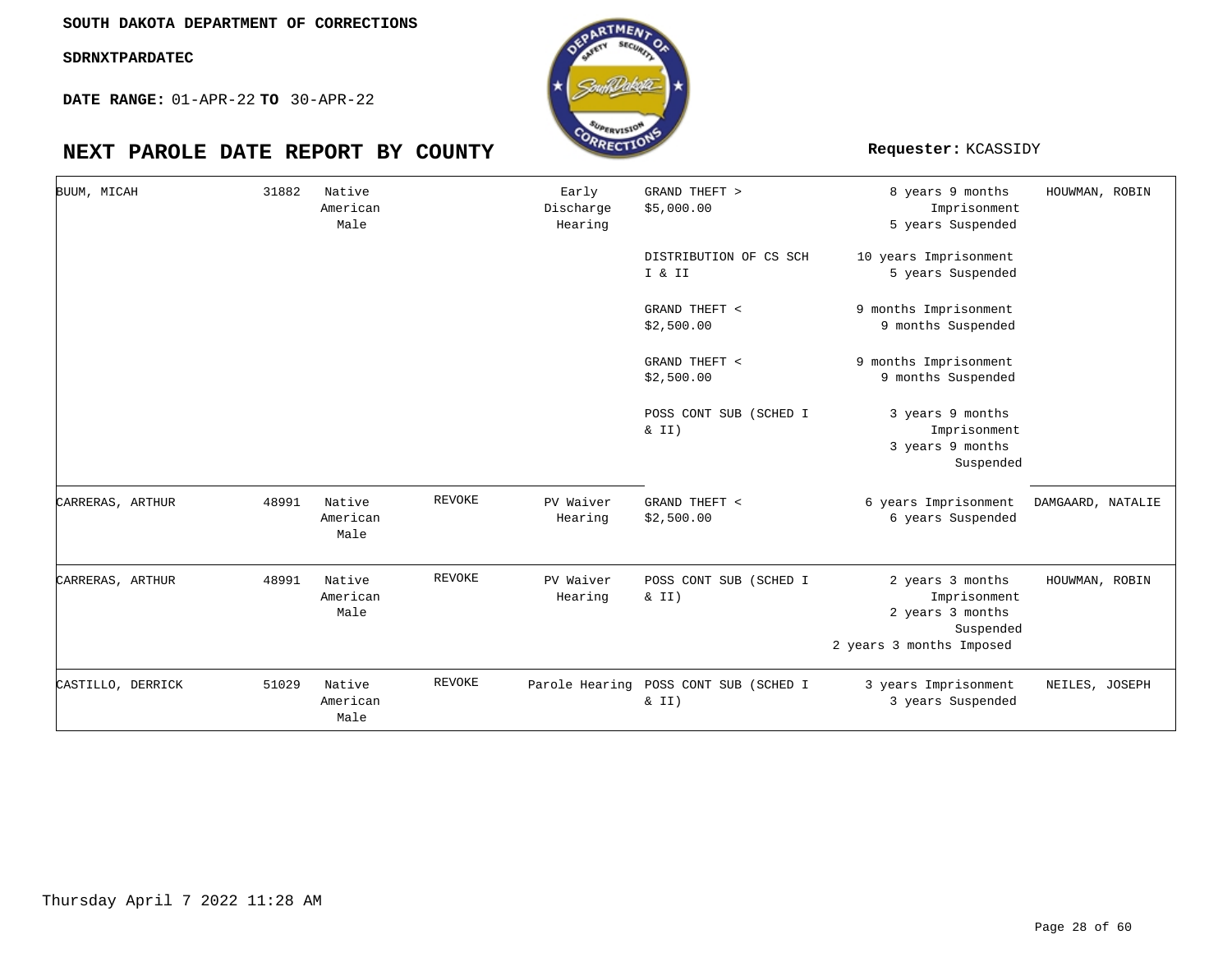**DATE RANGE:** 01-APR-22 **TO** 30-APR-22

| CHAMBERS, ALVIN | 13788 | Native<br>American<br>Male   | <b>REVOKE</b> |                        | Parole Hearing DISTRIBUTION OF CS SCH<br>I & II   | 9 years 2 months 10<br>daysImprisonment<br>7 years Suspended<br>7 years Imposed                                       | SALTER, MARK  |
|-----------------|-------|------------------------------|---------------|------------------------|---------------------------------------------------|-----------------------------------------------------------------------------------------------------------------------|---------------|
|                 |       |                              |               |                        | POSS CONT SUB (SCHED I<br>$\&$ II)                | 4 years Imprisonment<br>4 years Suspended<br>4 years Imposed                                                          |               |
|                 |       |                              |               |                        | ELUDING A POLICE<br>OFFICER                       | 1 years 2 months 10<br>daysImprisonment<br>1 years 2 months 10<br>daysSuspended<br>1 years 2 months 10<br>daysImposed |               |
| CHANKU, SHERRY  | 54610 | Native<br>American<br>Female | REVOKE        | Parole Hearing FORGERY |                                                   | 3 years Imprisonment<br>Suspended<br>Imposed                                                                          | HOFFMAN, DOUG |
| CHANKU, SHERRY  | 54610 | Native<br>American<br>Female | REVOKE        | Parole Hearing         | POSS CONT SUB (SCHED I<br>& II)                   | 2 years Imprisonment<br>2 years Suspended                                                                             | SABERS, SUSAN |
| CLAYTON, JOVAUN | 12729 | Black<br>Male                | <b>REVOKE</b> | Parole Hearing         | POSS OF CONT SUBST BY<br>INMATE                   | 9 years 9 months<br>Imprisonment<br>7 years 6 months<br>Suspended<br>7 years 6 months Imposed                         | HOFFMAN, DOUG |
| CLAYTON, JOVAUN | 12729 | Black<br>Male                | <b>REVOKE</b> |                        | Parole Hearing POSS CONT SUB (SCHED I<br>$\&$ II) | 10 years Imprisonment<br>10 years Suspended<br>10 years Imposed                                                       | LONG, LARRY   |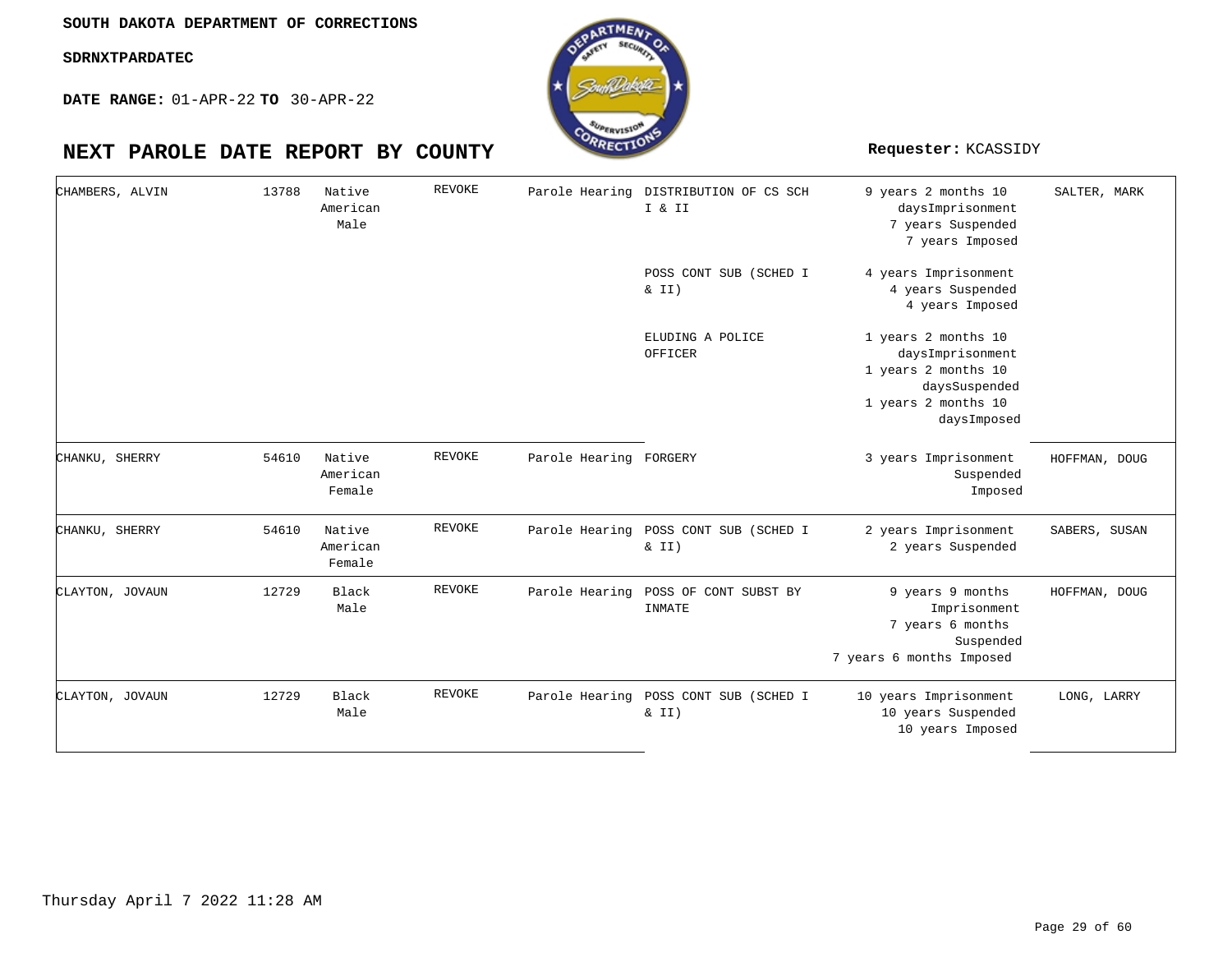**DATE RANGE:** 01-APR-22 **TO** 30-APR-22

| CLIFFORD, CHRISTIAN | 45902 | Native<br>American<br>Male    | REVOKE        |                      | Parole Hearing AGGRAVATED ASSAULT              | 11 years 1 months 20<br>daysImprisonment<br>7 years Suspended<br>7 years Imposed    | HOUWMAN, ROBIN |
|---------------------|-------|-------------------------------|---------------|----------------------|------------------------------------------------|-------------------------------------------------------------------------------------|----------------|
| CLIFFORD, JOHN      | 3557  | Native<br>American<br>Male    | REVOKE        |                      | Parole Hearing POSS CONT SUB (SCHED I<br>& II) | 7 years Imprisonment<br>3 years Suspended<br>3 years Imposed                        | SOGN, JON      |
|                     |       |                               |               |                      | POSS CONT SUB (SCHED I<br>$\&$ II)             | 7 years Imprisonment<br>7 years Suspended<br>7 years Imposed                        |                |
|                     |       |                               |               |                      | RECEIVING/<br>TRANSFERRING STOLEN<br>VEHICLE   | 4 years Imprisonment<br>4 years Suspended<br>4 years Imposed                        |                |
|                     |       |                               |               |                      | ELUDING A POLICE<br>OFFICER                    | 2 years Imprisonment<br>2 years Suspended                                           |                |
| COURNOYER, TATIANA  | 51848 | Native<br>American<br>Female  | <b>REVOKE</b> | Parole Hearing       | POSS CONT SUB (SCHED I<br>& II)                | 6 years 8 months<br>Imprisonment<br>3 years Suspended<br>3 years Imposed            | SOGN, JON      |
| CRAZY BULL, TEO     | 9446  | Native<br>American<br>Male    | WAIVEREV      | PV Waiver<br>Hearing | <b>BURGLARY 3RD</b>                            | 2 years Imprisonment<br>1 years Suspended                                           | ZELL, BRADLEY  |
| CRUZ, JAVIER        | 49535 | Hispanic<br>or Latino<br>Male | REVOKE        |                      | Parole Hearing AGGRAVATED ASSAULT              | 13 years 9 months<br>Imprisonment<br>10 years Suspended<br>2 years 4 months Imposed | SOGN, JON      |
| DAVIS, MICHAEL      | 1298  | White<br>Male                 | REVOKE        |                      | Parole Hearing POSS OF A WEAPON BY<br>INMATE   | 15 years Imprisonment                                                               | KEAN, GENE     |

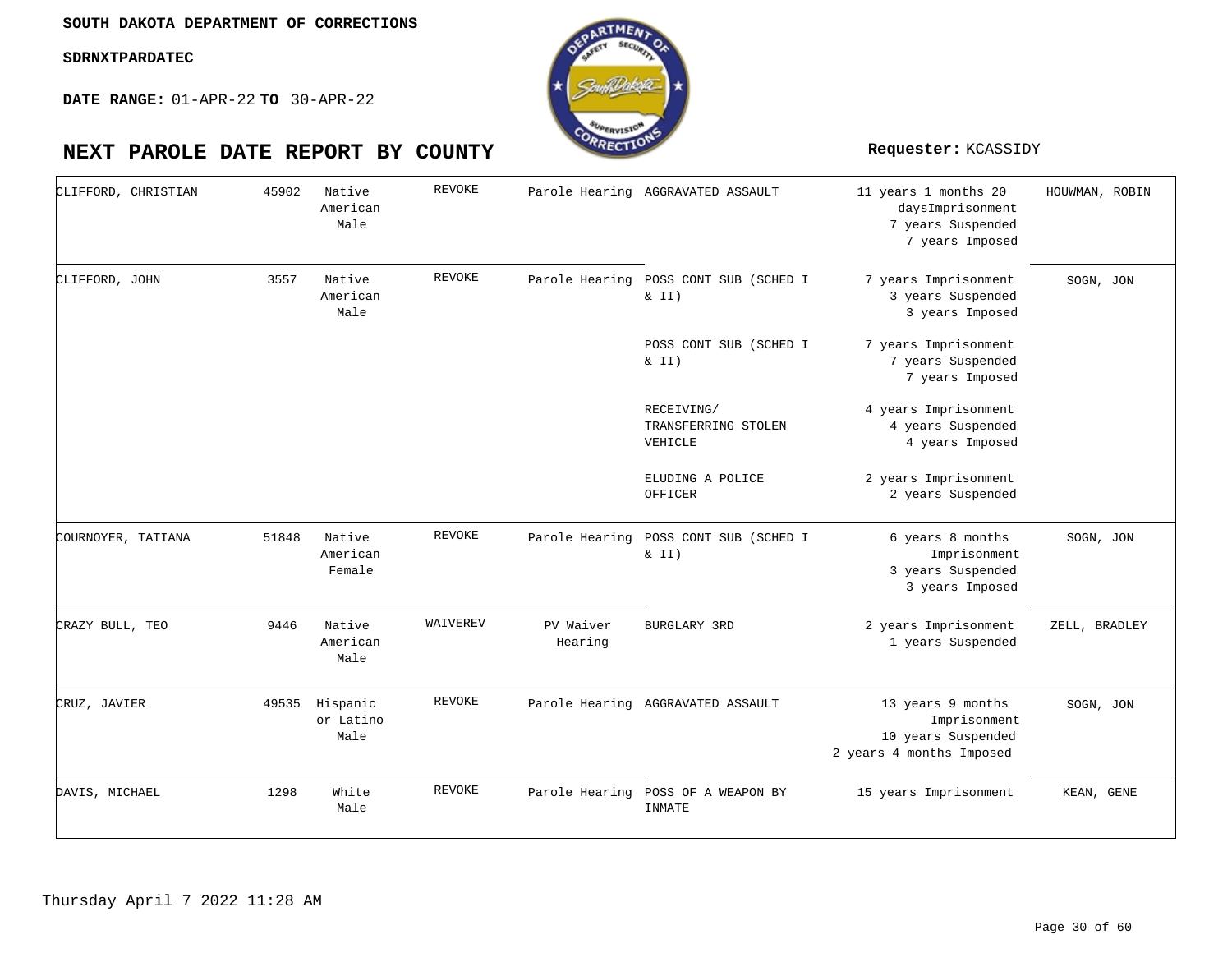

| DEBELTS, STEVE        | 15738 | White<br>Male                 | <b>REVOKE</b>    | Parole Hearing                | SEX OFFENDER FAILURE<br>TO UPDATE ADDRESS   | 2 years Imprisonment<br>1 years Suspended<br>1 years Imposed | HOUWMAN, ROBIN  |
|-----------------------|-------|-------------------------------|------------------|-------------------------------|---------------------------------------------|--------------------------------------------------------------|-----------------|
| DEBELTS, STEVE        | 15738 | White<br>Male                 | <b>REVOKE</b>    | Parole Hearing                | SEX OFFENDER FAILURE<br>TO UPDATE ADDRESS   | 1 years Imprisonment<br>1 years Suspended                    | THEELER, CAMELA |
| DIEDE, NICHOLAS       | 7816  | White<br>Male                 | REVOKE           | Parole Hearing                | SIMPLE ASSAULT ON LAW<br><b>ENFORCEMENT</b> | 8 years Imprisonment<br>6 years Suspended                    | THEELER, CAMELA |
| FJELLANGER, BRIDGETTE | 13932 | White<br>Female               | <b>REVREINST</b> | Parole Hearing                | POSS CONT SUB (SCHED I<br>$\&$ II)          | 2 years 9 months<br>Imprisonment                             | SABERS, SUSAN   |
|                       |       |                               |                  |                               | POSS CONT SUB (SCHED I<br>& II)             | 2 years 9 months<br>Imprisonment                             |                 |
| FJELLANGER, BRIDGETTE | 13932 | White<br>Female               | REVREINST        | Parole Hearing                | POSS CONT SUB (SCHED I<br>$\&$ II)          | 2 years Imprisonment                                         | ZELL, BRADLEY   |
| GILBERT, KANE         | 61579 | White<br>Male                 | NONCOMP          | Parole Hearing                | POSS CONT SUB (SCHED I<br>$\&$ II)          | 2 years 11 months 10<br>daysImprisonment                     | HOUWMAN, ROBIN  |
| GOMEZ, FRANK          | 47249 | Hispanic<br>or Latino<br>Male | <b>REVOKE</b>    |                               | Parole Hearing AGGRAVATED ASSAULT           | 15 years Imprisonment<br>6 years Suspended<br>Imposed        | HOUWMAN, ROBIN  |
| HARBERT, JEREMY       | 50157 | White<br>Male                 |                  | Early<br>Discharge<br>Hearing | CHILD ABUSE- VICTIM<br>AGE 7 OR OLDER       | 9 years 5 months 20<br>daysImprisonment<br>4 years Suspended | HOUWMAN, ROBIN  |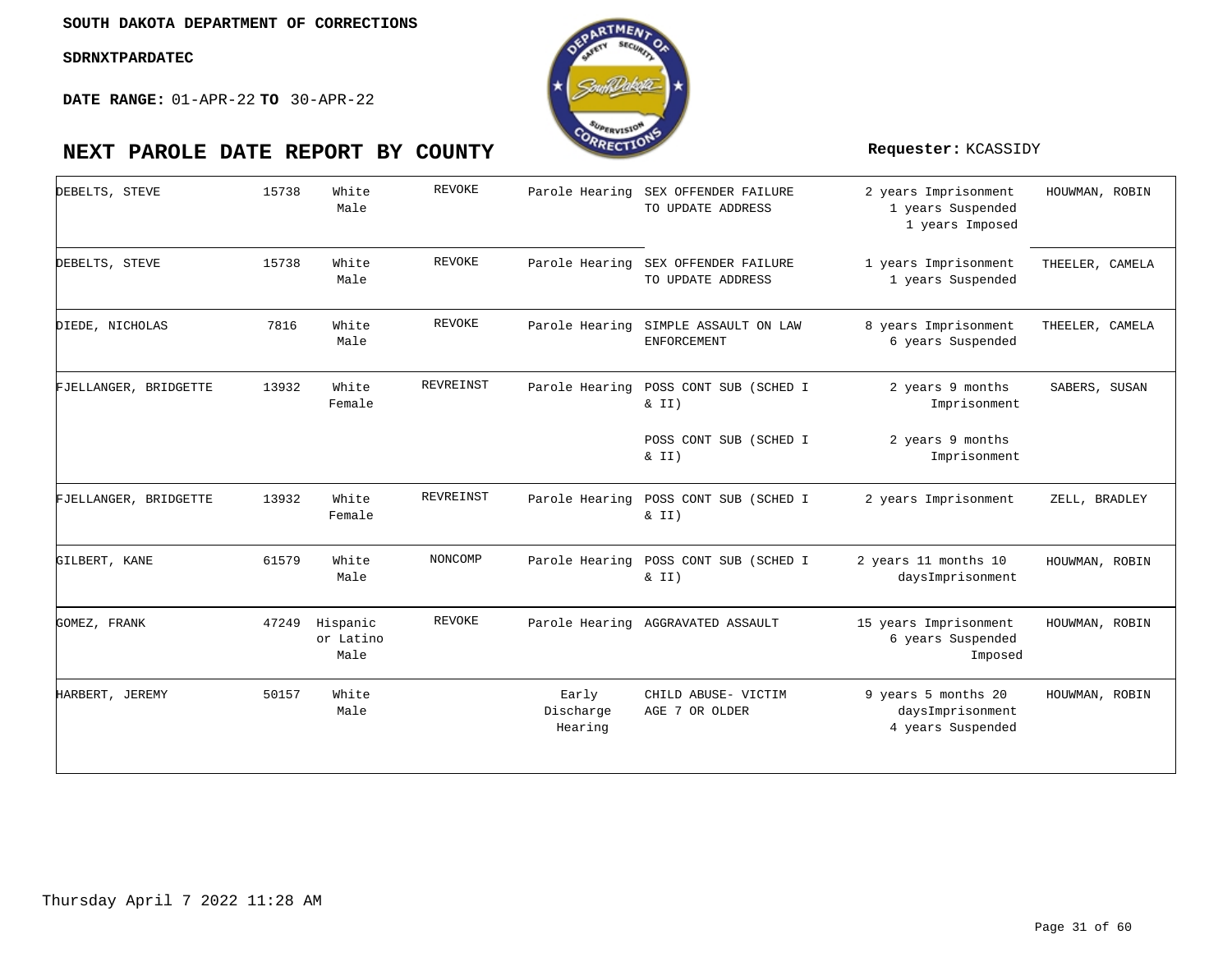

| HAUGLAND, AGNES   | 58251 | Hispanic<br>or Latino<br>Female | <b>REVOKE</b> | Parole Hearing RECEIVING/ | TRANSFERRING STOLEN<br>VEHICLE                                      | 2 years Imprisonment                                                            | ZELL, BRADLEY           |
|-------------------|-------|---------------------------------|---------------|---------------------------|---------------------------------------------------------------------|---------------------------------------------------------------------------------|-------------------------|
|                   |       |                                 |               |                           | RECEIVING/<br>TRANSFERRING STOLEN<br>VEHICLE                        | 2 years Imprisonment<br>2 years Suspended<br>2 years Imposed                    |                         |
| HEFFNER, RANDALL  | 7129  | Native<br>American<br>Male      | <b>REVOKE</b> | Parole Hearing DWI 3RD    |                                                                     | 2 years Imprisonment<br>2 years Suspended<br>2 years Imposed                    | HOUWMAN, ROBIN          |
| HEFFNER, RANDALL  | 7129  | Native<br>American<br>Male      | <b>REVOKE</b> | Parole Hearing            | POSS CONT SUB (SCHED I<br>& II)                                     | 4 years Imprisonment<br>4 years Suspended                                       | POWER, JAMES            |
| HEFFNER, RANDALL  | 7129  | Native<br>American<br>Male      | <b>REVOKE</b> | Parole Hearing            | POSS OF CONTROLLED<br>SUBSTANCE                                     | 6 years 2 months 10<br>daysImprisonment<br>4 years Suspended<br>4 years Imposed | SALTER, MARK            |
| HERMANSON, TRAVIS | 47602 | White<br>Male                   | <b>REVOKE</b> | Parole Hearing FORGERY    |                                                                     | 9 years Imprisonment<br>5 years Suspended<br>5 years Imposed                    | HOUWMAN, JUDGE<br>ROBIN |
| HERMANSON, TRAVIS | 47602 | White<br>Male                   | <b>REVOKE</b> |                           | Parole Hearing Unauthorized ingestion<br>of controlled<br>substance | 8 years Imprisonment<br>8 years Suspended<br>8 years Imposed                    | HOUWMAN, ROBIN          |
| HERMANSON, TRAVIS | 47602 | White<br>Male                   | <b>REVOKE</b> |                           | Parole Hearing IDENTITY THEFT                                       | 5 years Imprisonment<br>2 years Suspended                                       | ZELL, BRADLEY           |
|                   |       |                                 |               |                           | POSS CONT SUB (SCHED I<br>$\&$ II)                                  | 5 years Imprisonment<br>3 years Suspended                                       |                         |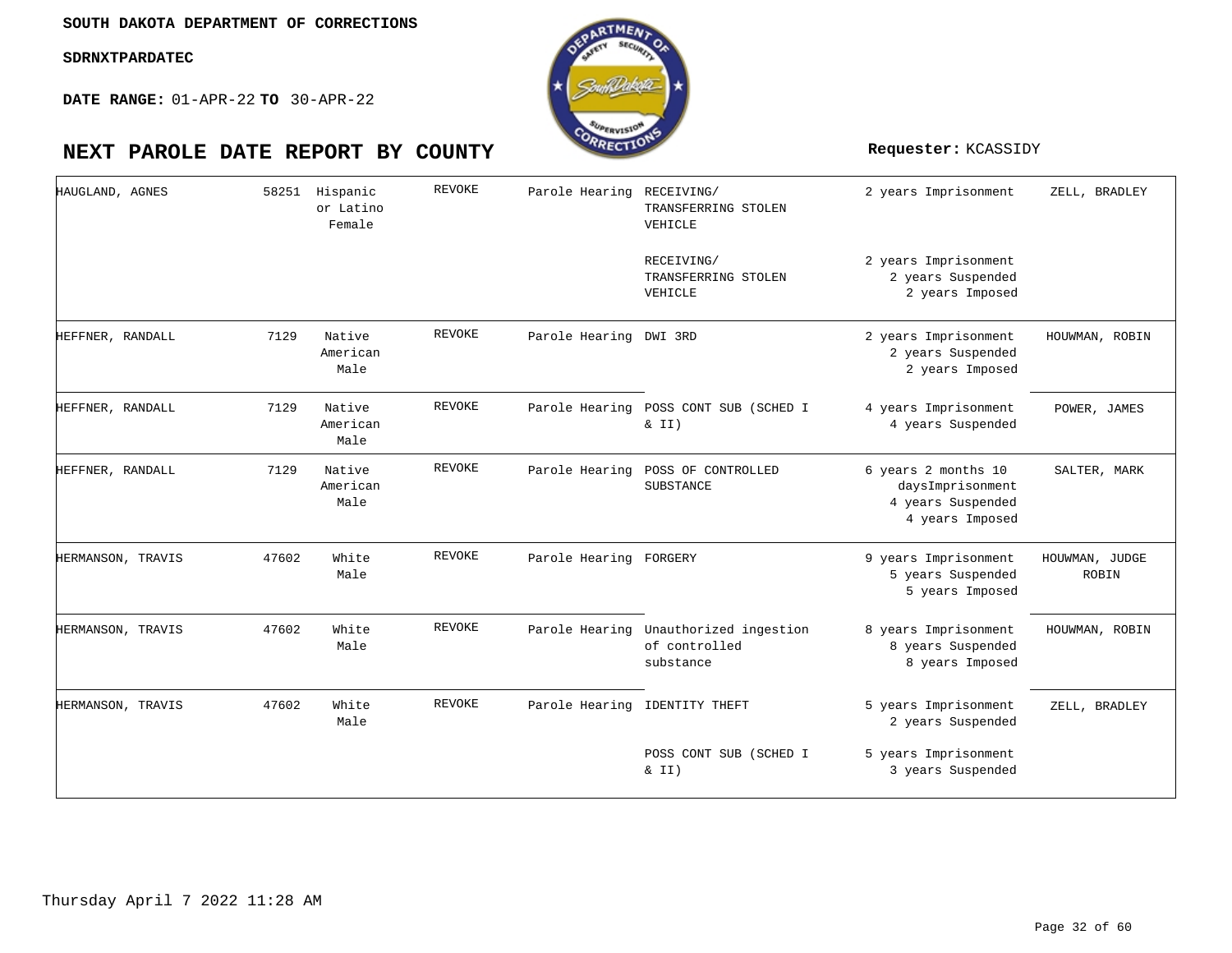

| HEVERN, KRISTA  | 37208 | White<br>Female            | REVOKE | SSV Waiver<br>Hearing | POSS OF CONT SUBST BY<br>INMATE                      | 5 years Imprisonment<br>2 years Suspended<br>2 years Imposed                    | CUTLER, JONI  |
|-----------------|-------|----------------------------|--------|-----------------------|------------------------------------------------------|---------------------------------------------------------------------------------|---------------|
|                 |       |                            |        |                       | Unauthorized ingestion<br>of controlled<br>substance | 5 years Imprisonment<br>5 years Suspended                                       |               |
| HEVERN, KRISTA  | 37208 | White<br>Female            | REVOKE | SSV Waiver<br>Hearing | POSS CONT SUB (SCHED I<br>& II)                      | 5 years Imprisonment<br>4 years Suspended                                       | SOGN, JON     |
| HEWITT, MICHAEL | 10516 | Native<br>American<br>Male | REVOKE | SSV Waiver<br>Hearing | POSS CONT SUB (SCHED I<br>$\&$ II)                   | 3 years 5 months 10<br>daysImprisonment<br>2 years Suspended<br>2 years Imposed | SABERS, SUSAN |
|                 |       |                            |        |                       | POSS CONT SUB (SCHED I<br>$\& II)$                   | 3 years 5 months 10<br>daysImprisonment<br>2 years Suspended<br>2 years Imposed |               |
|                 |       |                            |        |                       | RECEIVING/<br>TRANSFERRING STOLEN<br>VEHICLE         | 3 years Imprisonment<br>3 years Suspended                                       |               |
| HOOKER, ERIC    | 56572 | White<br>Male              | REVOKE | Parole Hearing        | POSS CONT SUB (SCHED I<br>$\&$ II)                   | 2 years Imprisonment<br>1 years Suspended                                       | POWER, JAMES  |
|                 |       |                            |        |                       | RECEIVING/<br>TRANSFERRING STOLEN<br>VEHICLE         | 2 years Imprisonment<br>1 years Suspended                                       |               |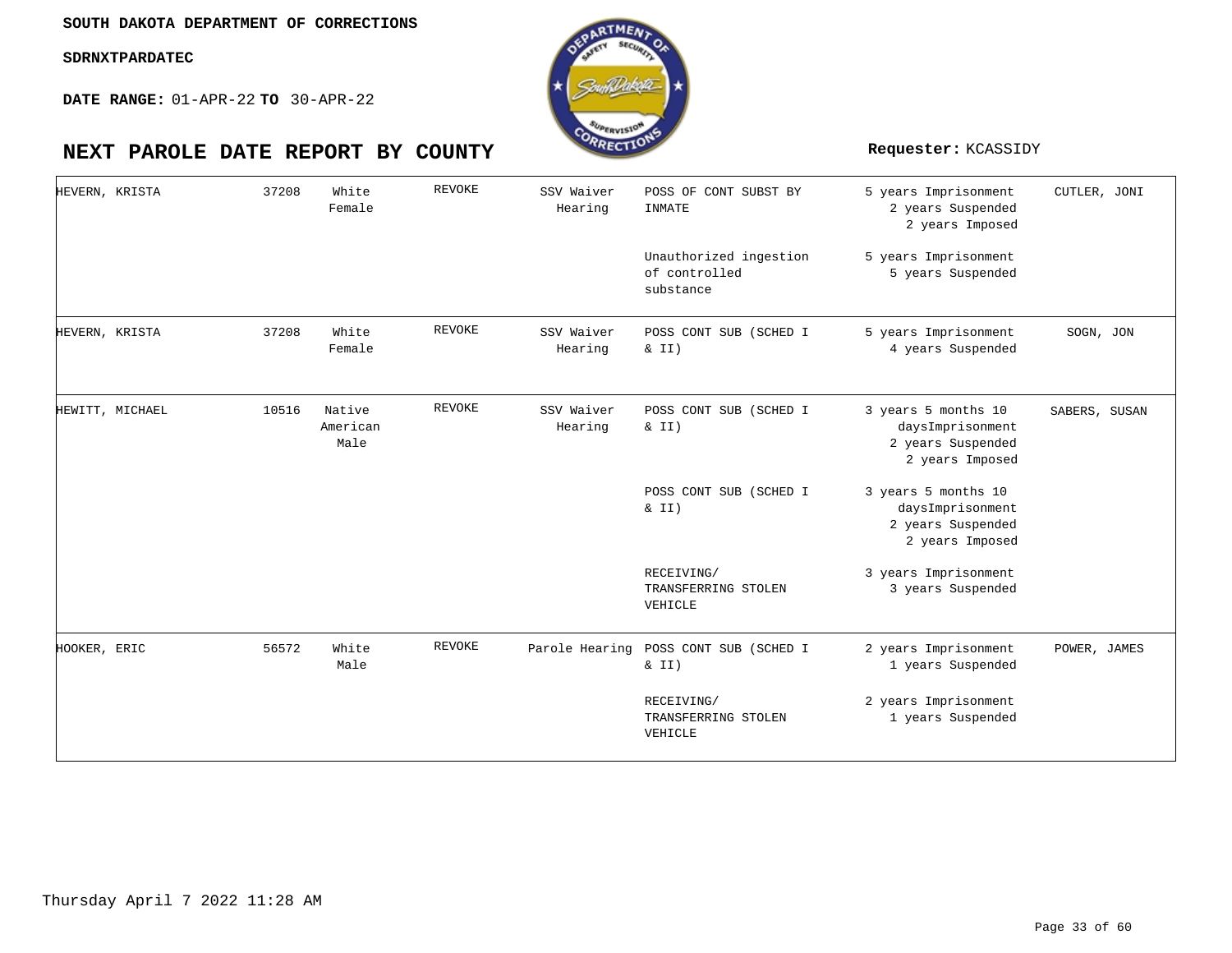

| HOOKER, ERIC       | 56572 | White<br>Male                | <b>REVOKE</b> |                                        | Parole Hearing POSS CONT SUB (SCHED I<br>$\&$ II) | 3 years 6 months<br>Imprisonment<br>3 years 6 months<br>Suspended | ZELL, BRADLEY   |
|--------------------|-------|------------------------------|---------------|----------------------------------------|---------------------------------------------------|-------------------------------------------------------------------|-----------------|
| HOPKINS, LARISSA   | 47717 | Native<br>American<br>Female | <b>REVOKE</b> |                                        | Parole Hearing FAILURE TO APPEAR                  | 2 years Imprisonment<br>2 years Suspended<br>2 years Imposed      | HOUWMAN, ROBIN  |
| HORNED EAGLE, ENOS | 62605 | Native<br>American<br>Male   |               | Hearing                                | Non-compliance SIMPLE ASSAULT 3RD                 | 2 years Imprisonment<br>2 years Suspended                         | N/A             |
|                    |       |                              |               |                                        | POSS CONT SUB (SCHED I                            | 4 years Imprisonment                                              |                 |
|                    |       |                              |               |                                        | $\&$ II)                                          | 4 years Suspended                                                 |                 |
|                    |       |                              |               |                                        | SIMPLE ASSAULT 3RD                                | 2 years Imprisonment<br>2 years Suspended                         |                 |
|                    |       |                              |               |                                        | ESCAPE- SECOND DEGREE                             | 3 years 6 months<br>Imprisonment<br>3 years 6 months<br>Suspended |                 |
| HORNED EAGLE, ENOS | 62605 | Native<br>American<br>Male   |               | Non-compliance BURGLARY 3RD<br>Hearing |                                                   | 4 years 6 months<br>Imprisonment                                  | THEELER, CAMELA |
| HOSKINS, JORDAN    | 54408 | White<br>Male                |               | Early<br>Discharge<br>Hearing          | POSS OF CHILD<br>PORNOGRAPHY                      | 6 years 9 months<br>Imprisonment<br>4 years Suspended             | SABERS, SUSAN   |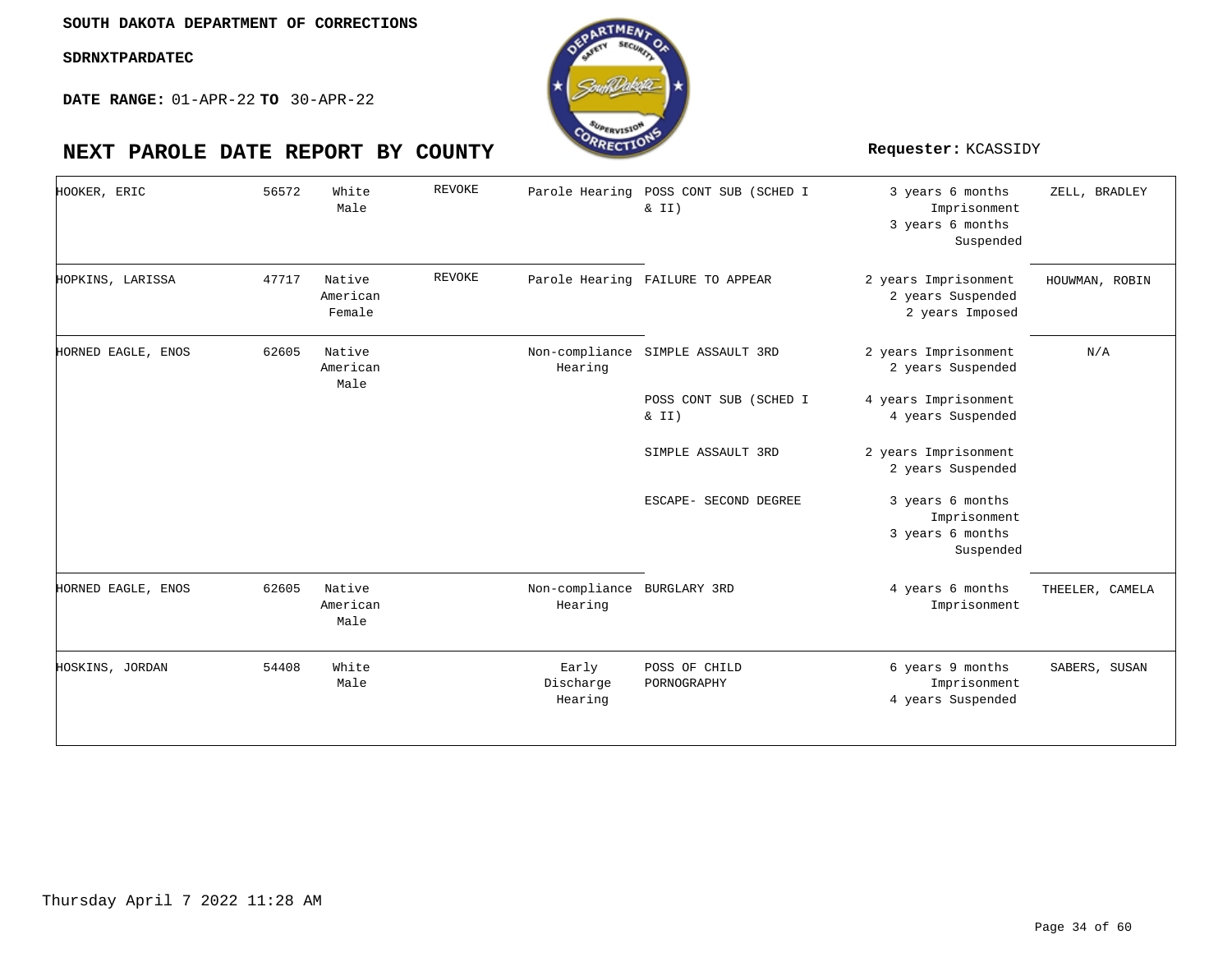**DATE RANGE:** 01-APR-22 **TO** 30-APR-22

| HUNTER, TONY         | 57253 | Black<br>Male              |                  | Early<br>Discharge<br>Hearing | DIST OF MJ: > 1 LB                                             | 9 years 6 months<br>Imprisonment<br>8 years Suspended                             | DAMGAARD, NATALIE |
|----------------------|-------|----------------------------|------------------|-------------------------------|----------------------------------------------------------------|-----------------------------------------------------------------------------------|-------------------|
| JEWETT, MORNING STAR | 34163 | Native<br>American<br>Male | WAIVE            | Hearing                       | SSV Revocation SIMPLE ASSAULT 3RD                              | 2 years Imprisonment<br>1 years Suspended                                         | N/A               |
| JOGAAK, JOGAAK       | 48738 | Black<br>Male              | PROCREV          | PV Revocation<br>Hearing      | AGGRAVATED ASSAULT<br><b>AGAINST LAW</b><br><b>ENFORCEMENT</b> | 25 years Imprisonment<br>20 years Suspended                                       | HOUWMAN, ROBIN    |
| JOHNSON, JOSHUA      | 44415 | Asian<br>Male              | <b>REVOKE</b>    | Early<br>Discharge<br>Hearing | DISTRIBUTION OF CS SCH<br>I & II                               | 7 years Imprisonment<br>4 years Suspended                                         | DAMGAARD, NATALIE |
| JOHNSON, SUSAN       | 16024 | White<br>Female            | <b>REVREINST</b> | Early<br>Discharge<br>Hearing | DWI 6TH                                                        | 10 years Imprisonment<br>7 years Suspended                                        | DAMGAARD, NATALIE |
| KLUTHE, STACEY       | 10887 | White<br>Female            | <b>REVOKE</b>    | SSV Waiver<br>Hearing         | POSS CONT SUB (SCHED I<br>& II)                                | 3 years 9 months<br>Imprisonment<br>3 years Suspended<br>2 years 5 months Imposed | THEELER, CAMEMLA  |
| KOCH, MICHAEL        | 6117  | White<br>Male              | WAIVEREV         | PV Waiver<br>Hearing          | ROBBERY 1ST                                                    | 24 years Imprisonment<br>13 years Suspended                                       | LIEBERMAN, PETER  |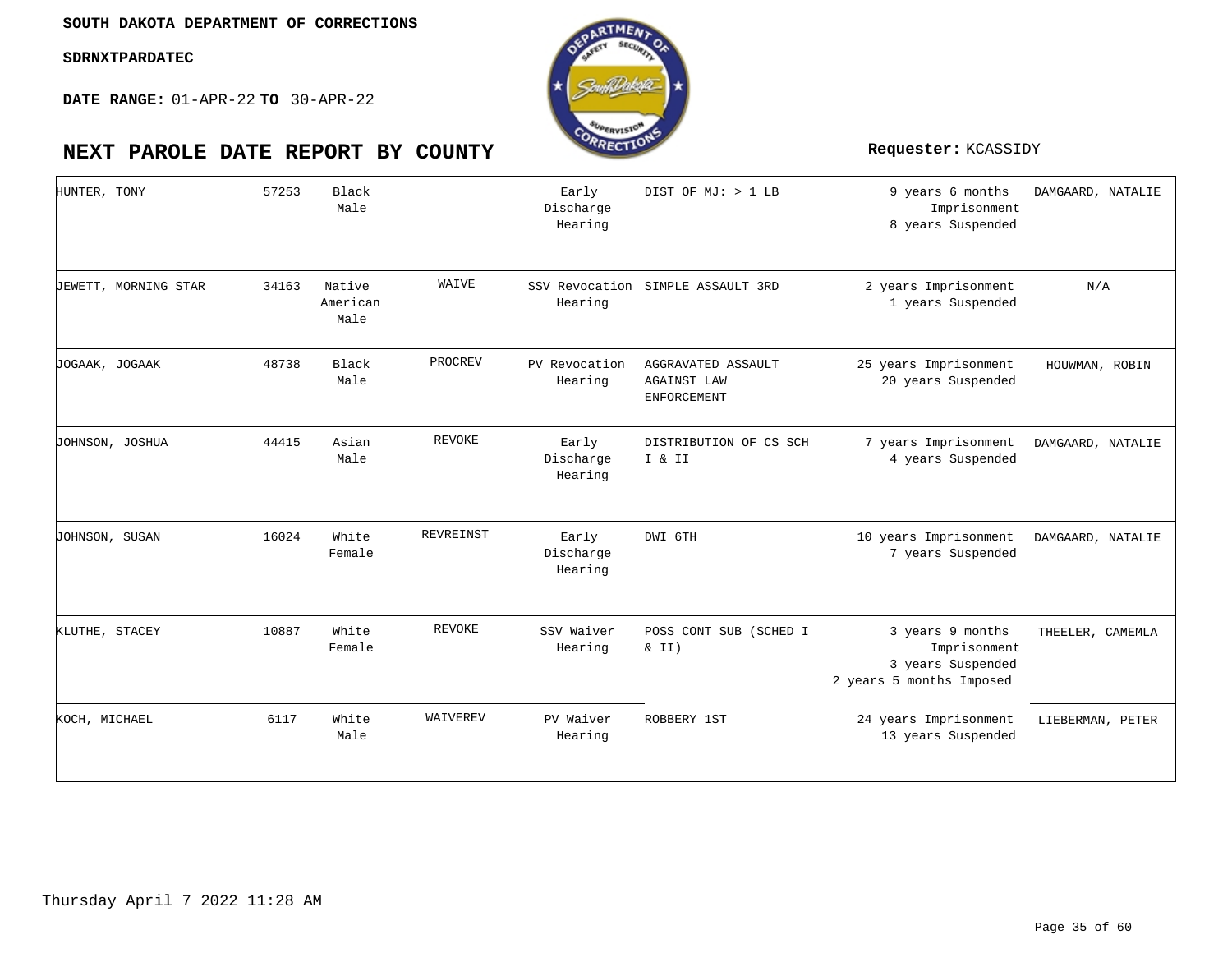**DATE RANGE:** 01-APR-22 **TO** 30-APR-22

| KOLB, MICHAEL      | 46242 | White<br>Male                | <b>GRANT</b> | SSV Waiver<br>Hearing         | AGGRAVATED ASSAULT                          | 5 years Imprisonment<br>3 years Suspended                    | THEELER, CAMEMLA |
|--------------------|-------|------------------------------|--------------|-------------------------------|---------------------------------------------|--------------------------------------------------------------|------------------|
| LANCE, MOSES       | 59409 | Native<br>American<br>Male   | WAIVE        | Parole Hearing                | ROBBERY 2ND                                 | 10 years Imprisonment<br>7 years Suspended                   | HOUWMAN, ROBIN   |
|                    |       |                              |              |                               | GRAND THEFT <<br>\$2,500.00                 | 2 years Imprisonment<br>2 years Suspended                    |                  |
|                    |       |                              |              |                               | ELUDING A POLICE<br>OFFICER                 | 2 years Imprisonment<br>2 years Suspended                    |                  |
| LANCE, MOSES       | 59409 | Native<br>American<br>Male   | WAIVE        | Parole Hearing                | ELUDING A POLICE<br>OFFICER                 | 2 years Imprisonment<br>2 years Suspended                    | N/A              |
| LAPOINTE, VANESSA  | 59928 | Native<br>American<br>Female | REVOKE       | Parole Hearing                | POSS CONT SUB (SCHED I<br>$\&$ II)          | 4 years Imprisonment<br>4 years Suspended                    | POWER, JAMES     |
| LARSON, SCOTT      | 18232 | White<br>Male                |              | Early<br>Discharge<br>Hearing | DWI 6TH                                     | 9 years 9 months<br>Imprisonment<br>4 years Suspended        | HOUWMAN, ROBIN   |
| LITTLE ELK, ALIASE | 49100 | Native<br>American<br>Male   | REVOKE       | Parole Hearing                | SIMPLE ASSAULT ON LAW<br><b>ENFORCEMENT</b> | 1 years Imprisonment<br>1 years Suspended                    | POWER, JAMES     |
| LOGAN, HENRY       | 61057 | White<br>Male                |              | Hearing                       | Non-compliance AGGRAVATED ASSAULT           | 6 years 5 months 10<br>daysImprisonment<br>3 years Suspended | HOUWMAN, ROBIN   |

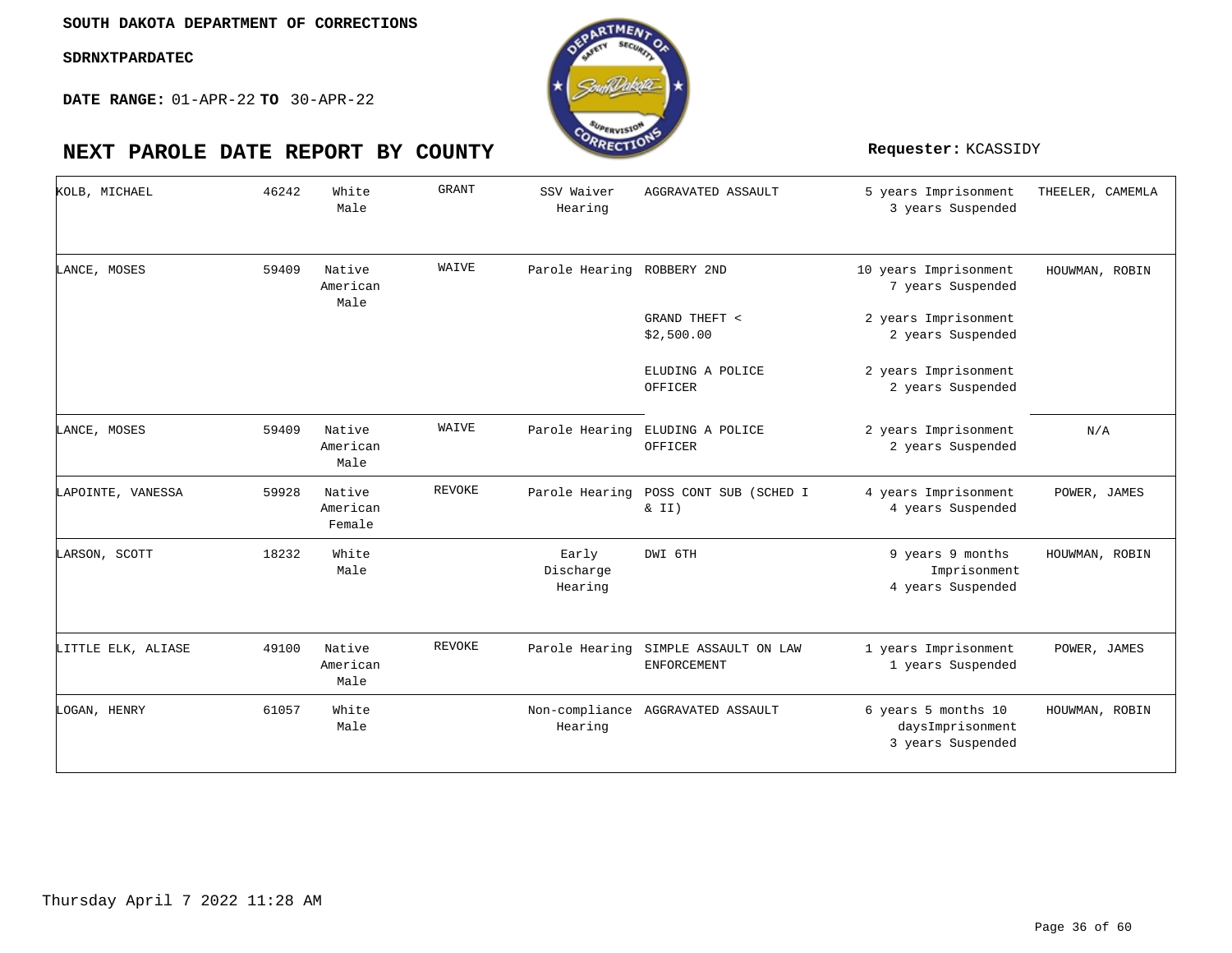

| LONG CROW, NICHOLAS   | 7630  | Native<br>American<br>Male    |                 | Early<br>Discharge<br>Hearing | AGGRAVATED ASSAULT                 | 13 years 5 months 20<br>daysImprisonment                                                      | ZELL, BRADLEY     |
|-----------------------|-------|-------------------------------|-----------------|-------------------------------|------------------------------------|-----------------------------------------------------------------------------------------------|-------------------|
| MALSAM, SHANNON       | 57371 | White<br>Female               |                 | Early<br>Discharge<br>Hearing | POSS CONT SUB (SCHED I<br>& II)    | 4 years 6 months<br>Imprisonment<br>2 years Suspended                                         | DAMGAARD, NATALIE |
| MARTINEZ, ERIBERTO    | 50534 | Hispanic<br>or Latino<br>Male | REVOKE          | SSV Waiver<br>Hearing         | POSS CONT SUB (SCHED I<br>& II)    | 2 years Imprisonment<br>2 years Suspended                                                     | THEELER, CAMELA   |
| MEDDINGS, DARRELL     | 22453 | White<br>Male                 | WAIVEREV        | SSV Waiver<br>Hearing         | KIDNAPPING 2ND                     | 9 years 4 months 5<br>daysImprisonment<br>5 years Suspended                                   | SABERS, SUSAN     |
| MENARD, JAMES         | 11280 | Native<br>American<br>Male    | <b>NONCOMPR</b> | Parole Hearing                | POSS CONT SUB (SCHED I<br>$\&$ II) | 3 years 9 months<br>Imprisonment<br>3 years 9 months<br>Suspended<br>3 years 9 months Imposed | SOGN, JON         |
| MONTGOMERY, FREDERICK | 39008 | <b>Black</b><br>Male          | WAIVEREV        |                               | Parole Hearing AGGRAVATED ASSAULT  | 14 years 6 months<br>Imprisonment<br>10 years Suspended<br>10 years Imposed                   | SALTER, MARK      |
| MUME, ABDI            | 58330 | Other<br>Male                 |                 | Hearing                       | Non-compliance AGGRAVATED ASSAULT  | 9 years 9 months<br>Imprisonment<br>5 years Suspended                                         | POWER, JAMES      |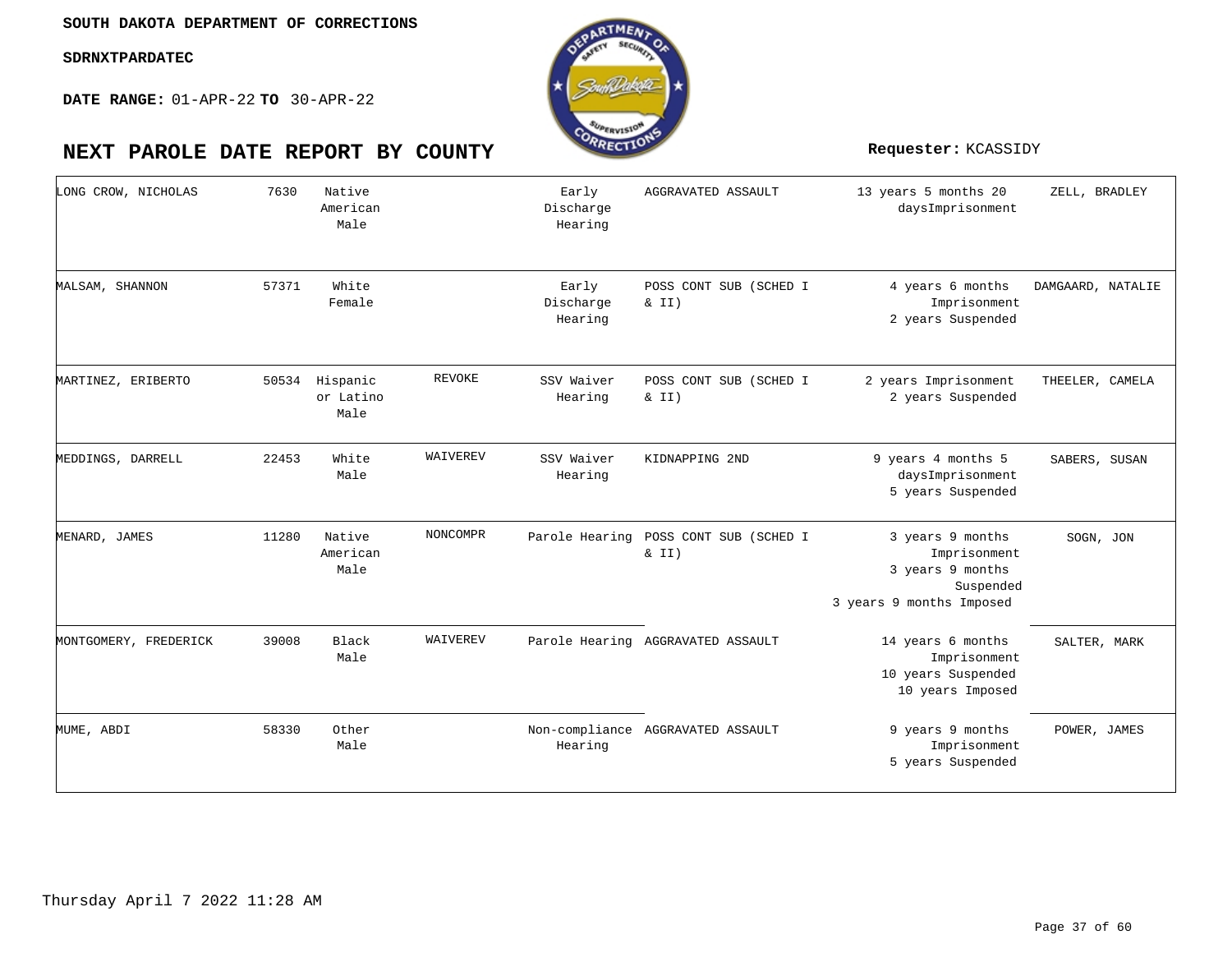**DATE RANGE:** 01-APR-22 **TO** 30-APR-22

| NEVER MISSES A SHOT, DAN |  | 57549 | Native<br>American<br>Male | <b>REVOKE</b> | Parole Hearing POSS CONT SUB (SCHED I  | $\& II)$                           | 2 years Imprisonment<br>2 years Suspended<br>2 years Imposed                            | POWER, JAMES            |
|--------------------------|--|-------|----------------------------|---------------|----------------------------------------|------------------------------------|-----------------------------------------------------------------------------------------|-------------------------|
| NEVER MISSES A SHOT, DAN |  | 57549 | Native<br>American<br>Male | REVOKE        | Parole Hearing                         | POSS CONT SUB (SCHED I<br>$\&$ II) | 4 years 8 months 10<br>daysImprisonment<br>2 years Suspended<br>2 years Imposed         | SABERS, SUSAN           |
|                          |  |       |                            |               |                                        | POSS CONT SUB (SCHED I<br>$\&$ II) | 4 years 8 months 10<br>daysImprisonment<br>2 years Suspended<br>2 years Imposed         |                         |
| NEVER MISSES A SHOT, DAN |  | 57549 | Native<br>American<br>Male | REVOKE        | Parole Hearing                         | POSS CONT SUB (SCHED I<br>& II)    | 4 years Imprisonment<br>3 years Suspended                                               | THEELER, CAMELA         |
| ODIEL, MADIE             |  | 60257 | Black<br>Male              | REVOKE        | Parole Hearing                         | GRAND THEFT <<br>\$2,500.00        | 2 years Imprisonment                                                                    | HOUWMAN, JUDGE<br>ROBIN |
| ORTH, VANCE              |  | 5858  | White<br>Male              | DISMISS       | Parole Hearing POSS CONT SUB (SCHED I  | $\&$ II)                           | 2 years 6 months<br>Imprisonment<br>2 years Suspended<br>2 years Imposed                | SOGN, JON               |
| OTTER ROBE, TREVOR       |  | 20593 | Native<br>American<br>Male | <b>REVOKE</b> | Non-compliance BURGLARY 1ST<br>Hearing |                                    | 8 years 4 months 5<br>daysImprisonment<br>7 years Suspended<br>2 years 6 months Imposed | HOUWMAN, ROBIN          |
| OTTER ROBE, TREVOR       |  | 20593 | Native<br>American<br>Male | <b>REVOKE</b> | Non-compliance RIOT<br>Hearing         |                                    | 5 years Imprisonment<br>2 years Suspended                                               | N/A                     |

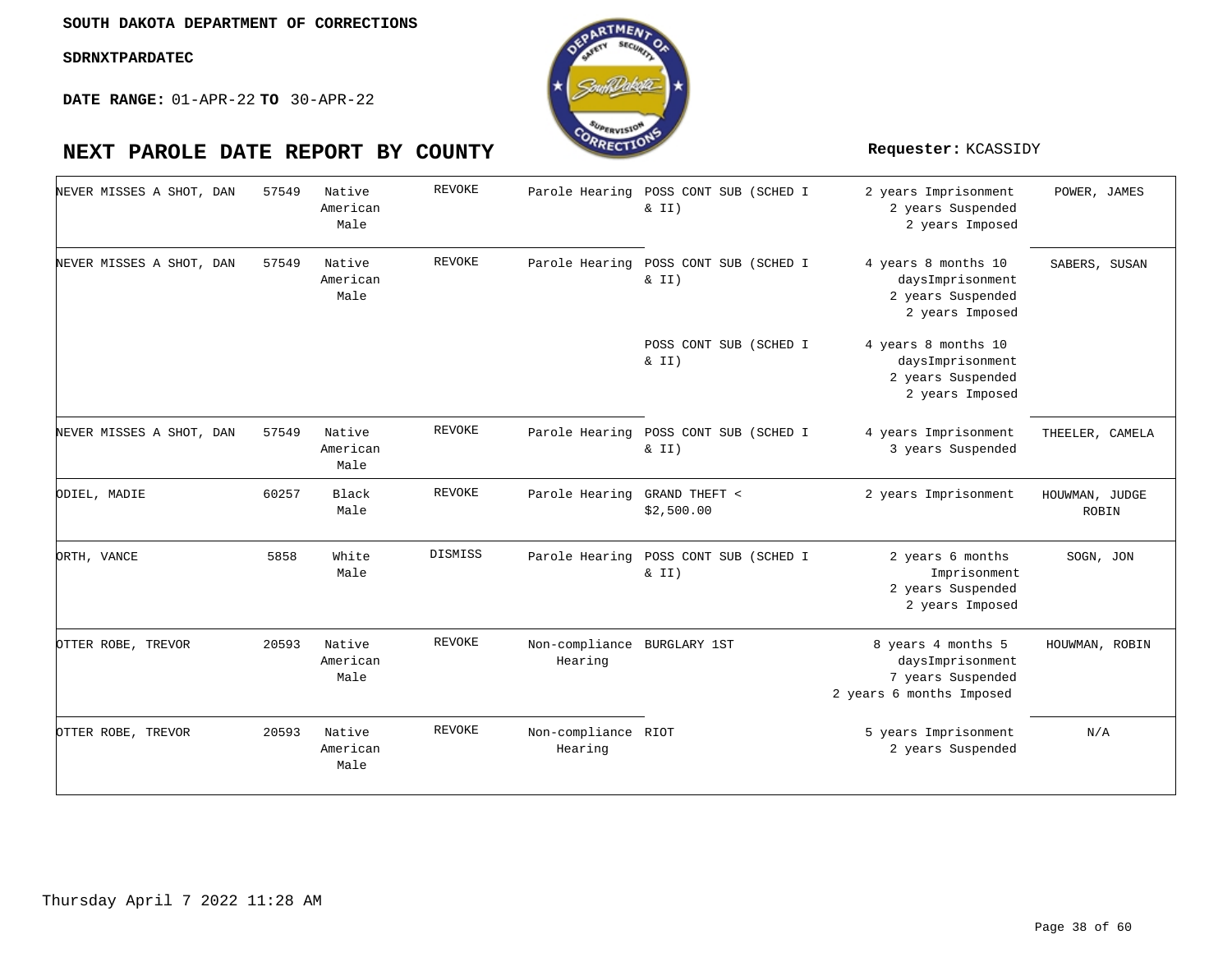

| PAUL, BRYER          | 35794 | White<br>Male                | <b>REVOKE</b> | Early<br>Discharge<br>Hearing | POSS OF CONT SUBST BY<br>INMATE                   | 9 years 10 months<br>Imprisonment<br>6 years Suspended<br>6 years Imposed          | CUTLER, JONI      |
|----------------------|-------|------------------------------|---------------|-------------------------------|---------------------------------------------------|------------------------------------------------------------------------------------|-------------------|
| PROVANCIAL, KALUP    | 50773 | Native<br>American<br>Male   | <b>DENY</b>   | SSV Waiver<br>Hearing         | ROBBERY 1ST                                       | 19 years Imprisonment<br>15 years Suspended                                        | HOUWMAN, ROBIN    |
| RED BUFFALO, VANESSA | 35265 | Native<br>American<br>Female | REVOKE        |                               | Parole Hearing POSS CONT SUB (SCHED I<br>$\&$ II) | 3 years 7 months 20<br>daysImprisonment                                            | DAMGAARD, NATALIE |
| RED BUFFALO, VANESSA | 35265 | Native<br>American<br>Female | REVOKE        |                               | Parole Hearing POSS CONT SUB (SCHED I<br>$\&$ II) | 5 years Imprisonment<br>5 years Suspended<br>5 years Imposed                       | N/A               |
| RED EAGLE, TYLER     | 40660 | Native<br>American<br>Male   | REVOKE        | Parole Hearing                | POSS CONT SUB (SCHED I<br>$\&$ II)                | 4 years Imprisonment<br>4 years Suspended                                          | DAMGAARD, NATALIE |
| REDDAY, JULIAN       | 49526 | Native<br>American<br>Male   | REVOKE        |                               | Parole Hearing AGGRAVATED ASSAULT                 | 10 years 11 months 10<br>daysImprisonment<br>10 years Suspended<br>6 years Imposed | SOGN, JON         |
| RENCOUNTRE, CHARLA   | 25241 | Native<br>American<br>Female | REVOKE        | Parole Hearing DWI 3RD        |                                                   | 2 years Imprisonment<br>2 years Suspended<br>2 years Imposed                       | HOUWMAN, ROBIN    |
| RICHARDSON, SILKY    | 1490  | Black<br>Male                | <b>REVOKE</b> |                               | Parole Hearing SIMPLE ASSAULT 3RD                 | 2 years Imprisonment<br>2 years Suspended                                          | DAMGAARD, NATALIE |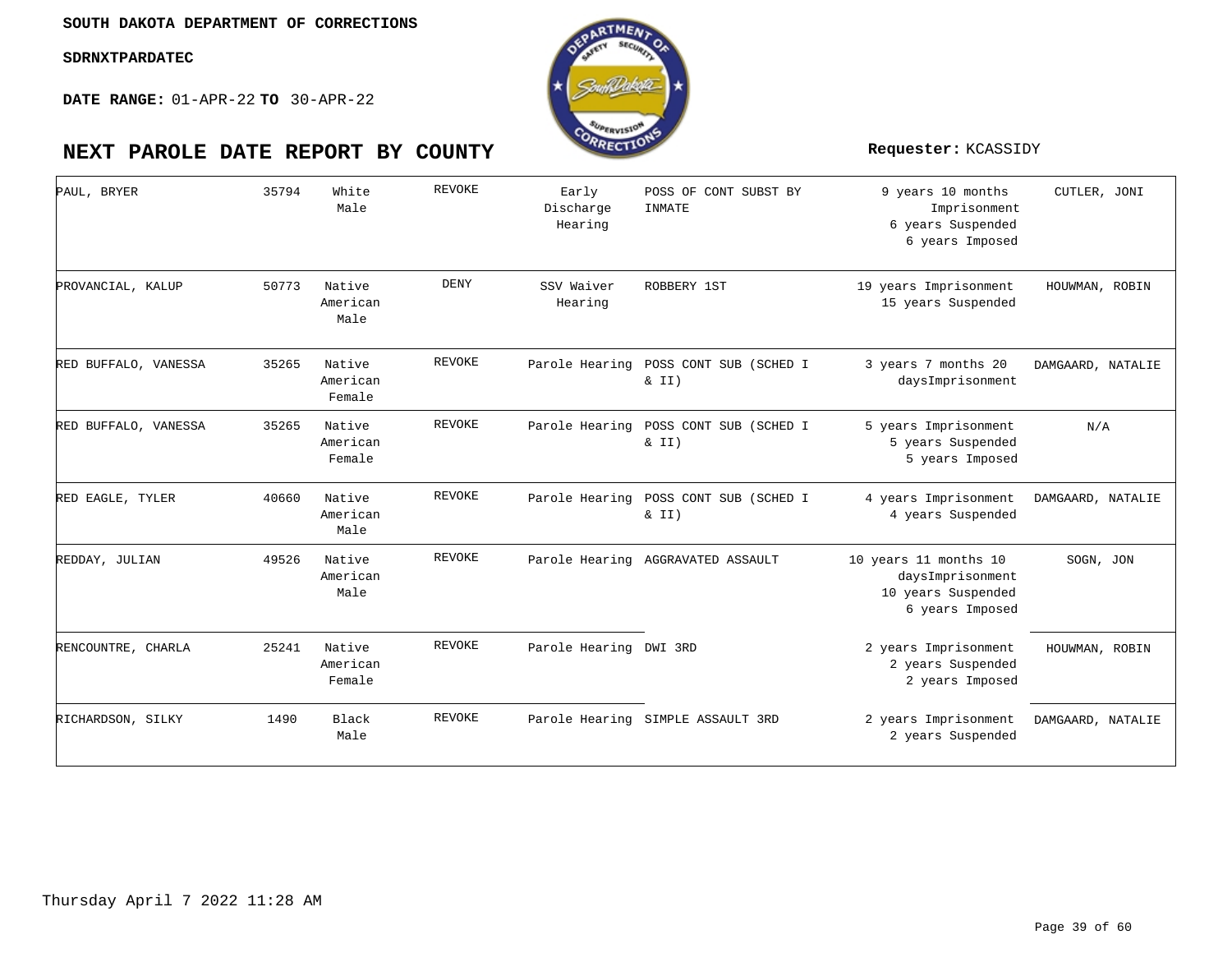![](_page_39_Picture_3.jpeg)

| RICHARDSON, SILKY      | 1490  | Black<br>Male              | <b>REVOKE</b> | Parole Hearing ROBBERY 1ST | <b>GRAND THEFT</b>                                | 19 years 3 months<br>Imprisonment<br>4 years 3 months<br>Suspended<br>4 years 3 months Imposed<br>4 years 3 months | ZELL, BRADLEY           |
|------------------------|-------|----------------------------|---------------|----------------------------|---------------------------------------------------|--------------------------------------------------------------------------------------------------------------------|-------------------------|
|                        |       |                            |               |                            |                                                   | Imprisonment                                                                                                       |                         |
| ROSANDIC, DUSTIN       | 61585 | White<br>Male              | NONCOMP       |                            | Parole Hearing POSS CONT SUB (SCHED I<br>$\&$ II) | 4 years Imprisonment                                                                                               | CLARK, JONI             |
| ROTHWELL, LAURA        | 61624 | White<br>Female            |               | Non-compliance<br>Hearing  | POSS CONT SUB (SCHED I<br>$\&$ II)                | 2 years Imprisonment<br>2 years Suspended                                                                          | ZELL, BRADLEY           |
| RUNNING SHIELD, ROBERT | 12918 | Native<br>American<br>Male | <b>GRANT</b>  | PV Waiver<br>Hearing       | POSS CONT SUB (SCHED I<br>& II)                   | 8 years 6 months<br>Imprisonment<br>6 years Suspended                                                              | HOUWMAN, ROBIN          |
| SAUER, JOSHUA          | 55249 | Black<br>Male              | <b>REVOKE</b> | Parole Hearing             | POSS CONT SUB (SCHED I<br>& II)                   | 4 years 3 months<br>Imprisonment<br>1 years Suspended<br>1 years Imposed                                           | SOGN, JON               |
| SHARPFISH, LARRY       | 13300 | Native<br>American<br>Male | <b>REVOKE</b> |                            | Parole Hearing ELUDING A POLICE<br>OFFICER        | 2 years Imprisonment<br>2 years Suspended<br>2 years Imposed                                                       | HOUWMAN, JUDGE<br>ROBIN |
| SHERARD, NICHOLAS      | 10928 | White<br>Male              | <b>REVOKE</b> |                            | Parole Hearing POSS CONT SUB (SCHED I<br>& II)    | 4 years 3 months<br>Imprisonment<br>2 years 6 months<br>Suspended<br>2 years 6 months Imposed                      | HOUWMAN, ROBIN          |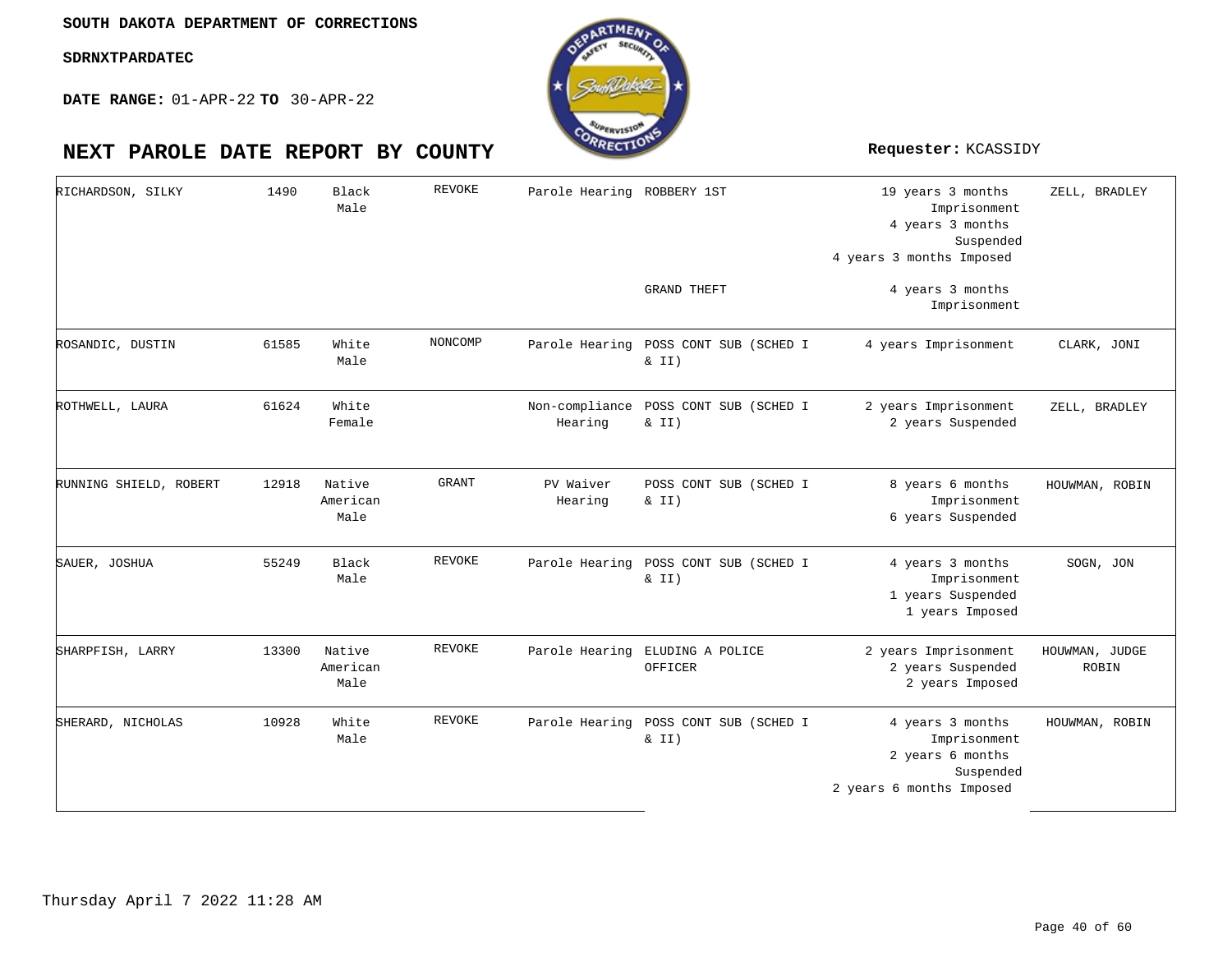![](_page_40_Picture_3.jpeg)

| SHERARD, NICHOLAS     | 10928 | White<br>Male              | <b>REVOKE</b> | Parole Hearing        | POSS CONT SUB (SCHED I<br>& II)                           | 4 years 3 months<br>Imprisonment<br>4 years 3 months<br>Suspended<br>4 years 3 months Imposed                 | ZELL, BRADLEY           |
|-----------------------|-------|----------------------------|---------------|-----------------------|-----------------------------------------------------------|---------------------------------------------------------------------------------------------------------------|-------------------------|
| SITTING CROW, HERBERT | 19932 | Native<br>American<br>Male | WAIVEREV      | SSV Waiver<br>Hearing | Info Required for Sex<br>Off Reg                          | 1 years 6 months<br>Imprisonment<br>1 years 6 months<br>Suspended                                             | HOFFMAN, DOUG           |
|                       |       |                            |               |                       | POSS CONT SUB (SCHED I<br>& II)                           | 3 years Imprisonment<br>3 years Suspended                                                                     |                         |
| SITTING CROW, HERBERT | 19932 | Native<br>American<br>Male | WAIVEREV      | SSV Waiver<br>Hearing | POSS CONT SUB (SCHED I<br>& II)                           | 5 years Imprisonment<br>3 years Suspended                                                                     | THEELER, CAMEMLA        |
|                       |       |                            |               |                       | sex offender failure<br>to update address<br>(subsequest) | 3 years Imprisonment<br>3 years Suspended                                                                     |                         |
| STANDING BEAR, GORDON | 41395 | Native<br>American<br>Male | REVOKE        | Parole Hearing        | ELUDING A POLICE<br>OFFICER                               | 1 years 25<br>daysImprisonment                                                                                | HOUWMAN, ROBIN          |
|                       |       |                            |               |                       | POSS CONT SUB (SCHED I<br>& II)                           | 3 years 5 months 10<br>daysImprisonment<br>2 years Suspended<br>2 years Imposed                               |                         |
| STEWART, ETHAN        | 46449 | Native<br>American<br>Male | <b>REVOKE</b> | Hearing               | SSV Revocation POSS CONT SUB (SCHED I<br>$\&$ II)         | 4 years 11 months 10<br>daysImprisonment<br>4 years 11 months 10<br>daysSuspended<br>2 years 4 months Imposed | HOUWMAN, JUDGE<br>ROBIN |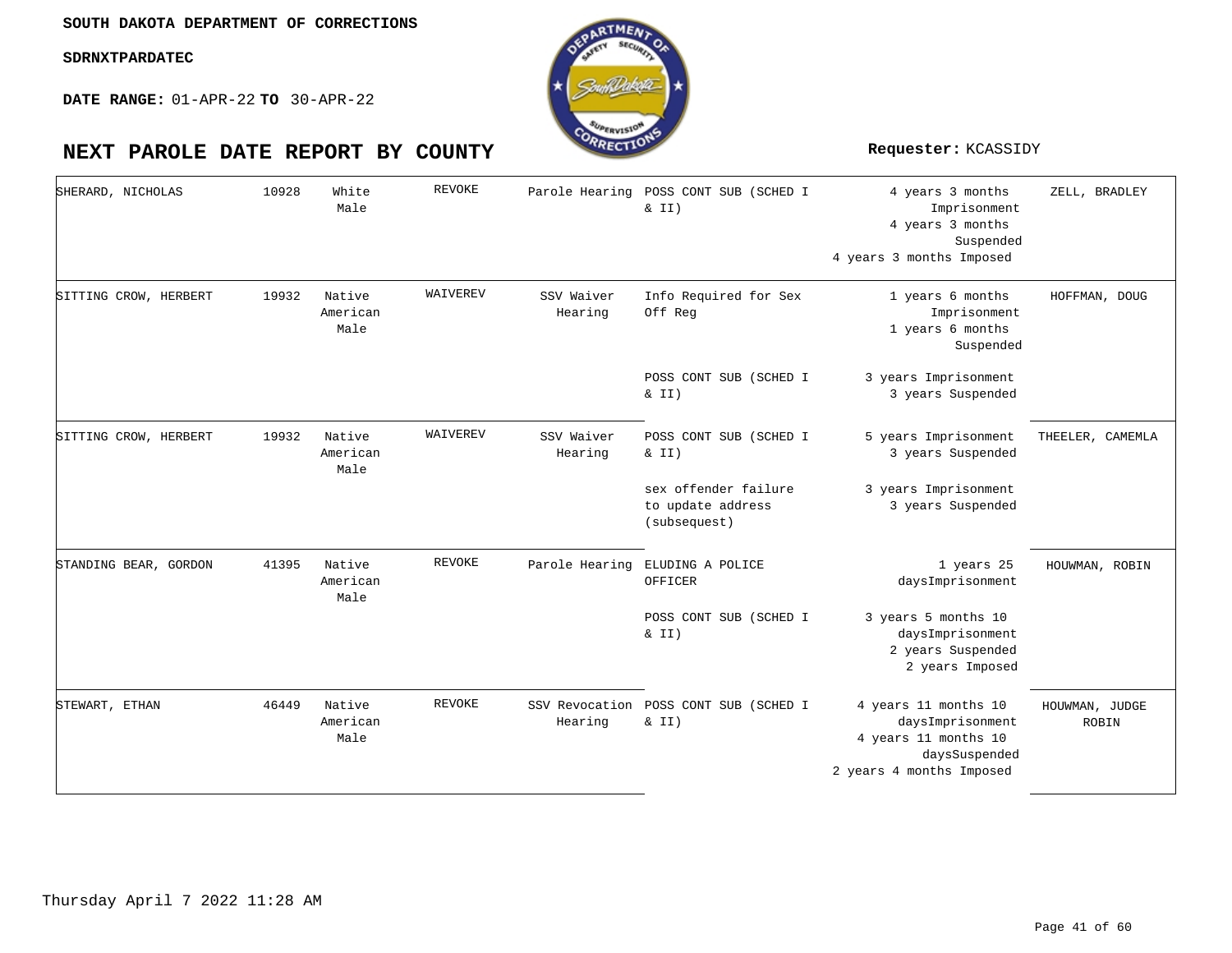**DATE RANGE:** 01-APR-22 **TO** 30-APR-22

| STRUTZ, THOMAS  | 14797 | Native<br>American<br>Male | <b>REVOKE</b> | SSV Waiver<br>Hearing | ESCAPE- SECOND DEGREE                           | 6 years Imprisonment<br>5 years Suspended<br>5 years Imposed                    | CUTLER, JONI      |
|-----------------|-------|----------------------------|---------------|-----------------------|-------------------------------------------------|---------------------------------------------------------------------------------|-------------------|
| TAYLOR, RICHARD | 6971  | White<br>Male              | <b>REVOKE</b> | Parole Hearing        | POSS CONT SUB (SCHED I<br>$\&$ II)              | 7 years 6 months 25<br>daysImprisonment<br>3 years Suspended<br>3 years Imposed | ZELL, BRADLEY     |
| TEAGUE, RAYVON  | 40371 | Black<br>Male              | REVOKE        |                       | Parole Hearing DISTRIBUTION OF CS SCH<br>I & II | 5 years 9 months 25<br>daysImprisonment<br>4 years Suspended<br>4 years Imposed | SOGN, JON         |
| THUNDER, VAN    | 17356 | Native<br>American<br>Male | WAIVEREV      | PV Waiver<br>Hearing  | DWI 5TH                                         | 7 years 3 months<br>Imprisonment<br>3 years Suspended                           | DAMGAARD, NATALIE |
|                 |       |                            |               |                       | POSS CONT SUB (SCHED I<br>$\&$ II)              | 3 years Imprisonment<br>3 years Suspended                                       |                   |
| TYLER, KAISEAN  | 49217 | Black<br>Male              | <b>REVOKE</b> | PV Waiver<br>Hearing  | AGGRAVATED ASSAULT                              | 6 years 6 months<br>Imprisonment<br>1 years Suspended<br>Imposed                | HOUWMAN, ROBIN    |
|                 |       |                            |               |                       | POSS CONT SUB (SCHED I<br>& II)                 | 4 years 6 months<br>Imprisonment<br>2 years Suspended                           |                   |
| TYLER, KAISEAN  | 49217 | Black<br>Male              | <b>REVOKE</b> | PV Waiver<br>Hearing  | POSS CONT SUB (SCHED I<br>$\&$ II)              | 1 years Imprisonment<br>1 years Suspended                                       | SOGN, JON         |
|                 |       |                            |               |                       |                                                 |                                                                                 |                   |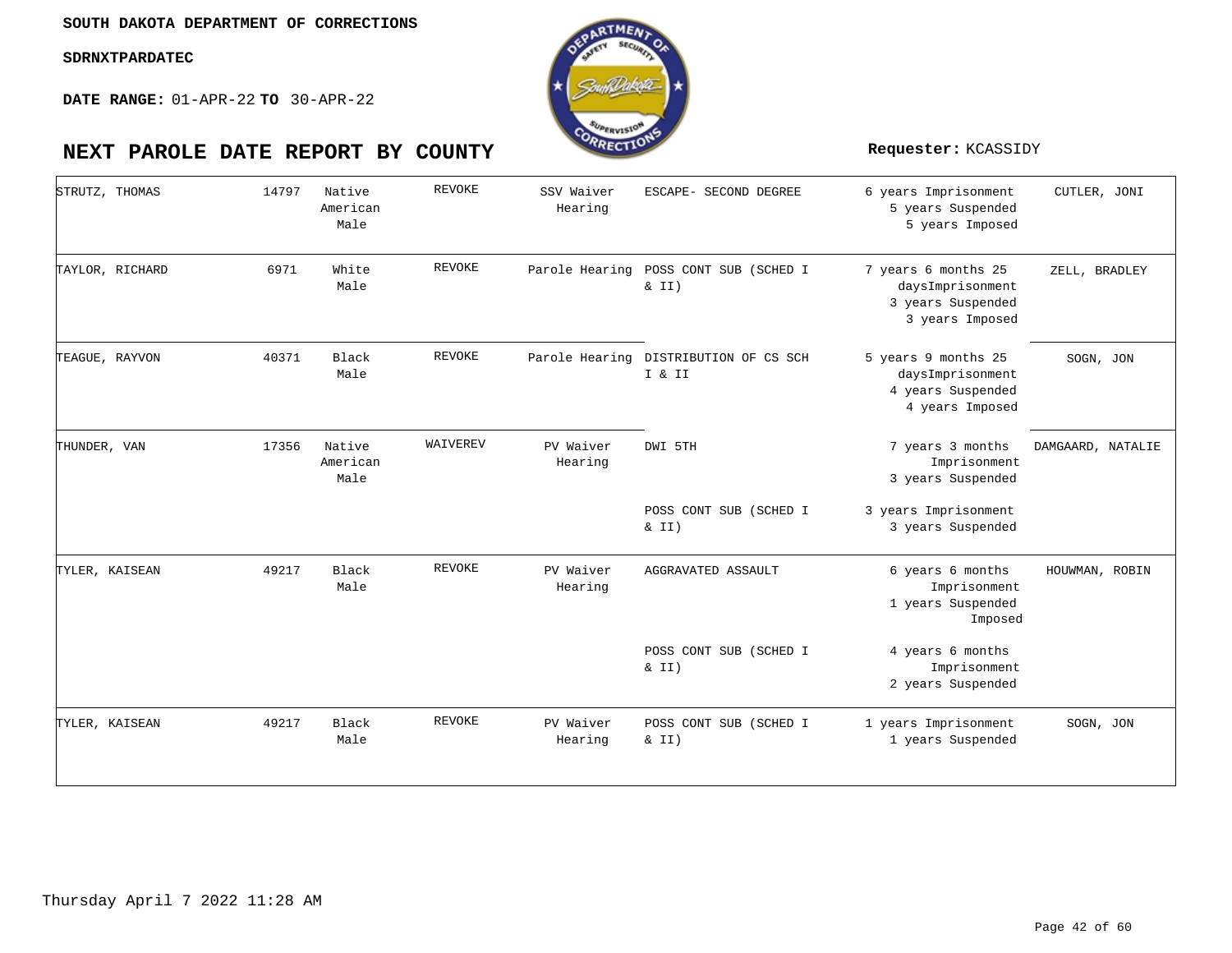**DATE RANGE:** 01-APR-22 **TO** 30-APR-22

![](_page_42_Picture_4.jpeg)

| VAN WAGNER, TIFFANY  | 34869 | White<br>Female            | GRANTPEND     | Early<br>Discharge<br>Hearing | <b>BURGLARY 1ST</b><br><b>GRAND THEFT</b>         | 15 years Imprisonment<br>10 years Suspended<br>5 years Imprisonment<br>5 years Suspended             | RIEPEL, P               |
|----------------------|-------|----------------------------|---------------|-------------------------------|---------------------------------------------------|------------------------------------------------------------------------------------------------------|-------------------------|
| WEST, MASON          | 56570 | White<br>Male              | <b>REVOKE</b> |                               | Parole Hearing SOLICITATION OF A<br>MINOR         | 9 years 8 months 10<br>daysImprisonment<br>5 years Suspended                                         | DAMGAARD, NATALIE       |
| WHITE BEAR, SHELBY   | 8601  | Native<br>American<br>Male | <b>REVOKE</b> |                               | Parole Hearing HIT & RUN WITH INJURY              | 8 years 9 months<br>Imprisonment<br>7 years Suspended<br>7 years Imposed                             | SALTER, MARK            |
| WHITE THUNDER, JESSE | 14413 | Native<br>American<br>Male | REVOKE        | Parole Hearing                | POSS CONT SUB (SCHED I<br>$\& II)$                | 2 years Imprisonment<br>2 years Suspended<br>2 years Imposed                                         | SOGN, JON               |
|                      |       |                            |               |                               | ELUDING A POLICE<br>OFFICER                       | 1 years Imprisonment<br>1 years Suspended<br>1 years Imposed                                         |                         |
| WHITE, JADE          | 3277  | Native<br>American<br>Male | REVOKE        |                               | Parole Hearing POSS CONT SUB (SCHED I<br>$\&$ II) | 7 years 2 months 10<br>daysImprisonment<br>5 years 6 months<br>Suspended<br>5 years 6 months Imposed | HOUWMAN, JUDGE<br>ROBIN |
| WIYAKA, WAMBLI       | 37360 | Native<br>American<br>Male | <b>REVOKE</b> | Parole Hearing                | POSS CONT SUB (SCHED I<br>$\&$ II)                | 6 years Imprisonment<br>2 years Suspended<br>2 years Imposed                                         | DAMGAARD, NATALIE       |
|                      |       |                            |               |                               | POSS CONT SUB (SCHED I<br>$\&$ II)                | 6 years Imprisonment<br>2 years Suspended<br>2 years Imposed                                         |                         |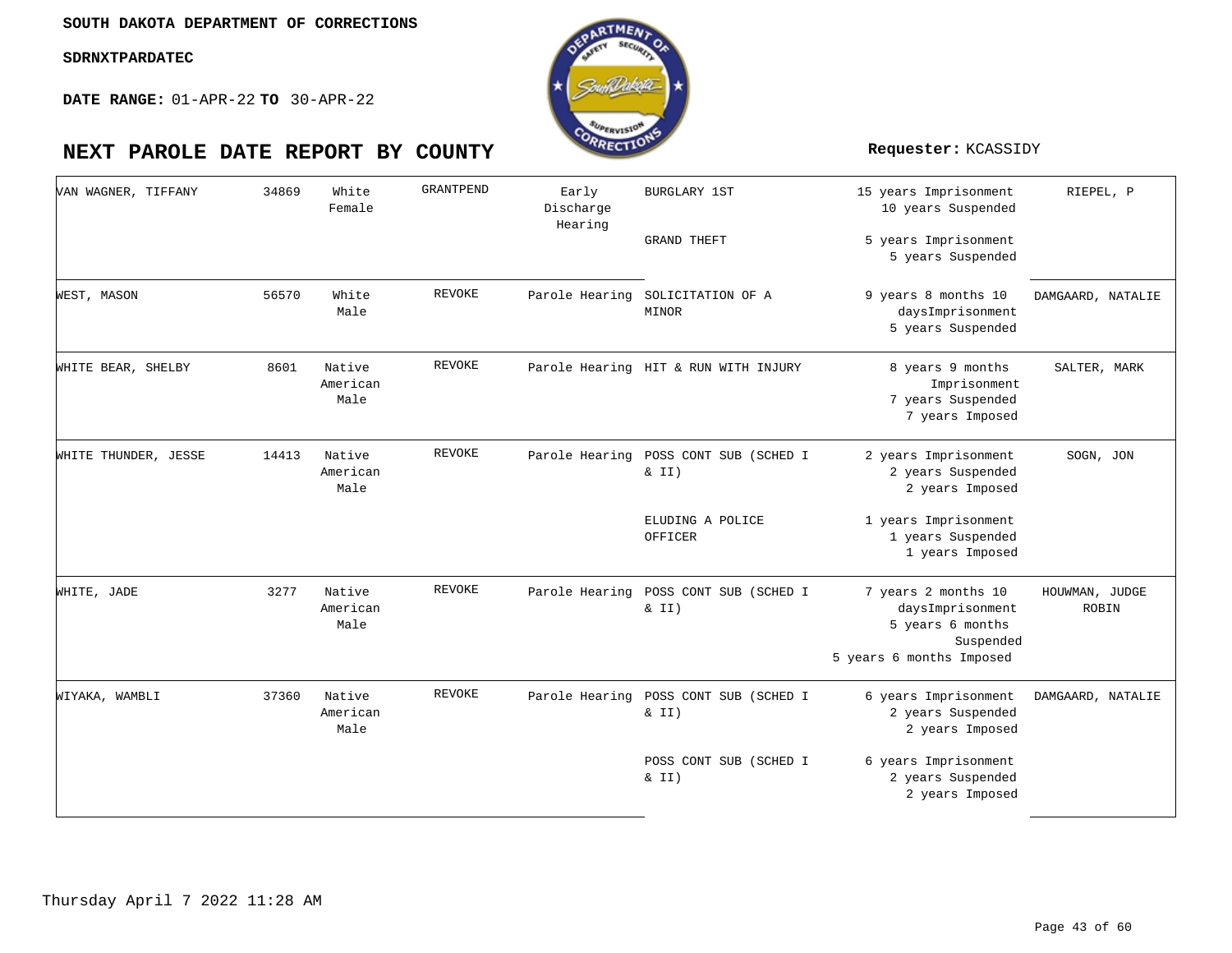**DATE RANGE:** 01-APR-22 **TO** 30-APR-22

![](_page_43_Picture_3.jpeg)

| WIYAKA, WAMBLI     | 37360 | Native<br>American<br>Male   | REVOKE      |                           | Parole Hearing POSS CONT SUB (SCHED I<br>$\&$ II) | 5 years Imprisonment<br>5 years Suspended<br>5 years Imposed | N/A              |
|--------------------|-------|------------------------------|-------------|---------------------------|---------------------------------------------------|--------------------------------------------------------------|------------------|
| WOODRASKA, RICHARD | 48789 | White<br>Male                | <b>DENY</b> | SSV Revocation<br>Hearing | AGGRAVATED ASSAULT                                | 8 years 1 months 15<br>daysImprisonment<br>3 years Suspended | SOGN, JON        |
| YOUNGMAN, SHARISSE | 39535 | Native<br>American<br>Female | PROCREV     | PV Revocation<br>Hearing  | POSS CONT SUB (SCHED I<br>$\&$ II)                | 2 years Imprisonment                                         | ZELL, BRADLEY    |
|                    |       |                              |             |                           | POSS CONT SUB (SCHED I<br>$\&$ II)                | 3 years Imprisonment<br>3 years Suspended                    |                  |
| YUYADA, EMMANUEL   | 49211 | Black<br>Male                | WAIVEREV    | SSV Waiver<br>Hearing     | DWI 3RD                                           | 2 years Imprisonment<br>2 years Suspended                    | THEELER, CAMEMLA |

### **Moody County Court County of Conviction:**

| Offender Name       | DOC # | Race                         | Last Board Dec. | Hearing Type          | Crime Description                                                   | Sentence                                                                                      | Judge          |
|---------------------|-------|------------------------------|-----------------|-----------------------|---------------------------------------------------------------------|-----------------------------------------------------------------------------------------------|----------------|
|                     |       | Sex                          |                 |                       |                                                                     |                                                                                               |                |
| ORTH, VANCE         | 5858  | White<br>Male                | DISMISS         |                       | Parole Hearing Unauthorized ingestion<br>of controlled<br>substance | 2 years 6 months<br>Imprisonment<br>2 years 6 months<br>Suspended<br>2 years 6 months Imposed | PARDY, PATRICK |
| PENEAUX, ANGELLEIGH | 55925 | Native<br>American<br>Female | WAIVEREV        | SSV Waiver<br>Hearing | GRAND THEFT ><br>\$5,000.00                                         | 4 years Imprisonment<br>2 years Suspended                                                     | PARDY, PATRICK |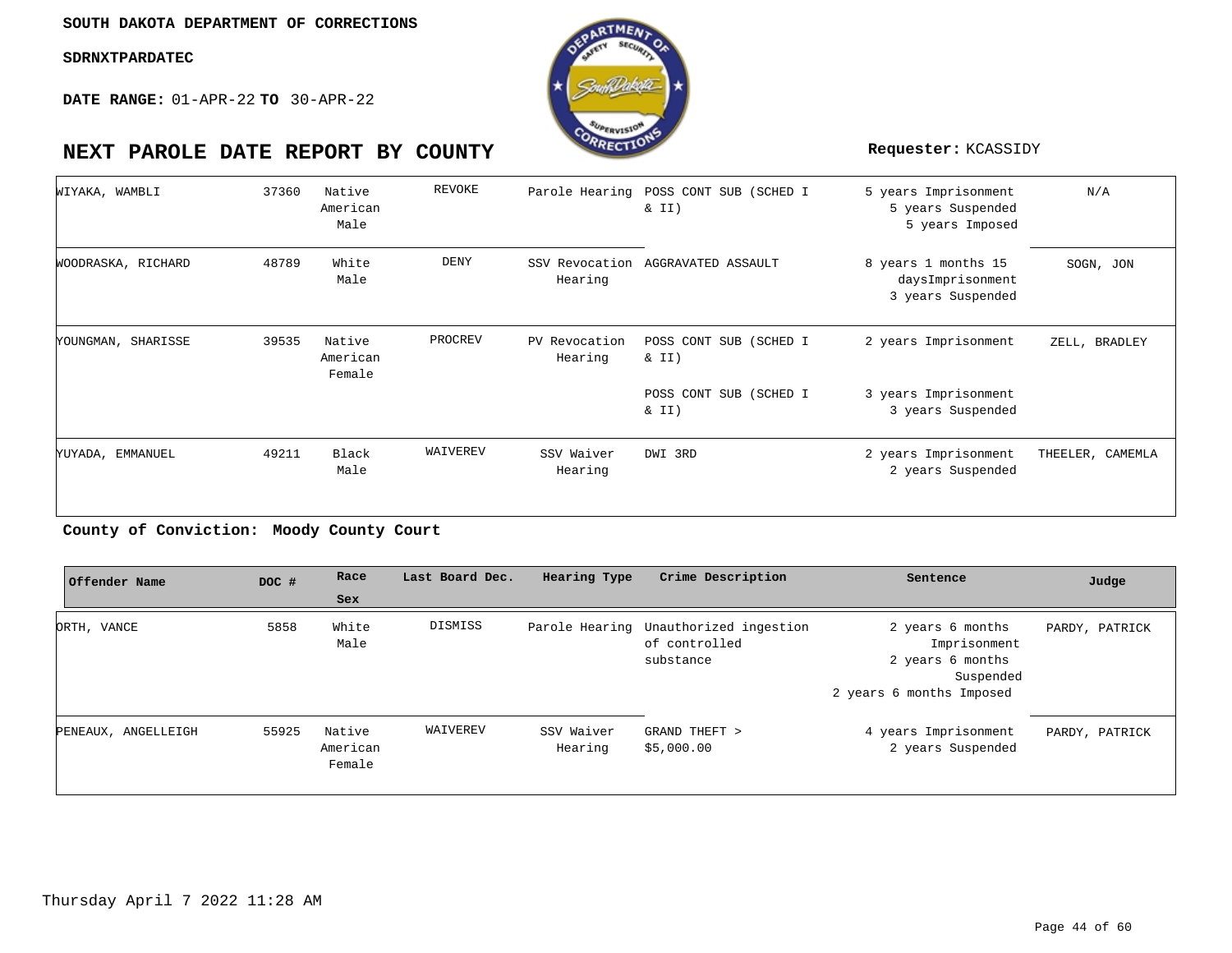**DATE RANGE:** 01-APR-22 **TO** 30-APR-22

![](_page_44_Picture_3.jpeg)

# **NEXT PAROLE DATE REPORT BY COUNTY Requester:** KCASSIDY

**Pennington County Court County of Conviction:**

| Offender Name      | DOC # | Race          | Last Board Dec. | Hearing Type                 | Crime Description                                           | Sentence                                                     | Judge          |
|--------------------|-------|---------------|-----------------|------------------------------|-------------------------------------------------------------|--------------------------------------------------------------|----------------|
|                    |       | Sex           |                 |                              |                                                             |                                                              |                |
| BACON, LANEY       | 54134 | White<br>Male | WAIVE           | Parole Hearing GRAND THEFT > | \$5,000.00                                                  | 7 years 2 months 10<br>daysImprisonment<br>3 years Suspended | BROWN, MATTHEW |
| BELLEW, NATHAN     | 22986 | White<br>Male | <b>REVOKE</b>   |                              | Parole Hearing DISTRIBUTION OF CS SCH<br>I & II             | 7 years 11 months 10<br>daysImprisonment                     | DAVIS, JEFFERY |
|                    |       |               |                 |                              | POSS CONT SUB (SCHED I<br>$\&$ II)                          | 3 years 11 months 10<br>daysImprisonment                     |                |
| BERRY, CHRISTOPHER | 55572 | White<br>Male |                 | Non-compliance<br>Hearing    | GRAND THEFT ><br>\$5,000.00                                 | 7 years 3 months<br>Imprisonment                             | BROWN, MATTHEW |
|                    |       |               |                 |                              | BURGLARY 4TH /<br>AGGRAVATED CRIMINAL<br>ENTRY OF A VEHICLE | 1 years 3 months<br>Imprisonment                             |                |
|                    |       |               |                 |                              | IDENTITY THEFT                                              | 1 years 3 months<br>Imprisonment                             |                |
|                    |       |               |                 |                              | <b>IDENTITY THEFT</b>                                       | 1 years 3 months<br>Imprisonment                             |                |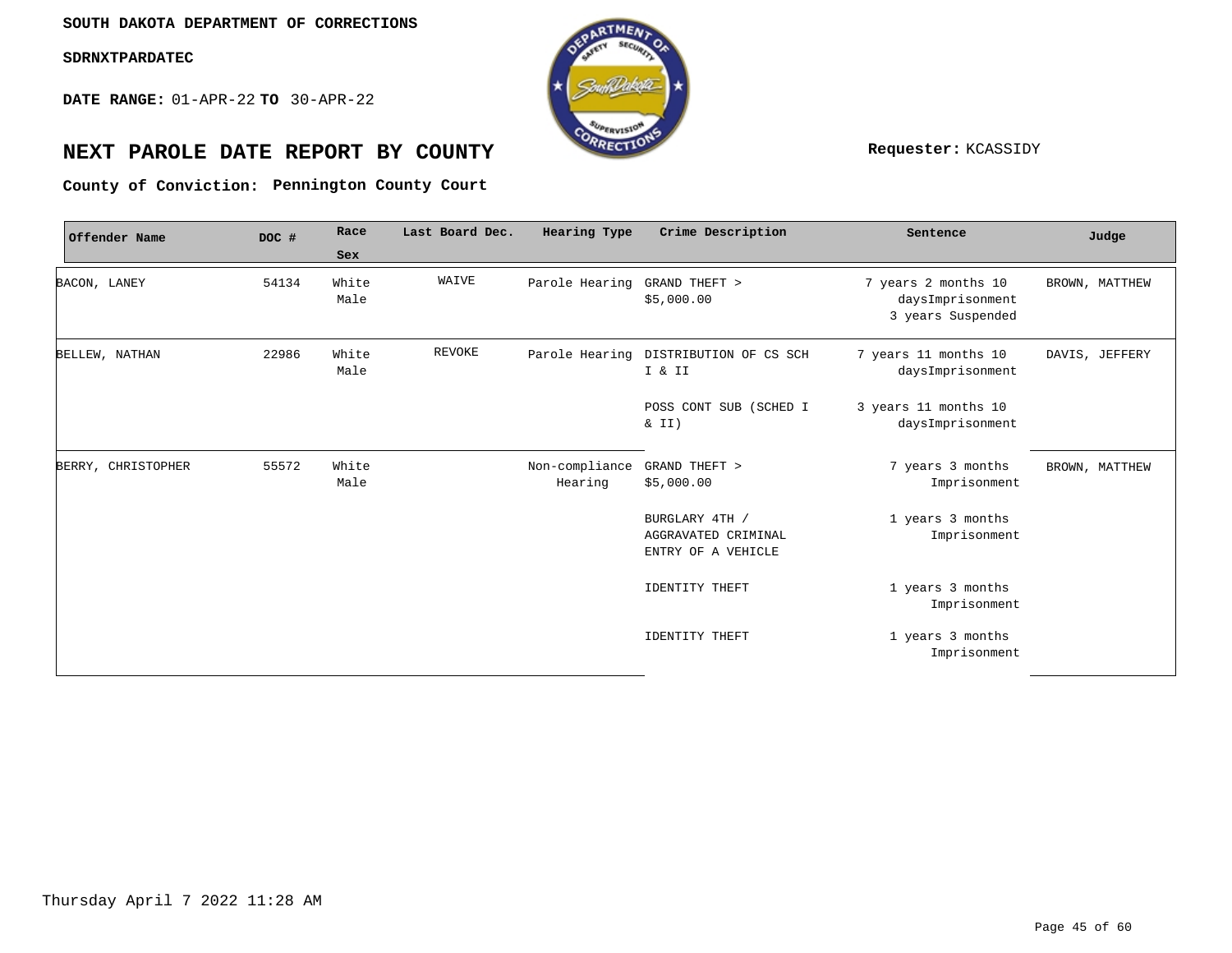**SOUTH DAKOTA DEPARTMENT OF CORRECTIONS**

**SDRNXTPARDATEC**

**DATE RANGE:** 01-APR-22 **TO** 30-APR-22

|              | BOWKER, JOSEPH | 58292 | Native<br>American<br>Male | <b>REVOKE</b> | Parole Hearing                          | POSS CONT SUB (SCHED I<br>& II)                      | 4 years 9 months<br>Imprisonment<br>2 years 6 months<br>Suspended<br>2 years 6 months Imposed | PFEIFLE, CRAIG    |
|--------------|----------------|-------|----------------------------|---------------|-----------------------------------------|------------------------------------------------------|-----------------------------------------------------------------------------------------------|-------------------|
|              |                |       |                            |               |                                         | POSS CONT SUB (SCHED I<br>& II)                      | 4 years 9 months<br>Imprisonment<br>2 years 6 months<br>Suspended<br>2 years 6 months Imposed |                   |
|              |                |       |                            |               |                                         | POSS CONT SUB (SCHED I<br>$\&$ II)                   | 4 years 9 months<br>Imprisonment<br>2 years 6 months<br>Suspended<br>2 years 6 months Imposed |                   |
|              |                |       |                            |               |                                         | Unauthorized ingestion<br>of controlled<br>substance | 4 years 9 months<br>Imprisonment<br>2 years 6 months<br>Suspended<br>2 years 6 months Imposed |                   |
| CADY, DANIEL |                | 14457 | White<br>Male              | DENY          | Commutation-<br>Paper Review<br>Hearing | <b>GRAND THEFT</b>                                   | 10 years Imprisonment                                                                         | GROSSHANS, ROLAND |
| CADY, DANIEL |                | 14457 | White<br>Male              | DENY          | Commutation-<br>Paper Review<br>Hearing | RAPE 1ST<br><b>BURGLARY 1ST</b>                      | 85 years Imprisonment<br>85 years Imprisonment                                                | KONENKAMP, JOHN   |
|              |                |       |                            |               |                                         | AGGRAVATED ASSAULT                                   | 25 years Imprisonment                                                                         |                   |

![](_page_45_Picture_8.jpeg)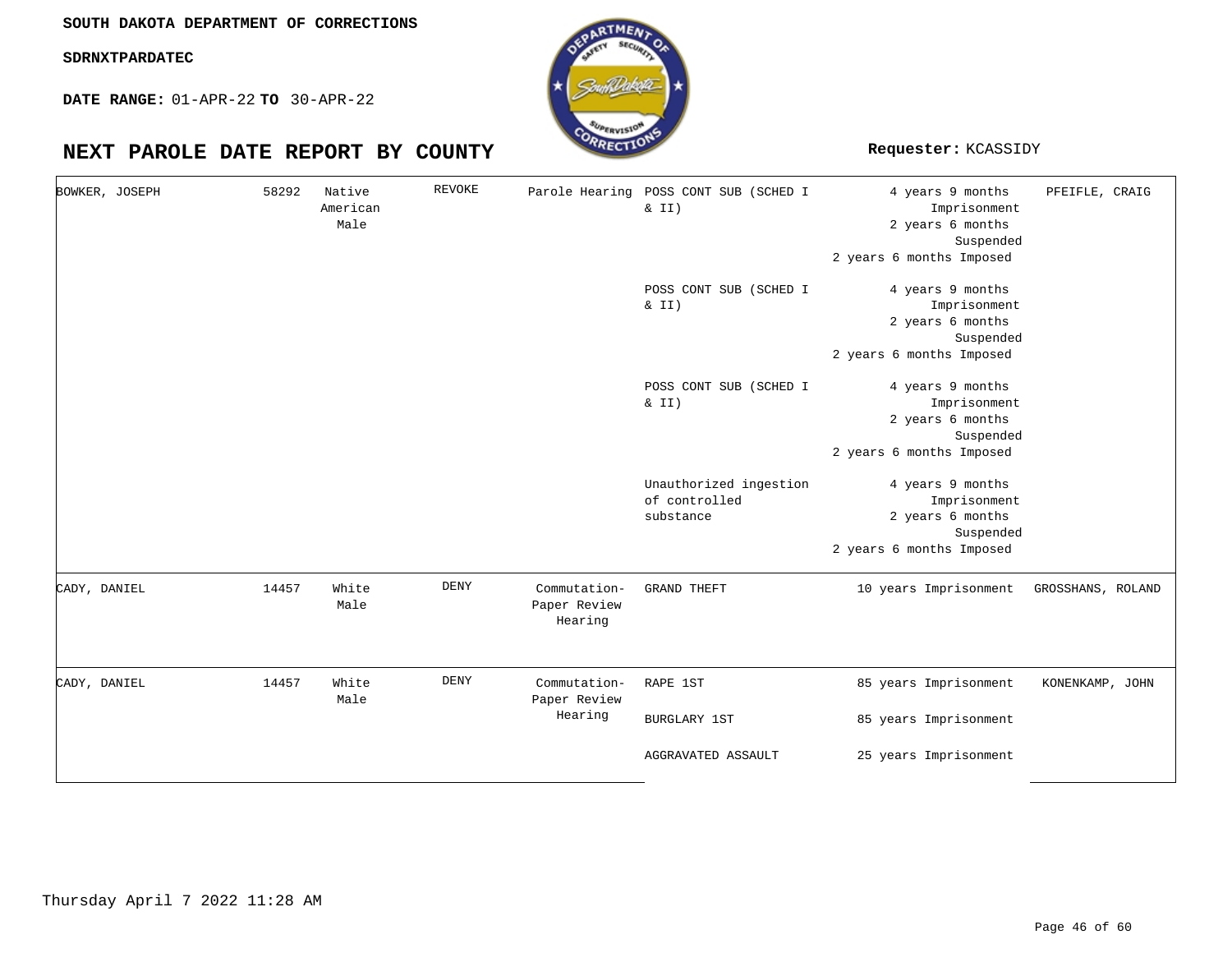**DATE RANGE:** 01-APR-22 **TO** 30-APR-22

| CHAMBERS, ALVIN     | 13788 | Native<br>American<br>Male | <b>REVOKE</b> | Parole Hearing | POSS CONT SUB (SCHED I<br>$\&$ II)                                  | 4 years 5 months 10<br>daysImprisonment<br>4 years 5 months 10<br>daysSuspended<br>4 years 5 months 10<br>daysImposed | PFEIFLE, JANE  |
|---------------------|-------|----------------------------|---------------|----------------|---------------------------------------------------------------------|-----------------------------------------------------------------------------------------------------------------------|----------------|
| CHIPPS, TRENTON     | 53256 | Native<br>American<br>Male | <b>REVOKE</b> | Parole Hearing | POSS OF MJ: 1 LB TO 10<br>LB                                        | 9 years 9 months<br>Imprisonment<br>5 years Suspended<br>5 years Imposed                                              | PFEIFLE, JANE  |
|                     |       |                            |               |                | ESCAPE- SECOND DEGREE                                               | 5 years Imprisonment<br>3 years 6 months<br>Suspended<br>3 years 6 months Imposed                                     |                |
| CIOCHO, KAYLA       | 54036 | White<br>Female            | <b>REVOKE</b> |                | Parole Hearing Unauthorized ingestion<br>of controlled<br>substance | 4 years 9 months<br>Imprisonment<br>2 years Suspended<br>2 years Imposed                                              | PFEIFLE, JANE  |
| CLIFFORD, CHRISTIAN | 45902 | Native<br>American<br>Male | <b>REVOKE</b> | Parole Hearing | ELUDING A POLICE<br>OFFICER                                         | 2 years Imprisonment<br>2 years Suspended<br>2 years Imposed                                                          | PFEIFLE, JANE  |
| COLLINS, RICHARD    | 58491 | Native<br>American<br>Male | <b>REVOKE</b> |                | Parole Hearing POSS CONT SUB (SCHED I<br>$\&$ II)                   | 5 years Imprisonment<br>3 years Suspended<br>3 years Imposed                                                          | MANDEL, ROBERT |
|                     |       |                            |               |                | POSS CONT SUB (SCHED I<br>& II)                                     | 5 years Imprisonment<br>3 years Suspended<br>3 years Imposed                                                          |                |
| COLLINS, RICHARD    | 58491 | Native<br>American<br>Male | <b>REVOKE</b> | Parole Hearing | POSS CONT SUB (SCHED I<br>$\&$ II)                                  | 3 years Imprisonment                                                                                                  | PFEIFLE, CRAIG |

![](_page_46_Picture_7.jpeg)

![](_page_46_Picture_8.jpeg)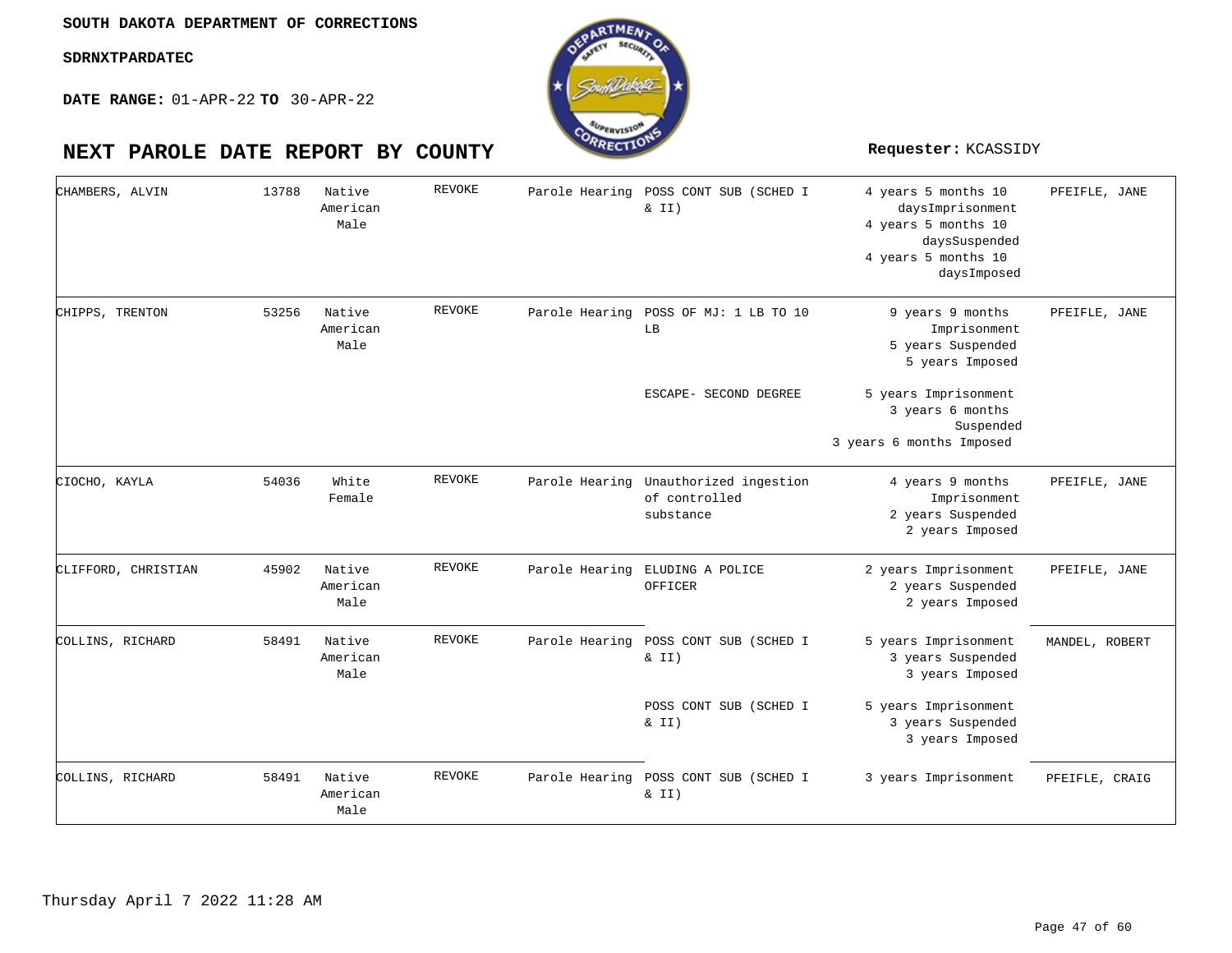![](_page_47_Picture_3.jpeg)

| DEGEEST, CHRISTIAN   | 55224 | White<br>Male                | <b>REVOKE</b> | PV Waiver<br>Hearing        | POSS CONT SUB (SCHED I<br>& II)   | 4 years 11 months 10<br>daysImprisonment<br>2 years Suspended<br>Imposed  | PFEIFLE, CRAIG   |
|----------------------|-------|------------------------------|---------------|-----------------------------|-----------------------------------|---------------------------------------------------------------------------|------------------|
| DEGEEST, CHRISTIAN   | 55224 | White<br>Male                | <b>REVOKE</b> | PV Waiver<br>Hearing        | POSS CONT SUB (SCHED I<br>& II)   | 2 years 5 months<br>Imprisonment                                          | PFEIFLE, JANE    |
| FOLLETTE, DARRELL    | 63620 | Native<br>American<br>Male   |               | Hearing                     | Non-compliance AGGRAVATED ASSAULT | 4 years Imprisonment                                                      | LINNGREN, HEIDI  |
| GUEFFROY, ALEXANDRIA | 37449 | White<br>Female              | <b>REVOKE</b> | Parole Hearing DWI 6TH      |                                   | 4 years 6 months<br>Imprisonment<br>4 years Suspended<br>4 years Imposed  | PFEIFLE, CRAIG   |
| HARD HEART, SAGE     | 40369 | Native<br>American<br>Male   | NONCOMPR      | Parole Hearing ROBBERY 1ST  |                                   | 11 years 3 months<br>Imprisonment<br>2 years Suspended<br>2 years Imposed | EKLUND, WALLY    |
| HARMON, KASMIRA      | 46768 | Native<br>American<br>Female | <b>REVOKE</b> | PV Waiver<br>Hearing        | POSS CONT SUB (SCHED I<br>& II)   | 4 years 3 months<br>Imprisonment<br>2 years Suspended<br>2 years Imposed  | PFEIFLE, JANE    |
| HILL, LANE           | 53560 | Native<br>American<br>Male   | NONCOMP       | Parole Hearing BURGLARY 1ST |                                   | 11 years 3 months<br>Imprisonment<br>4 years Suspended                    | GUSINSKY, ROBERT |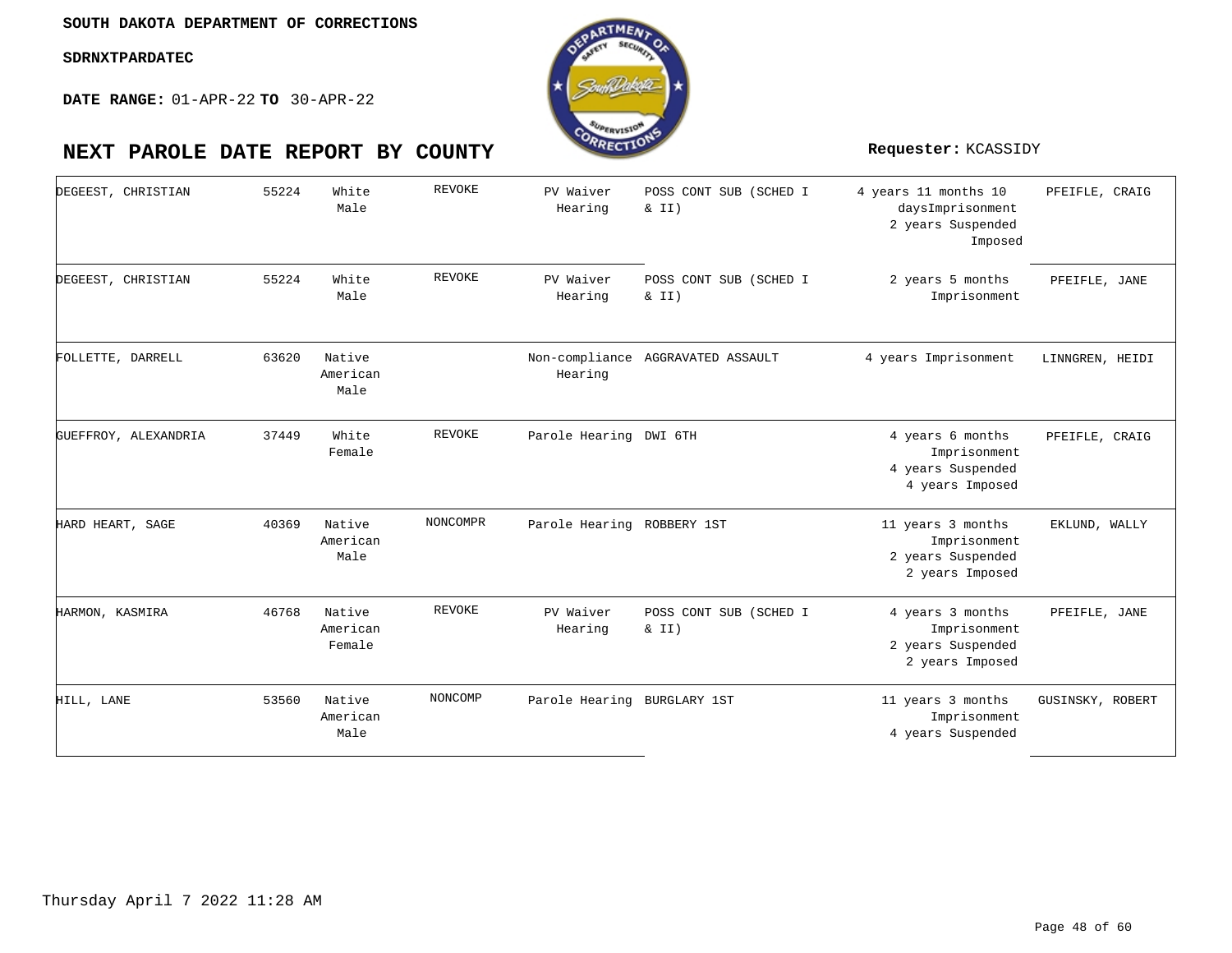![](_page_48_Picture_3.jpeg)

| HIS CHASE, CHERRISH    | 45863 | Native<br>American<br>Female | <b>REVOKE</b> | Parole Hearing | POSS CONT SUB (SCHED I<br>$\&$ II)                | 4 years 6 months<br>Imprisonment<br>4 years 6 months<br>Suspended<br>4 years 6 months Imposed | PFEIFLE, CRAIG    |
|------------------------|-------|------------------------------|---------------|----------------|---------------------------------------------------|-----------------------------------------------------------------------------------------------|-------------------|
| HIS CHASE, CHERRISH    | 45863 | Native<br>American<br>Female | <b>REVOKE</b> | Parole Hearing | POSS CONT SUB (SCHED I<br>$\&$ II)                | 3 years 10 months 20<br>daysImprisonment<br>3 years Suspended<br>3 years Imposed              | PFEIFLE, JANE     |
| <b>JIMERSON, ALVIN</b> | 63796 | Native<br>American<br>Male   | CONT          | Parole Hearing | POSS CONT SUB (SCHED I<br>$\&$ II)                | 4 years Imprisonment<br>1 years Suspended                                                     | DAVIS, JEFFERY    |
| KALEWARD, SHANE        | 50709 | White<br>Male                | NONCOMPR      | Parole Hearing | GRAND THEFT <<br>\$2,500.00                       | 4 years 3 months<br>Imprisonment<br>2 years Suspended<br>2 years Imposed                      | GUSINSKY, ROBERT  |
| KEEHNER, JADE          | 47693 | White<br>Female              | <b>REVOKE</b> | Hearing        | Non-compliance POSS CONT SUB (SCHED I<br>$\&$ II) | 2 years Imprisonment<br>1 years Suspended                                                     | HENDRICKSON, JOSH |
| KEEHNER, JADE          | 47693 | White<br>Female              | REVOKE        | Hearing        | Non-compliance POSS CONT SUB (SCHED I<br>& II)    | 5 years Imprisonment                                                                          | MANDEL, ROBERT    |
| LITTLE ELK, ALIASE     | 49100 | Native<br>American<br>Male   | <b>REVOKE</b> | Parole Hearing | GRAND THEFT ><br>\$5,000.00                       | 9 years 2 months<br>Imprisonment<br>6 years Suspended<br>3 years 8 months Imposed             | GUSINSKY, ROBERT  |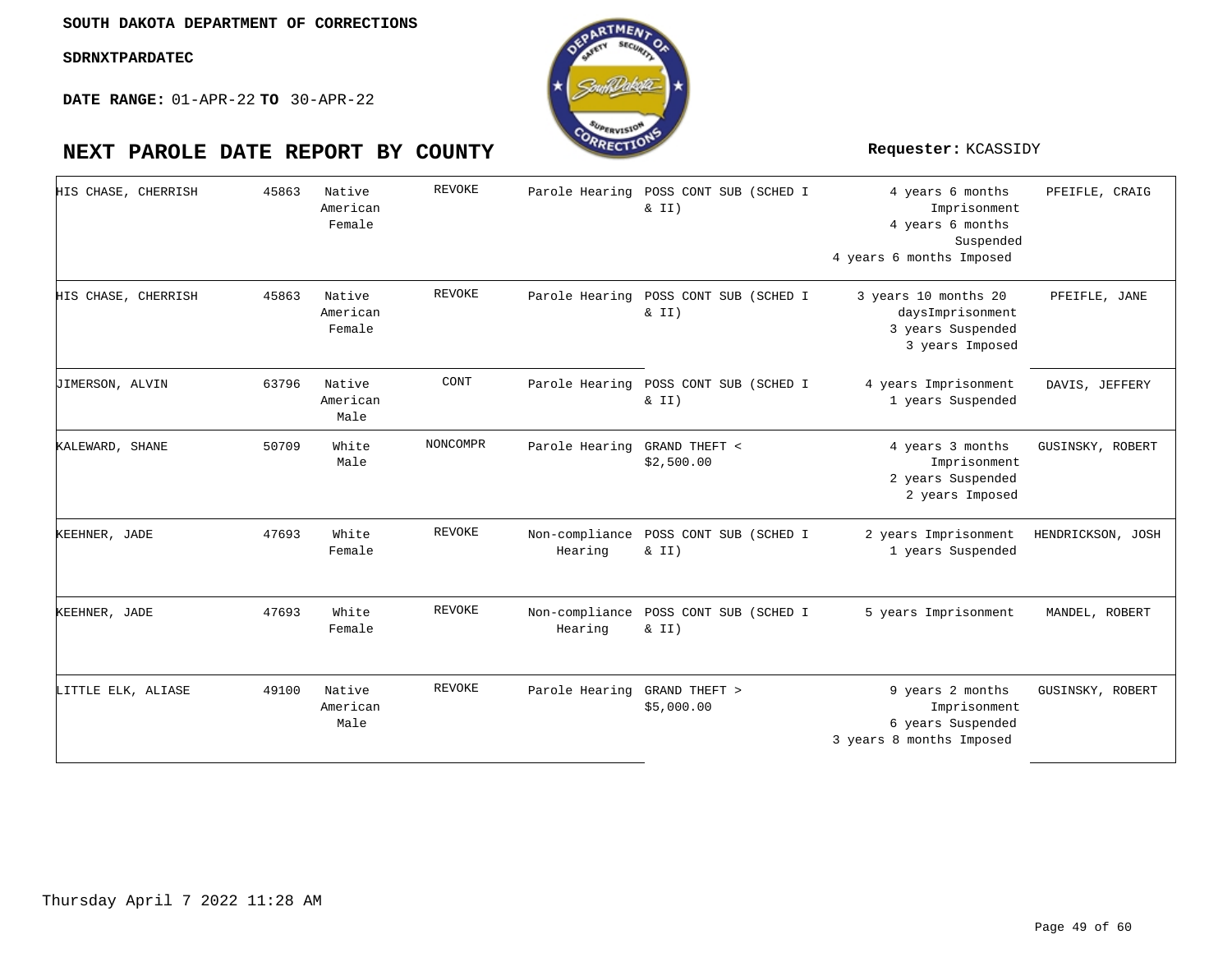![](_page_49_Picture_3.jpeg)

| LITTLE WOUNDED, RAYME | 48230 | Native<br>American<br>Male   | <b>REVOKE</b> | PV Waiver<br>Hearing | POSS OF CHILD<br>PORNOGRAPHY                                        | 9 years Imprisonment<br>5 years Suspended<br>5 years Imposed | ANDERSEN, BRYAN   |
|-----------------------|-------|------------------------------|---------------|----------------------|---------------------------------------------------------------------|--------------------------------------------------------------|-------------------|
|                       |       |                              |               |                      | POSS OF CHILD<br>PORNOGRAPHY                                        | 9 years Imprisonment<br>5 years Suspended<br>5 years Imposed |                   |
| MEANS, CAITLIN        | 59291 | Native<br>American<br>Female | CONT          |                      | Parole Hearing Unauthorized ingestion<br>of controlled<br>substance | 2 years 3 months<br>Imprisonment<br>1 years Suspended        | PFEIFLE, JANE     |
|                       |       |                              |               |                      | POSS CONT SUB (SCHED I<br>$\&$ II)                                  | 2 years 3 months<br>Imprisonment<br>1 years Suspended        |                   |
| MENARD, JAMES         | 11280 | Native<br>American<br>Male   | NONCOMPR      | Parole Hearing       | POSS CONT SUB (SCHED I<br>$\&$ II)                                  | 3 years 9 months<br>Imprisonment                             | MANDEL, ROBERT    |
| MONTILEAUX, BERT      | 19112 | Native<br>American<br>Male   | REVOKE        | Parole Hearing       | GRAND THEFT ><br>\$5,000.00                                         | 5 years Imprisonment<br>2 years Suspended<br>2 years Imposed | PFEIFLE, JANE     |
| MORAN, SAMUEL         | 14893 | Native<br>American<br>Male   | WAIVEREV      | PV Waiver<br>Hearing | Unauthorized ingestion<br>of controlled<br>substance                | 3 years 9 months<br>Imprisonment                             | HENDRICKSON, JOSH |
| MURR, AUSTIN          | 25450 | White<br>Male                | REVOKE        | PV Waiver<br>Hearing | POSS CONT SUB (SCHED I<br>& II)                                     | 2 years 6 months<br>Imprisonment                             | PFEIFLE, CRAIG    |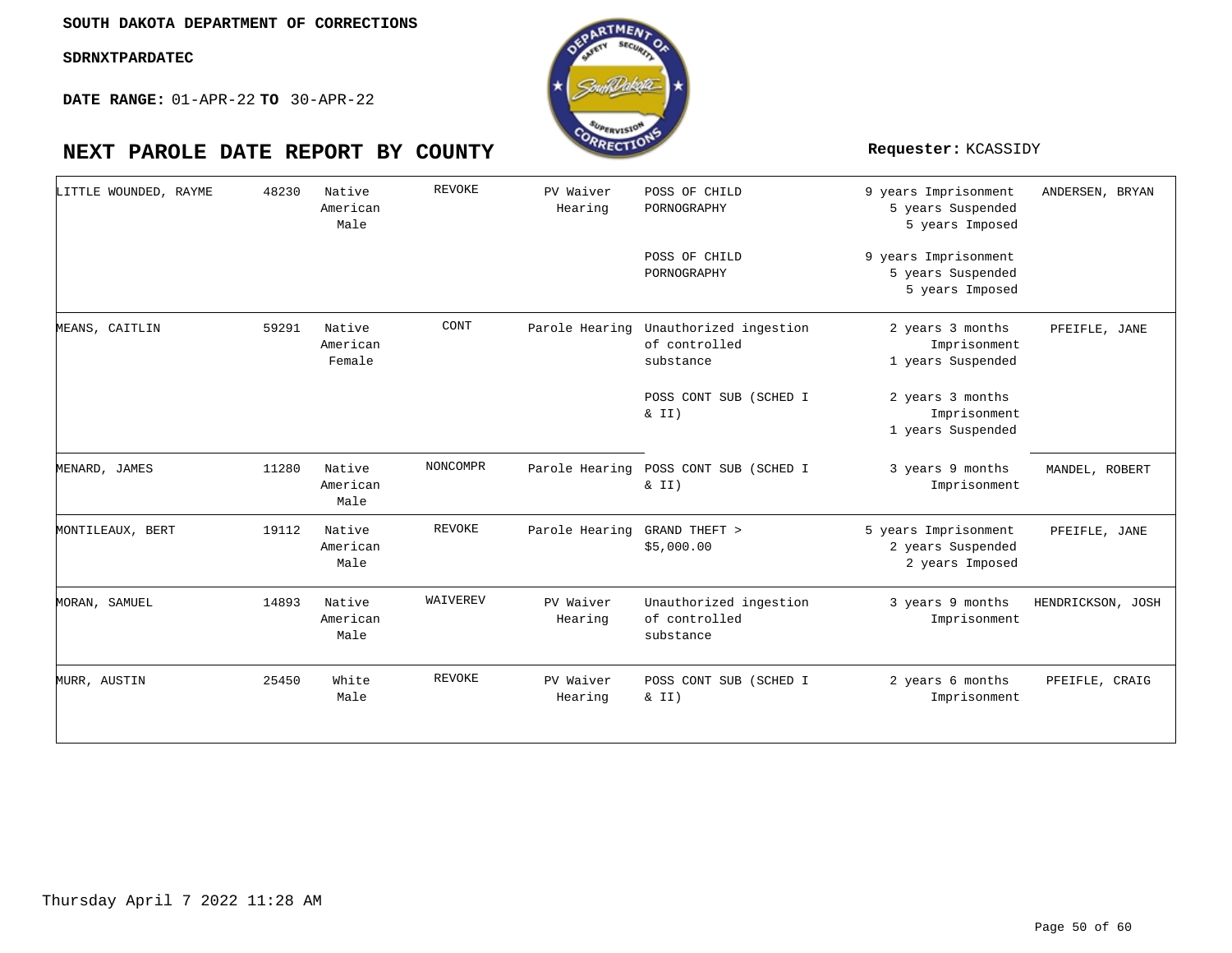![](_page_50_Picture_3.jpeg)

| OSULLIVAN, DERMONT  | 65216 | White<br>Male                | CONT     | Non-compliance FORGERY<br>Hearing |                                                | 3 years Imprisonment<br>2 years Suspended                                        | CONNOLLY, JEFF   |
|---------------------|-------|------------------------------|----------|-----------------------------------|------------------------------------------------|----------------------------------------------------------------------------------|------------------|
|                     |       |                              |          |                                   | GRAND THEFT <<br>\$2,500.00                    | 1 years Imprisonment                                                             |                  |
| PRUE, BRANDON       | 55851 | Native<br>American<br>Male   | WAIVEREV | PV Waiver<br>Hearing              | POSS CONT SUB (SCHED I<br>& II)                | 4 years 3 months<br>Imprisonment                                                 | GUSINSKY, ROBERT |
| RANDALL, DARREN     | 51912 | White<br>Male                | WAIVE    | SSV Waiver<br>Hearing             | POSS CONT SUB (SCHED I<br>& II)                | 4 years 3 months<br>Imprisonment<br>2 years Suspended                            | MANDEL, ROBERT   |
|                     |       |                              |          |                                   | POSS CONT SUB (SCHED I<br>$\&$ II)             | 4 years 3 months<br>Imprisonment<br>2 years Suspended                            |                  |
| RED BEAR, KANEESHIA | 54007 | Native<br>American<br>Female | REVOKE   |                                   | Parole Hearing POSS CONT SUB (SCHED I<br>& II) | 2 years 11 months 10<br>daysImprisonment<br>1 years Suspended<br>1 years Imposed | GUSINSKY, ROBERT |
| REED, DAVID         | 21686 | White<br>Male                | WAIVEREV | PV Waiver<br>Hearing              | RAPE 1ST                                       | 25 years Imprisonment                                                            | DELANEY, JOHN    |
|                     |       |                              |          |                                   | SEX CONT<br>W/CHILD < 16                       | 10 years Imprisonment                                                            |                  |
| RENCOUNTRE, EARLWIN | 44064 | Native<br>American<br>Male   | REVOKE   | Parole Hearing                    | POSS CONT SUB (SCHED I<br>$\&$ II)             | 3 years 6 months<br>Imprisonment                                                 | LINNGREN, HEIDI  |
|                     |       |                              |          |                                   | POSS CONT SUB (SCHED I<br>$\&$ II)             | 3 years 6 months<br>Imprisonment                                                 |                  |
|                     |       |                              |          |                                   | ESCAPE- SECOND DEGREE                          | 3 years 6 months<br>Imprisonment                                                 |                  |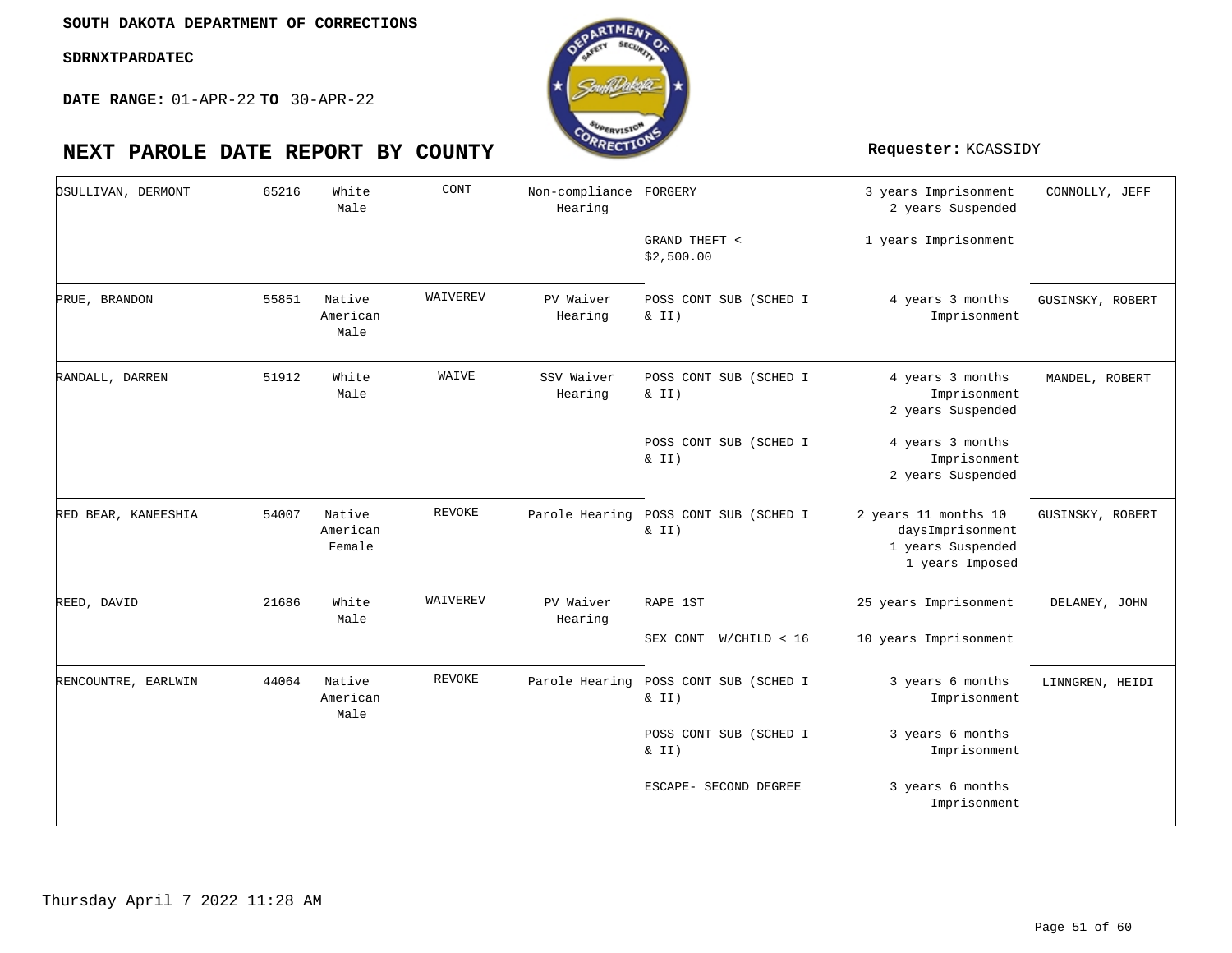**DATE RANGE:** 01-APR-22 **TO** 30-APR-22

| REYES, ANTHONY         | 9067  | White<br>Male                |              | Commutation-<br>Paper Review<br>Hearing | KIDNAPPING-WITH GROSS<br>PHYSICAL INJURY<br>RAPE 1ST | Life<br>Life                                                                                  | TRIMBLE, THOMAS  |
|------------------------|-------|------------------------------|--------------|-----------------------------------------|------------------------------------------------------|-----------------------------------------------------------------------------------------------|------------------|
|                        |       |                              |              |                                         | SEX CONT<br>W/CHILD < 16                             | 23 years 6 months<br>Imprisonment                                                             |                  |
| RICHARDS, DARREN       | 59650 | Native<br>American<br>Male   | REVOKE       | Parole Hearing FORGERY                  |                                                      | 4 years 11 months 10<br>daysImprisonment<br>2 years Suspended<br>2 years Imposed              | GUSINSKY, ROBERT |
|                        |       |                              |              |                                         | POSS CONT SUB (SCHED I<br>$\&$ II)                   | 4 years 11 months 10<br>daysImprisonment<br>2 years Suspended<br>2 years Imposed              |                  |
| ROEBUCK, CLARISSA      | 52328 | Native<br>American<br>Female | REVOKE       | PV Waiver<br>Hearing                    | POSS CONT SUB (SCHED I<br>$\&$ II)                   | 2 years 9 months<br>Imprisonment<br>2 years 9 months<br>Suspended<br>2 years 9 months Imposed | BROWN, MATTHEW   |
| ROMERO, GREGORY        | 17049 | Native<br>American<br>Male   | REVOKE       | Parole Hearing BURGLARY 1ST             |                                                      | 24 years 6 months<br>Imprisonment<br>10 years Suspended                                       | DAVIS, JEFFERY   |
| ROUILLARD, KYLA        | 54915 | Native<br>American<br>Female | REVOKE       | PV Waiver<br>Hearing                    | POSS CONT SUB (SCHED I<br>$\&$ II)                   | 4 years 7 months 20<br>daysImprisonment<br>3 years Suspended<br>3 years Imposed               | PFEIFLE, CRAIG   |
| RUNNING SHIELD, ROBERT | 12918 | Native<br>American<br>Male   | <b>GRANT</b> | PV Waiver<br>Hearing                    | ESCAPE- SECOND DEGREE                                | 3 years Imprisonment                                                                          | BROWN, MATTHEW   |

![](_page_51_Picture_8.jpeg)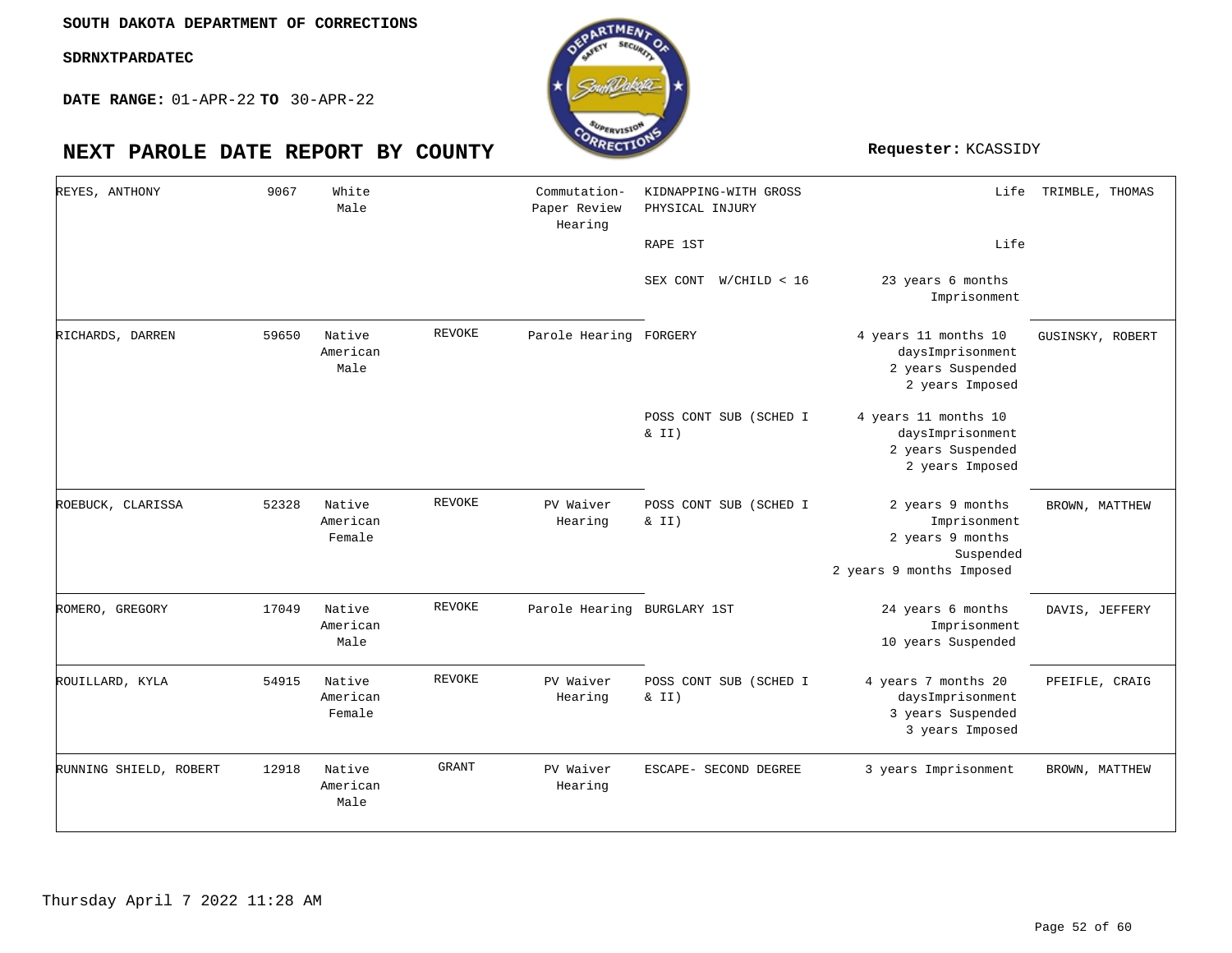![](_page_52_Picture_3.jpeg)

| SALWAY, ALEXANDER     | 21023 | White<br>Male              | <b>REVOKE</b>    |                            | Parole Hearing AGGRAVATED ASSAULT                 | 13 years 7 months 10<br>daysImprisonment                                        | TRIMBLE, THOMAS  |
|-----------------------|-------|----------------------------|------------------|----------------------------|---------------------------------------------------|---------------------------------------------------------------------------------|------------------|
| SHANGREAUX, JAMAUL    | 45643 | Native<br>American<br>Male | REVOKE           | Parole Hearing ROBBERY 1ST |                                                   | 6 years 5 months 10<br>daysImprisonment<br>2 years Suspended<br>2 years Imposed | PFEIFLE, JANE    |
| SLOCUMB, SCOTT        | 35033 | White<br>Male              | <b>REVREINST</b> | Parole Hearing GRAND THEFT |                                                   | 9 years 1 months<br>Imprisonment                                                | TRIMBLE, THOMAS  |
|                       |       |                            |                  |                            | FORGERY                                           | 2 years Imprisonment                                                            |                  |
| SMITH, DONAVIN        | 36384 | White<br>Male              | GRANT            | Hearing                    | Non-compliance AGGRAVATED ASSAULT                 | 13 years 7 months 15<br>daysImprisonment                                        | GUSINSKY, ROBERT |
| STANDING BEAR, JOSEPH | 12691 | Native<br>American<br>Male | REVOKE           |                            | Parole Hearing POSS CONT SUB (SCHED I<br>& II)    | 2 years 6 months<br>Imprisonment                                                | PFEIFLE, CRAIG   |
| STARKEY, DUANE        | 11797 | Native<br>American<br>Male | REVOKE           | Parole Hearing             | POSS OF FIREARM BY<br>CONVICTED DRUG<br>OFFENDER  | 1 years 5 months 10<br>daysImprisonment                                         | DAVIS, JEFFERY   |
| STARKEY, DUANE        | 11797 | Native<br>American<br>Male | REVOKE           |                            | Parole Hearing POSS CONT SUB (SCHED I<br>$\&$ II) | 4 years 3 months<br>Imprisonment<br>4 months Suspended<br>Imposed               | PFEIFLE, JANE    |
| TIEDEMAN, JESSE       | 11589 | White<br>Male              | REVOKE           |                            | Parole Hearing AGGRAVATED ASSAULT                 | 14 years 6 months<br>Imprisonment                                               | DAVIS, JEFFERY   |
|                       |       |                            |                  |                            | <b>BURGLARY 3RD</b>                               | 10 years Imprisonment                                                           |                  |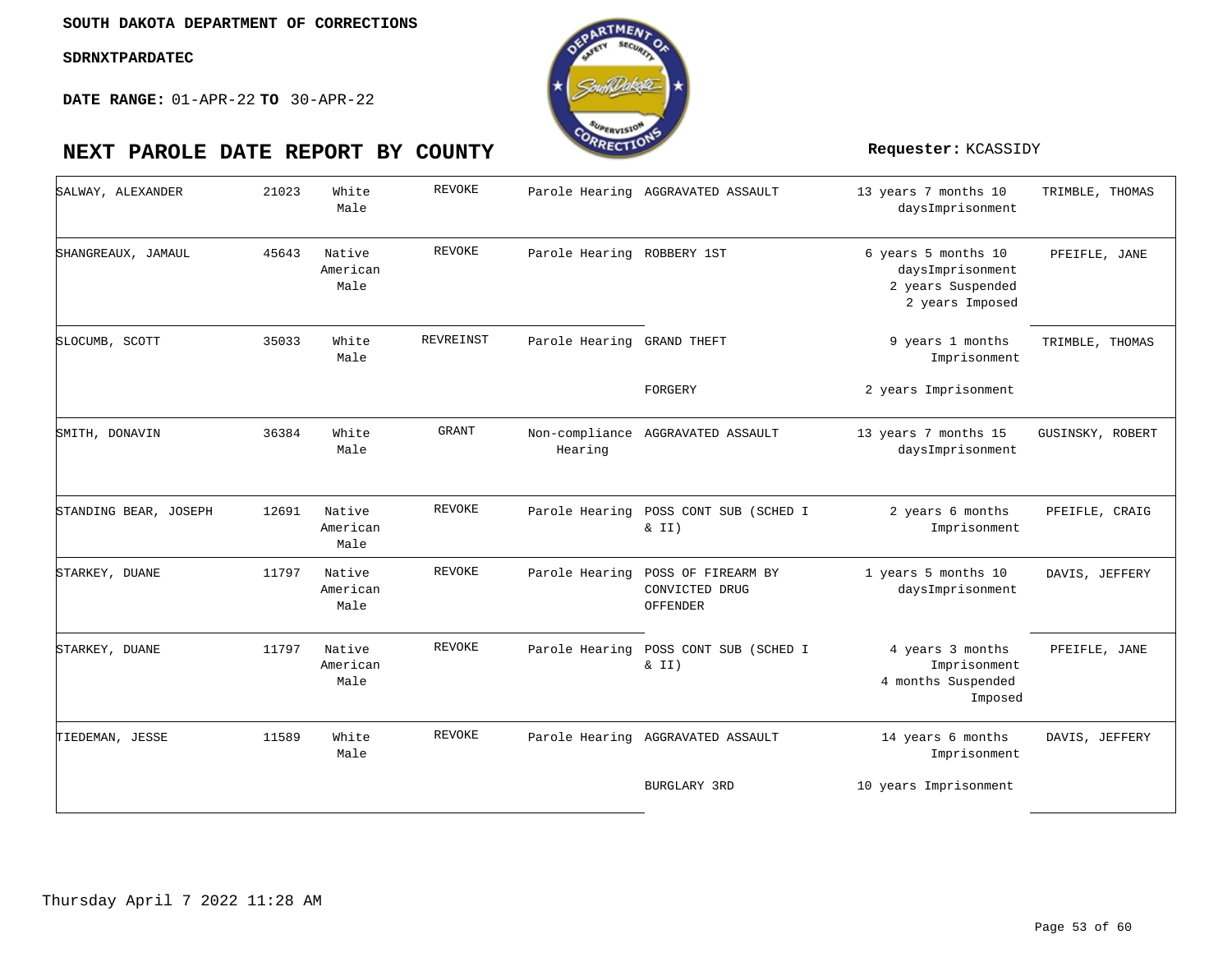**DATE RANGE:** 01-APR-22 **TO** 30-APR-22

# **NEXT PAROLE DATE REPORT BY COUNTY Requester:** KCASSIDY

| YELLOW THUNDER, ATHENA | 54946 | Native<br>American<br>Female | <b>REVOKE</b> |                          | Parole Hearing POSS CONT SUB (SCHED I<br>$\&$ II) | 4 years 4 months 10<br>daysImprisonment<br>1 years Suspended<br>1 years Imposed | PFEIFLE, CRAIG   |
|------------------------|-------|------------------------------|---------------|--------------------------|---------------------------------------------------|---------------------------------------------------------------------------------|------------------|
|                        |       |                              |               |                          | POSS CONT SUB (SCHED I<br>$\& II)$                | 4 years 4 months 10<br>daysImprisonment<br>1 years Suspended<br>1 years Imposed |                  |
|                        |       |                              |               |                          | ESCAPE- SECOND DEGREE                             | 4 years 4 months 10<br>daysImprisonment<br>1 years Suspended<br>1 years Imposed |                  |
| YOUNG, DARRELL         | 22233 | Native<br>American<br>Male   | REVOKE        |                          | Parole Hearing AGGRAVATED ASSAULT                 | 5 years Imprisonment                                                            | FITZGERALD, JOHN |
| YOUNG, DARRELL         | 22233 | Native<br>American<br>Male   | REVOKE        | Parole Hearing ESCAPE    |                                                   | 10 years Imprisonment<br>5 years Suspended<br>5 years Imposed                   | TICE, MERTON     |
|                        |       |                              |               |                          | DAMAGE TO PROPERTY                                | 10 years Imprisonment<br>5 years Suspended<br>5 years Imposed                   |                  |
| YOUNGMAN, SHARISSE     | 39535 | Native<br>American<br>Female | PROCREV       | PV Revocation<br>Hearing | ESCAPE- SECOND DEGREE                             | 5 years Imprisonment<br>5 years Suspended                                       | PFEIFLE, JANE    |

oTME.

![](_page_53_Picture_7.jpeg)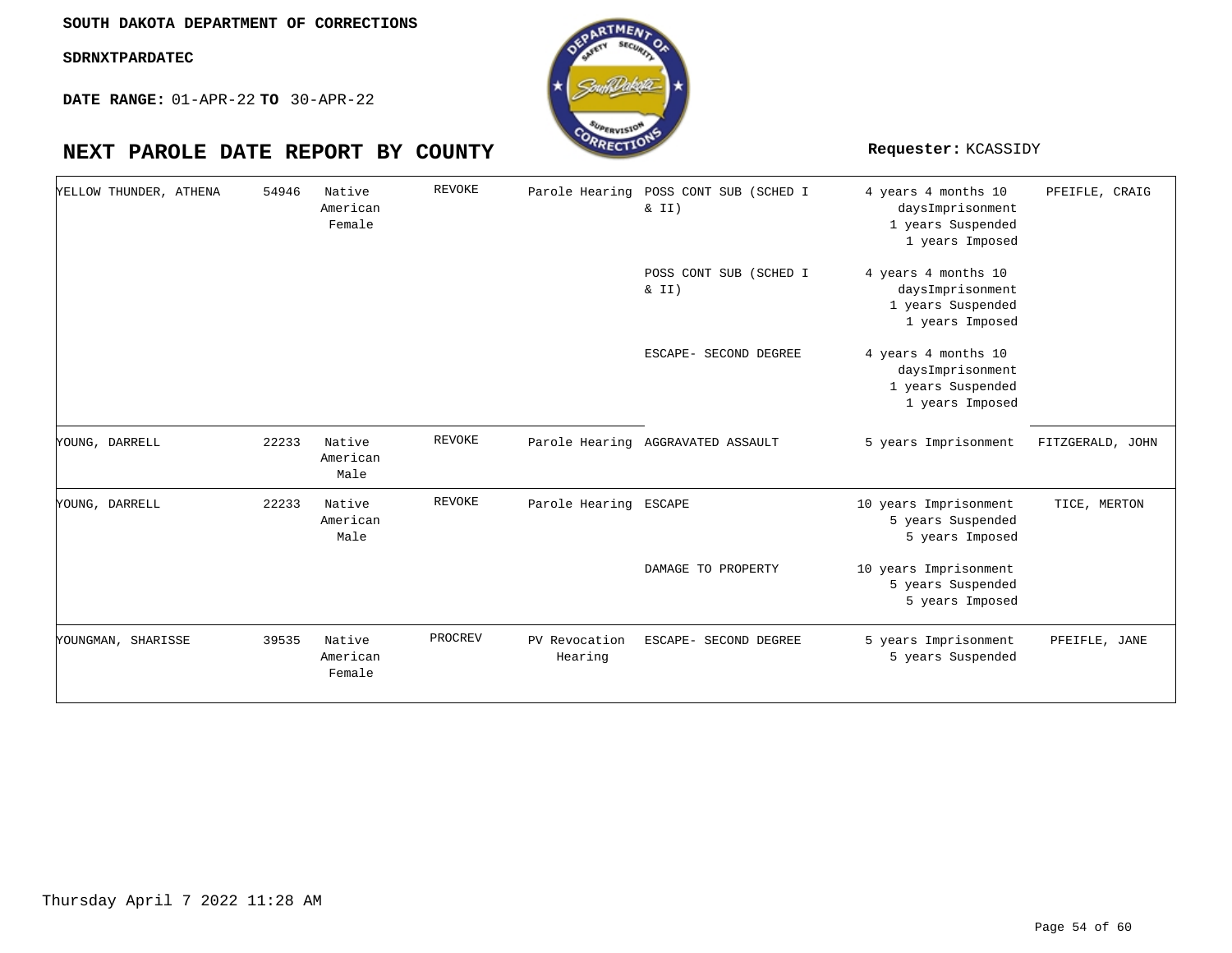**DATE RANGE:** 01-APR-22 **TO** 30-APR-22

![](_page_54_Picture_3.jpeg)

# **NEXT PAROLE DATE REPORT BY COUNTY Requester:** KCASSIDY

**Roberts County Court County of Conviction:**

| Offender Name       | DOC # | Race                         | Last Board Dec. | Hearing Type         | Crime Description                                    | Sentence                                                                         | Judge        |
|---------------------|-------|------------------------------|-----------------|----------------------|------------------------------------------------------|----------------------------------------------------------------------------------|--------------|
|                     |       | Sex                          |                 |                      |                                                      |                                                                                  |              |
| ADAMS, NICHOLAS     | 47688 | Native<br>American<br>Male   | <b>REVOKE</b>   | PV Waiver<br>Hearing | Unauthorized ingestion<br>of controlled<br>substance | 5 years Imprisonment<br>1 years Suspended                                        | FLEMMER, JON |
| BRANT, WICANHPIDUTA | 50089 | Native<br>American<br>Male   | <b>REVOKE</b>   | Parole Hearing       | ESCAPE- SECOND DEGREE                                | 3 years 11 months 10<br>daysImprisonment<br>2 years Suspended<br>2 years Imposed | FLEMMER, JON |
| DUMARCE, LEVI       | 44689 | Native<br>American<br>Male   | <b>REVOKE</b>   | Parole Hearing       | Unauthorized ingestion<br>of controlled<br>substance | 4 years 3 months<br>Imprisonment<br>2 years Suspended                            | FLEMMER, JON |
|                     |       |                              |                 |                      | SIMPLE ASSAULT ON LAW<br><b>ENFORCEMENT</b>          | 2 years Imprisonment                                                             |              |
| GODFREY, KAYLA      | 53643 | Native<br>American<br>Female | REVOKE          | Parole Hearing       | Unauthorized ingestion<br>of controlled<br>substance | 4 years 3 months<br>Imprisonment<br>2 years Suspended<br>2 years Imposed         | FLEMMER, JON |
|                     |       |                              |                 |                      | Unauthorized ingestion<br>of controlled<br>substance | 4 years 6 months<br>Imprisonment<br>2 years Suspended<br>2 years Imposed         |              |
|                     |       |                              |                 |                      | POSS CONT SUB (SCHED I<br>& II)                      | 5 years Imprisonment<br>2 years Suspended                                        |              |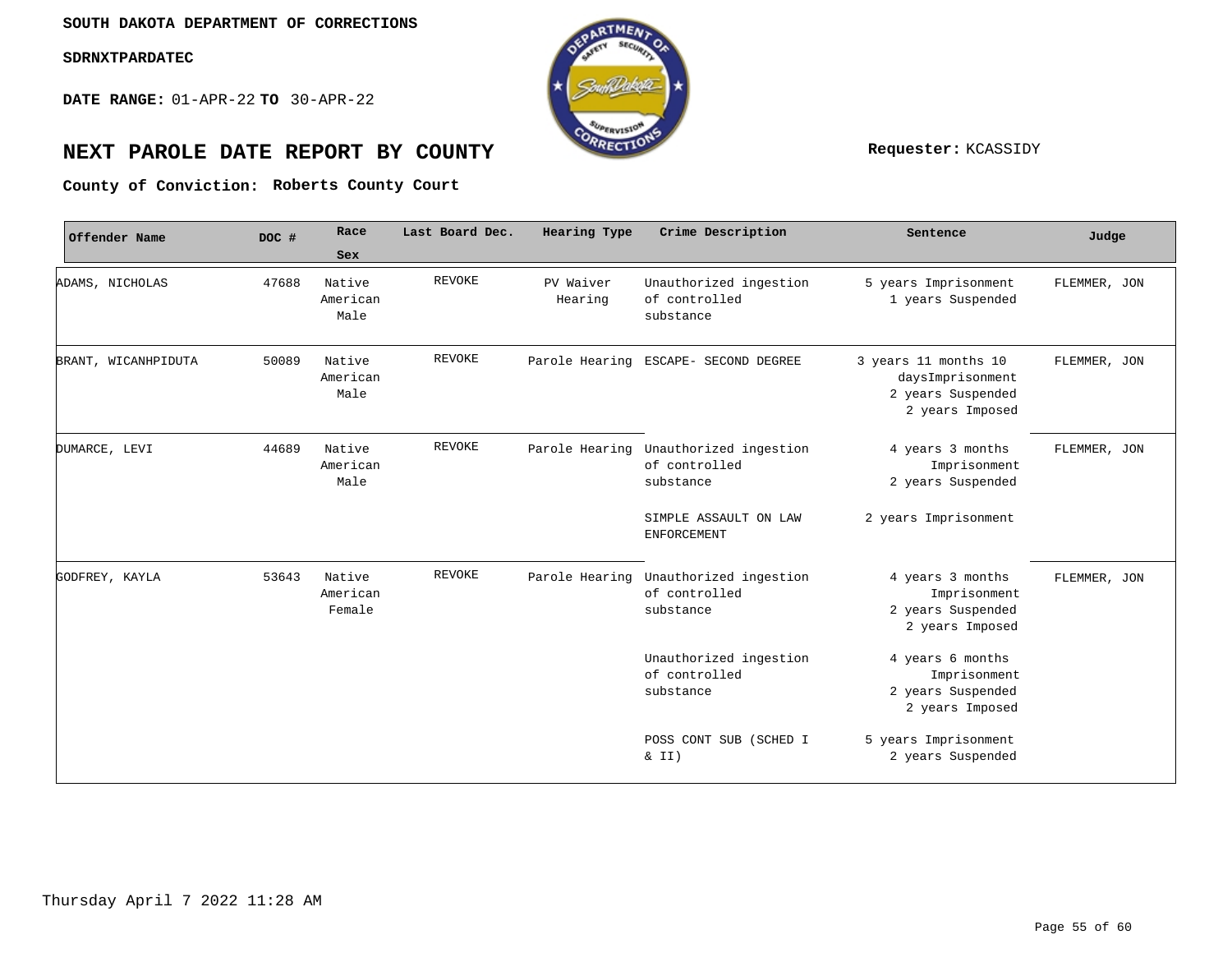**DATE RANGE:** 01-APR-22 **TO** 30-APR-22

![](_page_55_Picture_3.jpeg)

| LAFROMBOISE, KINGSTON | 51421 | Native<br>American<br>Male | CONT   | SSV Waiver<br>Hearing | Unauthorized ingestion<br>of controlled<br>substance                | 4 years 11 months 20<br>daysImprisonment<br>2 years Suspended            | FLEMMER, JON |
|-----------------------|-------|----------------------------|--------|-----------------------|---------------------------------------------------------------------|--------------------------------------------------------------------------|--------------|
|                       |       |                            |        |                       | Unauthorized ingestion<br>of controlled<br>substance                | 4 years 11 months 20<br>daysImprisonment<br>2 years Suspended            |              |
| PALACIO, RAY          | 1033  | Native<br>American<br>Male | REVOKE |                       | Parole Hearing POSS CONT SUB (SCHED I<br>$\&$ II)                   | 9 years 9 months<br>Imprisonment<br>6 years Suspended<br>6 years Imposed | FLEMMER, JON |
| SHARPFISH, LARRY      | 13300 | Native<br>American<br>Male | REVOKE |                       | Parole Hearing Unauthorized ingestion<br>of controlled<br>substance | 5 years Imprisonment                                                     | FLEMMER, JON |

**Spink County Court County of Conviction:**

| Offender Name | DOC # | Race            | Last Board Dec. | Hearing Type                  | Crime Description                                    | Sentence                                                          | Judge            |
|---------------|-------|-----------------|-----------------|-------------------------------|------------------------------------------------------|-------------------------------------------------------------------|------------------|
|               |       | Sex             |                 |                               |                                                      |                                                                   |                  |
| BELL, MORGAN  | 51874 | White<br>Female | REVOKE          | Early<br>Discharge<br>Hearing | Unauthorized ingestion<br>of controlled<br>substance | 4 years 3 months<br>Imprisonment<br>4 years 3 months<br>Suspended | SOMMERS, RICHARD |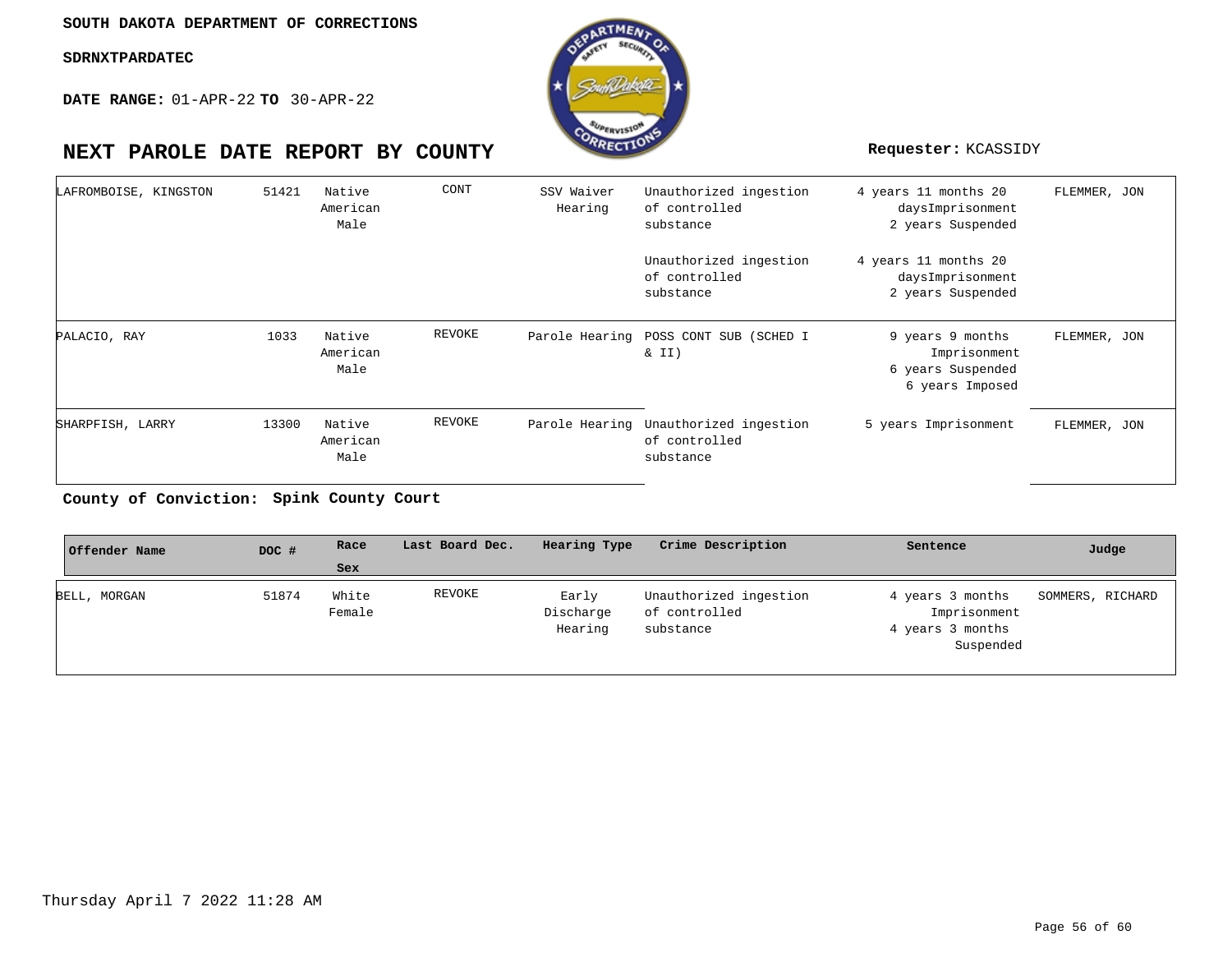**DATE RANGE:** 01-APR-22 **TO** 30-APR-22

![](_page_56_Picture_3.jpeg)

# **NEXT PAROLE DATE REPORT BY COUNTY Requester:** KCASSIDY

County of Conviction: Stanley County Court

| Offender Name     | DOC # | Race                         | Last Board Dec. | Hearing Type | Crime Description                              | Sentence                         | Judge           |
|-------------------|-------|------------------------------|-----------------|--------------|------------------------------------------------|----------------------------------|-----------------|
|                   |       | <b>Sex</b>                   |                 |              |                                                |                                  |                 |
| BEAR SHIELD, EDDY | 61968 | Native<br>American<br>Female |                 | Hearing      | Non-compliance POSS CONT SUB (SCHED I<br>& II) | 4 years 3 months<br>Imprisonment | NORTHRUP, MARGO |
|                   |       |                              |                 |              | FAILURE TO APPEAR                              | 2 years Imprisonment             |                 |

**Turner County Court County of Conviction:**

| Offender Name    | DOC # | Race                 | Last Board Dec. | Hearing Type                            | Crime Description                          | Sentence                                                                         | Judge          |
|------------------|-------|----------------------|-----------------|-----------------------------------------|--------------------------------------------|----------------------------------------------------------------------------------|----------------|
| DIEDE, NICHOLAS  | 7816  | Sex<br>White<br>Male | REVOKE          | Parole Hearing BURGLARY 3RD             |                                            | 7 years 11 months 10<br>daysImprisonment<br>4 years Suspended<br>4 years Imposed | GERING, CHERYL |
| DIEDE, NICHOLAS  | 7816  | White<br>Male        | REVOKE          |                                         | Parole Hearing ELUDING A POLICE<br>OFFICER | 1 years 11 months 10<br>daysImprisonment                                         | KNOFF, DAVID   |
| THOMAS, BENJAMIN | 43883 | White<br>Male        |                 | Commutation-<br>Paper Review<br>Hearing | RAPE 3RD                                   | 23 years 3 months<br>Imprisonment<br>10 years Suspended                          | JENSEN, STEVEN |
|                  |       |                      |                 |                                         | SEX CONT W/CHILD < 16                      | 13 years 3 months<br>Imprisonment<br>5 years Suspended                           |                |
|                  |       |                      |                 |                                         | AGGRAVATED INCEST<br>RELATED/FOSTER        | 15 years Imprisonment<br>5 years Suspended                                       |                |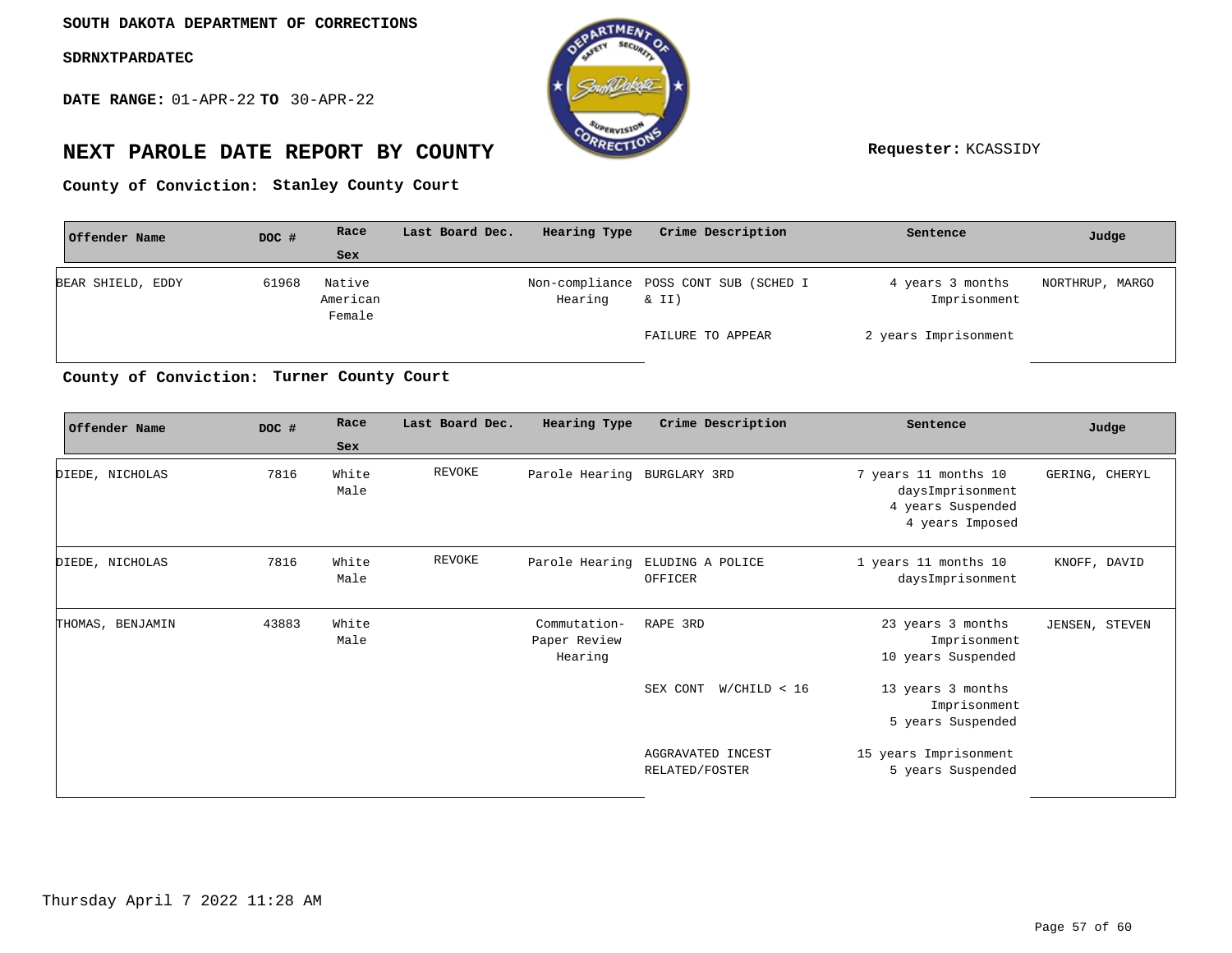**DATE RANGE:** 01-APR-22 **TO** 30-APR-22

![](_page_57_Picture_3.jpeg)

# **NEXT PAROLE DATE REPORT BY COUNTY Requester:** KCASSIDY

**Union County Court County of Conviction:**

| Offender Name      | DOC # | Race                 | Last Board Dec. | Hearing Type                  | Crime Description                                    | Sentence                                                          | Judge          |
|--------------------|-------|----------------------|-----------------|-------------------------------|------------------------------------------------------|-------------------------------------------------------------------|----------------|
|                    |       | Sex                  |                 |                               |                                                      |                                                                   |                |
| ADDINK, RICHARD    | 60088 | White<br>Male        | <b>DENY</b>     | Parole Hearing                | POSS CONT SUB (SCHED I<br>$\&$ II)                   | 2 years 6 months<br>Imprisonment                                  | BERN, TAMI     |
| ALJABERI, FAHAD    | 47193 | White<br>Male        | <b>REVOKE</b>   | Early<br>Discharge<br>Hearing | DWI 6TH                                              | 10 years Imprisonment<br>5 years Suspended                        | BERN, TAMI     |
| BALKCOM, DUBUSRIES | 46302 | <b>Black</b><br>Male | REJECT          | PV Revocation<br>Hearing      | Unauthorized ingestion<br>of controlled<br>substance | 4 years 3 months<br>Imprisonment<br>2 years 2 months<br>Suspended | BERN, TAMI     |
| EMBRY, DONALD      | 2615  | White<br>Male        | NONCOMPR        | Parole Hearing                | COMMITTING A CRIME<br>WHILE ARMED -1ST<br>OFFENSE    | 4 years 2 months 10<br>daysImprisonment                           | JENSEN, STEVEN |
|                    |       |                      |                 |                               | POSS CONT SUB (SCHED I<br>& II)                      | 5 years Imprisonment                                              |                |
| MC NEELY, JAY      | 5081  | White<br>Male        | CONT            | Parole Hearing RAPE 1ST       |                                                      | 50 years Imprisonment<br>25 years Suspended                       | BOGUE, ANDREW  |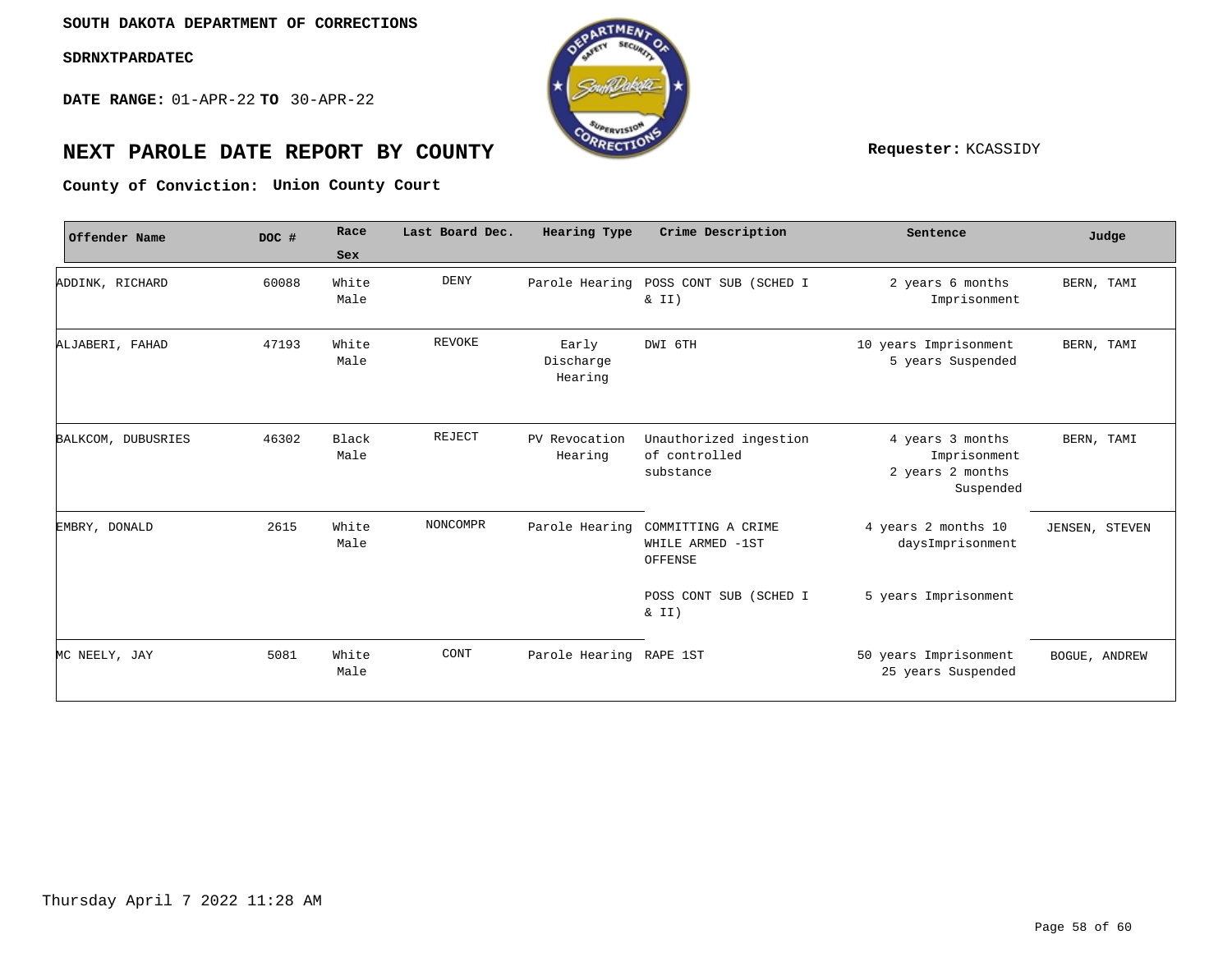**DATE RANGE:** 01-APR-22 **TO** 30-APR-22

![](_page_58_Picture_3.jpeg)

# **NEXT PAROLE DATE REPORT BY COUNTY REPORT BY ALL PROPERTY REQUESTER:** KCASSIDY

**Yankton County Court County of Conviction:**

| Offender Name           | DOC # | Race                 | Last Board Dec. | Hearing Type                      | Crime Description               | Sentence                                                                 | Judge          |
|-------------------------|-------|----------------------|-----------------|-----------------------------------|---------------------------------|--------------------------------------------------------------------------|----------------|
|                         |       | Sex                  |                 |                                   |                                 |                                                                          |                |
| BACON, LANEY            | 54134 | White<br>Male        | WAIVE           | Parole Hearing                    | GRAND THEFT ><br>\$2,500.00     | 3 years Imprisonment                                                     | GERING, CHERYL |
| BROWN, ERIC             | 53747 | White<br>Male        | WAIVEREV        | SSV Waiver<br>Hearing             | POSS CONT SUB (SCHED I<br>& II) | 5 years Imprisonment<br>4 years 4 months<br>Suspended                    | GERING, CHERYL |
| FEIMER, RUSLAN          | 42260 | White<br>Male        |                 | Non-compliance FORGERY<br>Hearing |                                 | 4 years 3 months<br>Imprisonment<br>2 years Suspended                    | GERING, CHERYL |
| FRITZ-CHAPPELL, MATTHEW | 37773 | White<br>Male        | <b>REVOKE</b>   | PV Waiver<br>Hearing              | ESCAPE- SECOND DEGREE           | 4 years 3 months<br>Imprisonment<br>3 years Suspended                    | GILES, CHRIS   |
| GRATZFELD, JEFFREY      | 18435 | White<br>Male        | <b>REVOKE</b>   | Parole Hearing                    | POSS OF CONTROLLED<br>SUBSTANCE | 9 years 9 months<br>Imprisonment<br>8 years Suspended<br>8 years Imposed | ENG, GLEN      |
| HAYES, NATHANIEL        | 4717  | <b>Black</b><br>Male |                 | Non-compliance<br>Hearing         | POSS CONT SUB (SCHED I<br>& II) | 4 years 2 months 20<br>daysImprisonment<br>2 years Suspended             | GERING, CHERYL |
|                         |       |                      |                 |                                   | POSS CONT SUB (SCHED I<br>& II) | 4 years 9 months<br>Imprisonment<br>2 years Suspended                    |                |